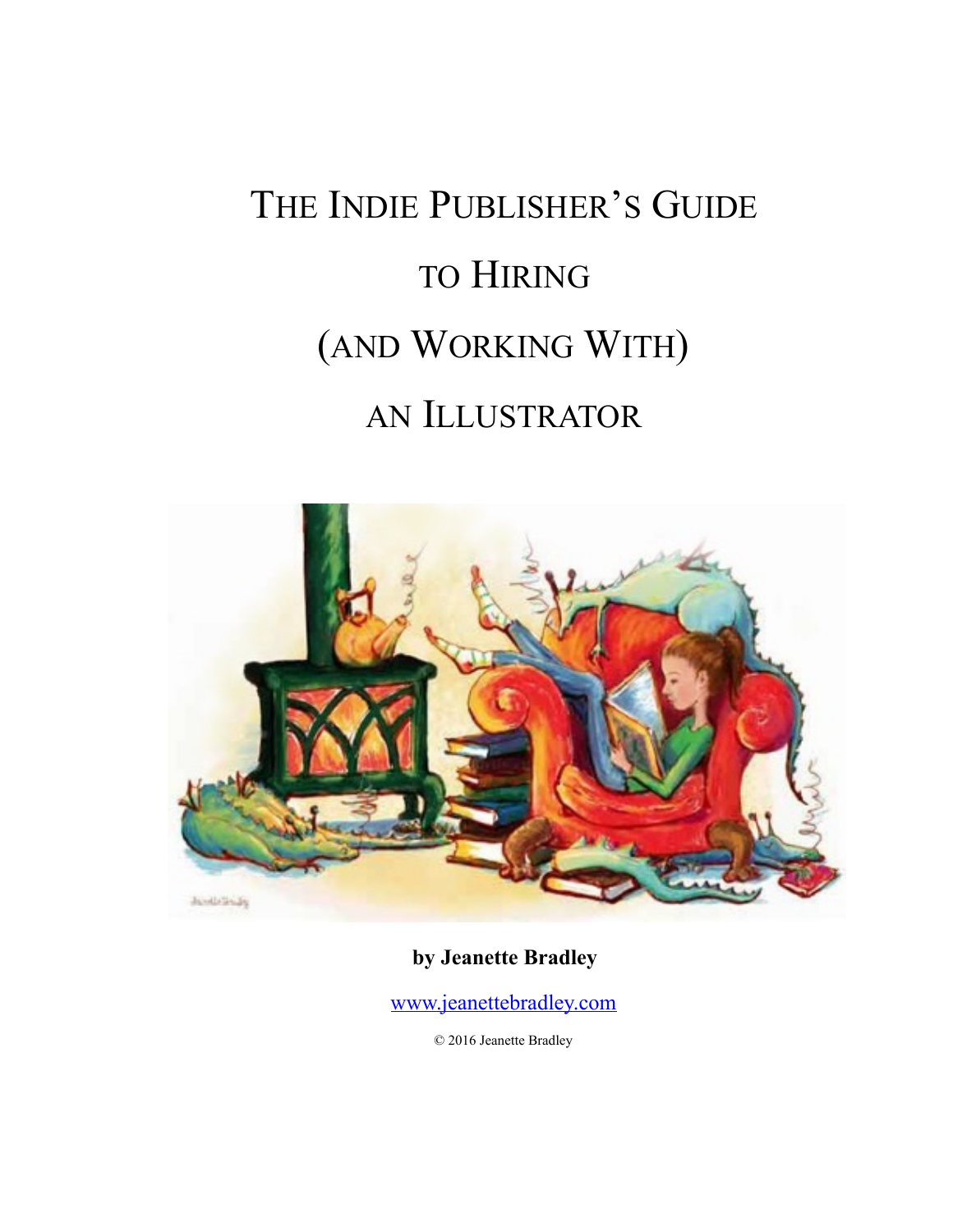# TABLE OF CONTENTS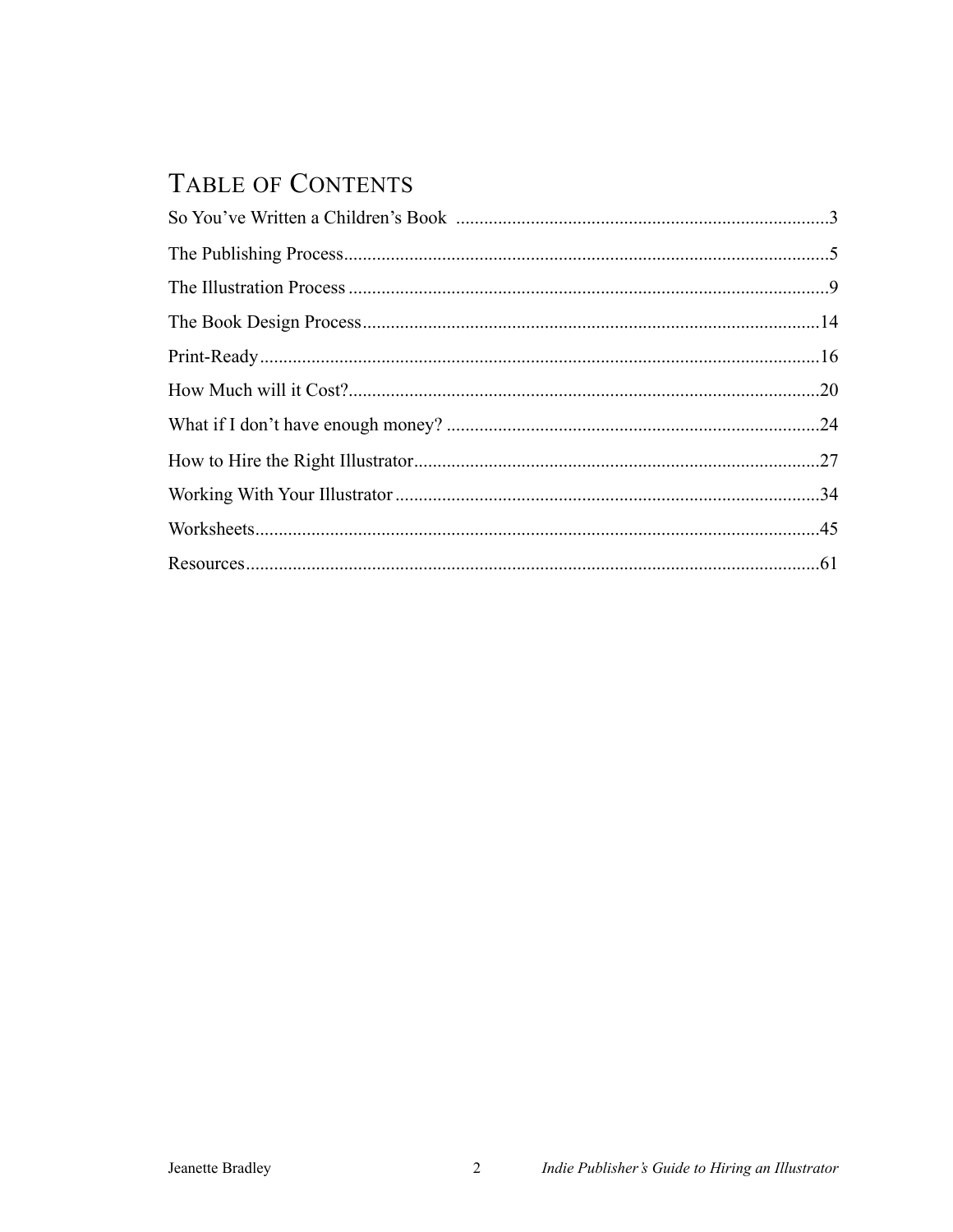# SO YOU'VE WRITTEN A CHILDREN'S BOOK

Your manuscript is complete, and it is begging to go out into the world and be read by kids. You've put your time and your heart into this story, but now what?

There are two roads diverging in your writing world at this point. You can choose the route of traditional publication, and begin submitting your manuscript to agents and editors. Or, you can choose to skip that process and publish your story yourself. Both paths have their difficulties, and both have rewards.

In terms of illustration, what you need to know is that if you are submitting your manuscript to traditional publishers or to literary agents, you are better off submitting it *without illustrations*. Publishers like to have control over the choice of illustrator. Having an illustrator partner with you before submission will actually decrease your chances of having a traditional publisher accept your work.

If you chose to self-publish your children's book, you will need to find and hire your own illustrator. Unless you happen to have a lot of friends who are children's book illustrators, this can be a daunting task. I belong to several online children's book groups, and I see authors trying to figure out how to navigate the illustration process all the time.

Top 3 questions authors ask about hiring an illustrator:

- 1. How do I find someone to illustrate my text?
- 2. How much will it cost?
- 3. How long will it take?

These are good questions to ask. Unfortunately the answers are:

- 1. It depends
- 2. It depends
- 3. It depends

What, wait? You bought this book looking for a simple, straightforward method of getting your book illustrated! And instead you get "it depends"?

Unfortunately, yes.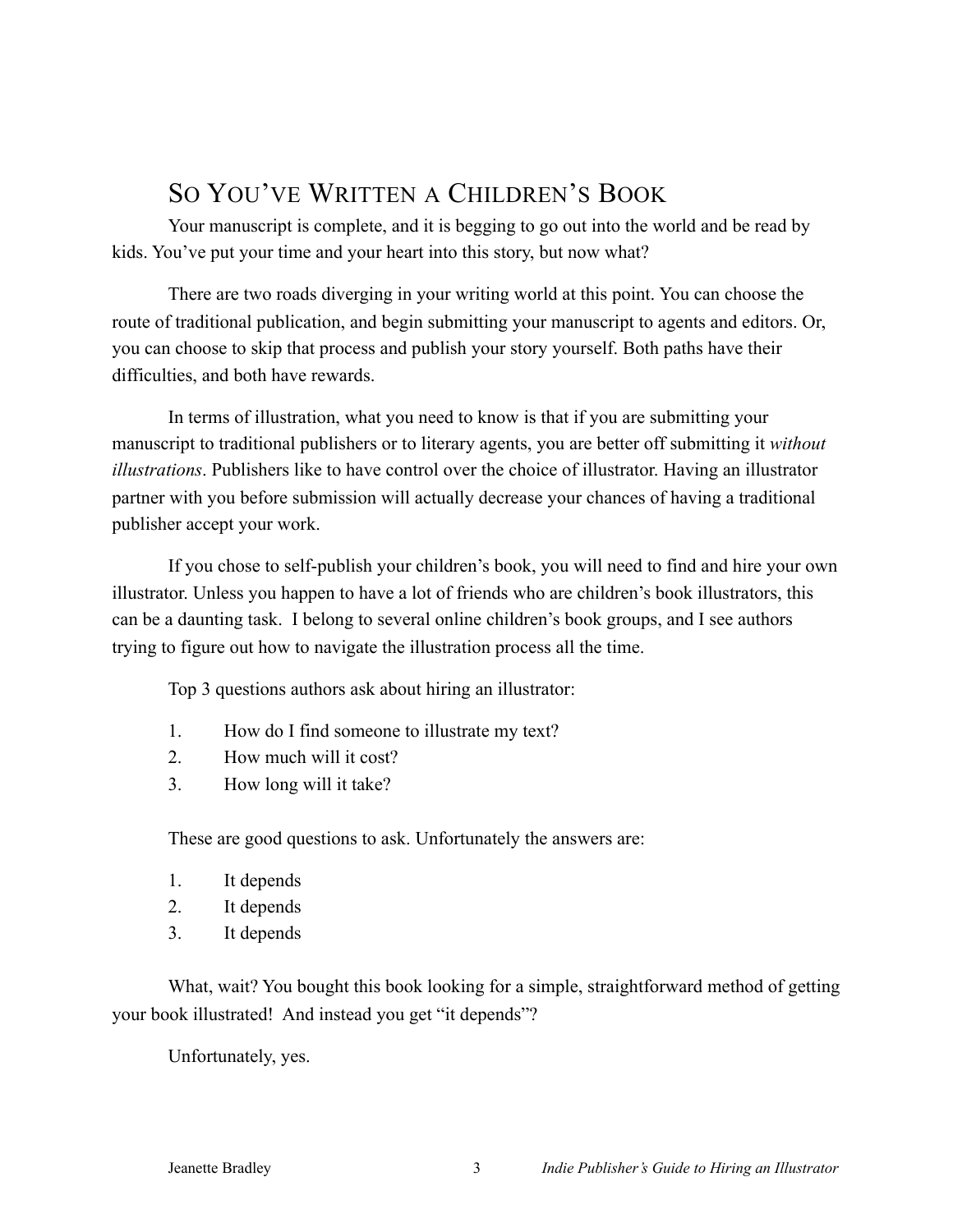Imagine that you want to build a house. You are not a home builder, so you approach one and ask how much it will cost. The builder says "It depends. What are you looking to build?"

The same goes for hiring an illustrator and getting your book into print. The costs and timeline depend on the length of the book, the quality of the printing, and the expertise of the illustrator and any other professionals you hire. It may also vary on other factors, like timeline, illustration style, and number of changes made to the project. Most importantly, illustration is priced on rights and usages – the more places and ways in which you want to use an illustration, and the longer the time frame, the higher its cost.

#### THE RIGHT ILLUSTRATOR

Despite the title, this book isn't about hiring an illustrator for your book. It's about hiring the *right* illustrator for your book. And being able to work with him or her. The right illustrator is the right fit for your book project, and is also a person whom you want to collaborate with on a project that can take a year to complete.

This book is designed with worksheets and checklists to help you define your book project and communicate your unique needs to potential illustrators. By the end of this book, you will know how to find and hire an illustrator who is the right fit for your project, and what to expect in terms of cost and timeline. You will have an understanding of the many steps that a manuscript needs to take to go from words on a page to a book in the hand, and the people you will need to help you with the process.

This book will also help you find a book designer, decide how you want to print your book, and write a workable project schedule and contract. It will help you think about how your book fits into the children's book market. Working through this book will give you the knowledge and tools you need to make your book publishing dream a reality.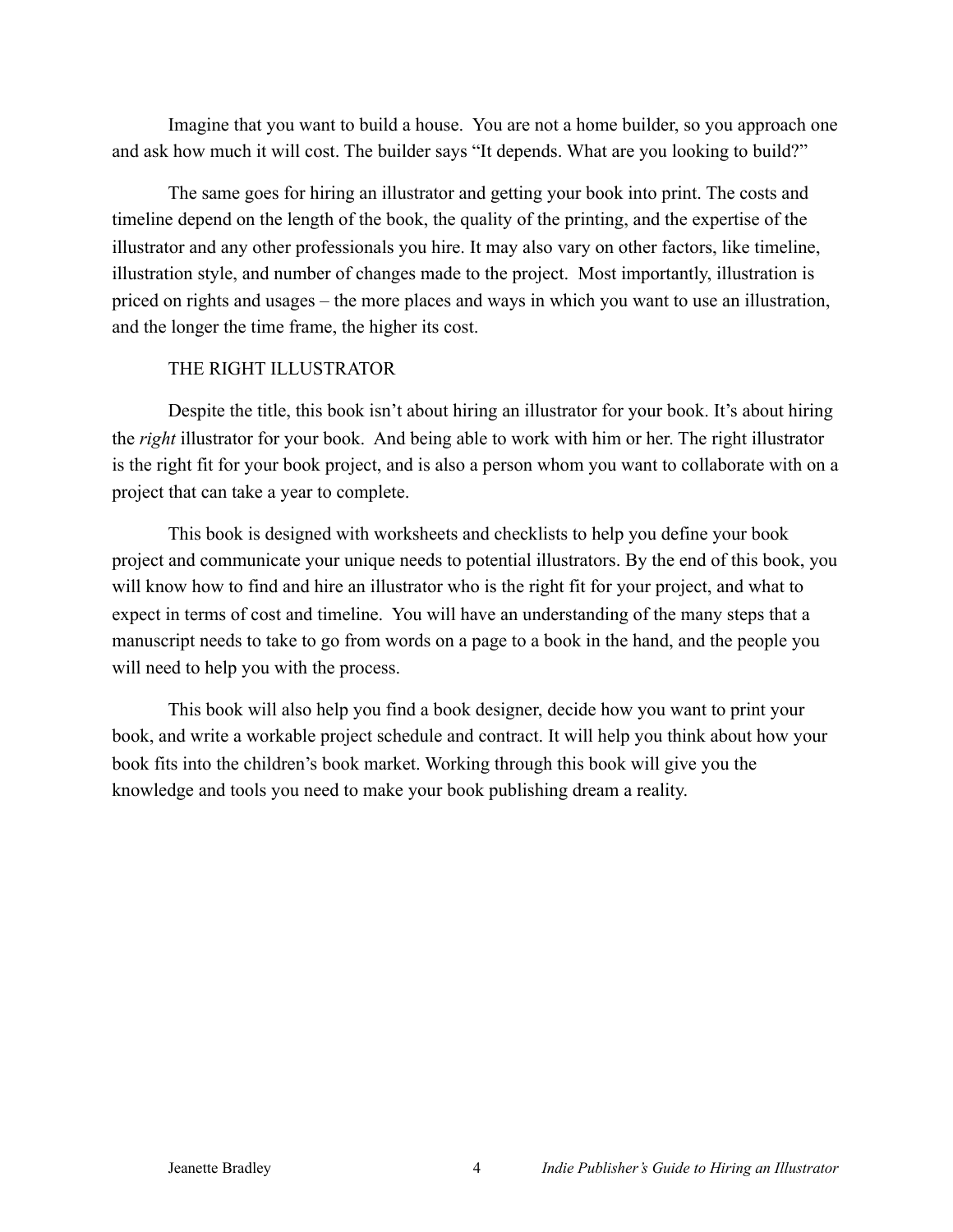# THE PUBLISHING PROCESS

The process of bringing a children's book from manuscript to print can take two to three years in traditional publishing. Self-publishing is much faster, but you should still expect it to be a long process – six to twelve months is average.

Enjoy the process. You've written a fantastic book, and now you get to see it come to life. That is a magical process that is wonderful to witness.

When you send your book out into the word, it stops being completely yours, and begins to be a little part of every person who reads it. Illustration is the first step in sending your book into the world. Your book will be read, reread, imagined, and dreamed upon by your illustrator. Your words plus the illustrator's pictures will create a new whole that is more than the sum of its parts.

# PUBLISHING TAKES A VILLAGE

In a large publishing company, there are many people who work to take a manuscript from text on a page to a finished product of a book on a shelf. One of the great things about selfpublishing is that you can have more personal control over the process and the end product.

# *BUSINESS OWNER*

As a self-publisher, (or micro-publisher) you own your own publishing company. Once your book is in print, it is a product that can be bought and sold. Depending on the laws of your state, you may need to register your business with your town and apply for a state permit to make retail sales. You will need to keep accounts and file business taxes.

Like all small business owners, self-publishers wear many hats. This book will help you figure out which roles to fill yourself, and for which to hire a professional.

# *EDITOR*

Copyeditor: It's or its? Ensure or insure? A copyeditor proofreads for spelling, grammar, and conformity with a particular style guide, if needed.

Developmental editor: A developmental editor digs a little deeper, giving you feedback on the flow and clarity of your writing.

# *ART DIRECTOR*

An art director is a visual editor. Art directors generally have many years of art school and have highly trained eyes. When an art director looks over page proofs, they are analyzing things like the balance of color and white space, the movement of their eyes across the page, and the consistency of characters from page to page.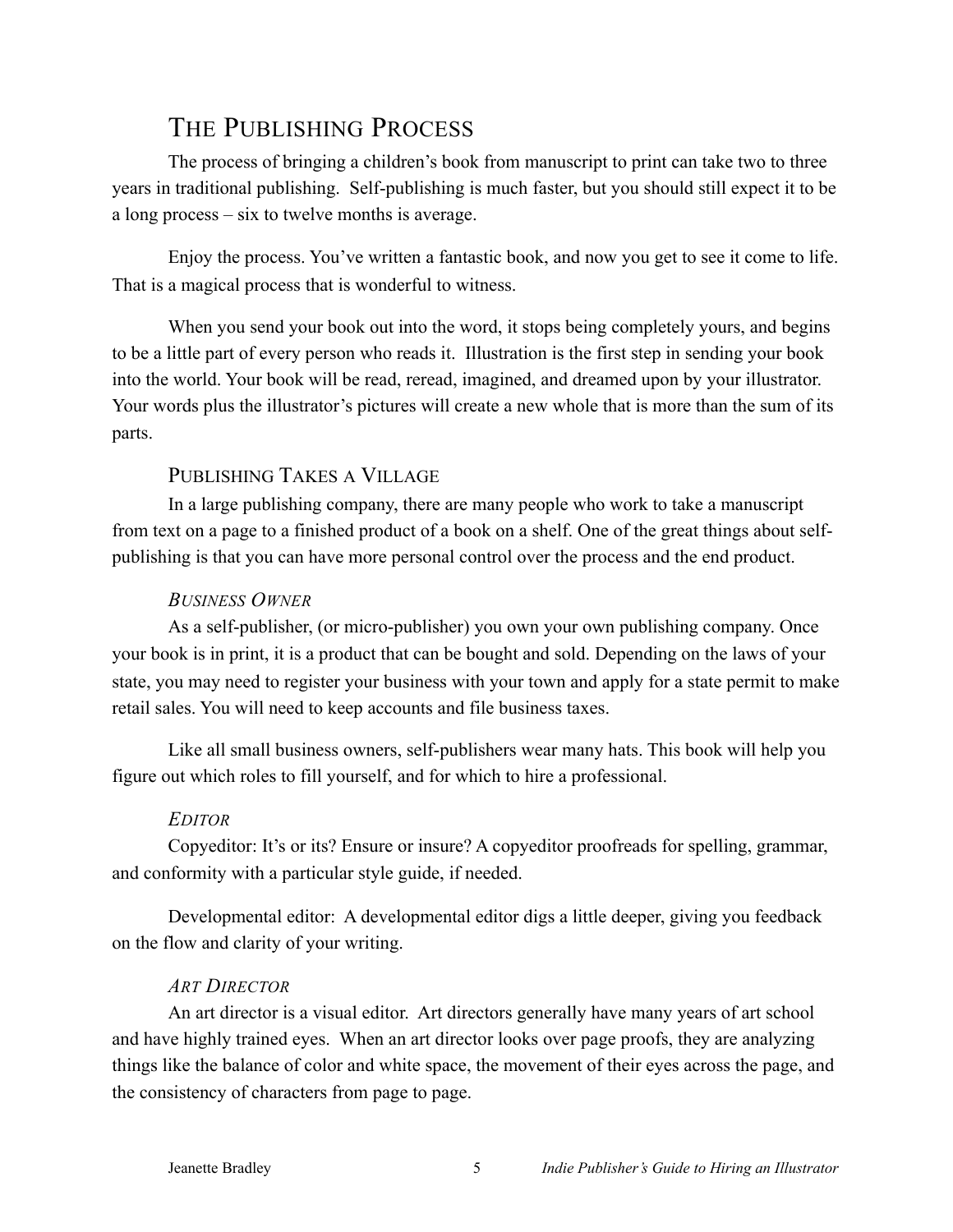As a self-publisher, you are the Art Director for your project. Perhaps you don't have an art degree or experience editing visual work. If so, follow the suggestions of your illustrator, and use our handy "Be Your Own Art Director" checklist.

#### *ILLUSTRATOR*

At the most basic level, an illustrator draws or paints pictures inspired by the text and delivers them to art director. The process of illustration involves building a visual world for the text of the manuscript, designing characters, and determining the page turns and flow of the text in pace with the illustrations. Great illustration goes beyond the words of the story and creates a rich interplay of text and visual storytelling.

#### *BOOK DESIGNER*

The book designer combines the illustrations and text, lays out pages, and chooses typeface that fits the story. The most common program for page layout and design is Adobe InDesign. The book designer often has a graphic design degree, and understands the technical aspects of pay layout and color specifications required by different publishers.

Sometimes the book designer will also design the cover, using art requested from the illustrator, and their own graphic design skills with text and layout.

At times you may find an illustrator who comes from a graphic design background and has the technical training do to book design and create a print-ready file for you. However, many illustrators do not have these skills. You will probably get better results, more quickly by hiring a separate professional book designer. It may even be less expensive than having your illustrator do the book design.

#### *PUBLISHING PROJECT MANAGER*

A publishing project manager coordinates the work of all of the people involved in the publishing process. They also assist with the administrative parts of moving a book to print: assigning an ISBN, writing metadata, communicating with the publishing company, and making the book available for sale.

#### *MARKETING DEPARTMENT*

 Increasingly, authors do much of their own marketing work even for traditional publishers. Marketing may involve building an online author platform, sending out mailings, giving away free books to reviewers, attending book fairs, going on school visits, or using social media.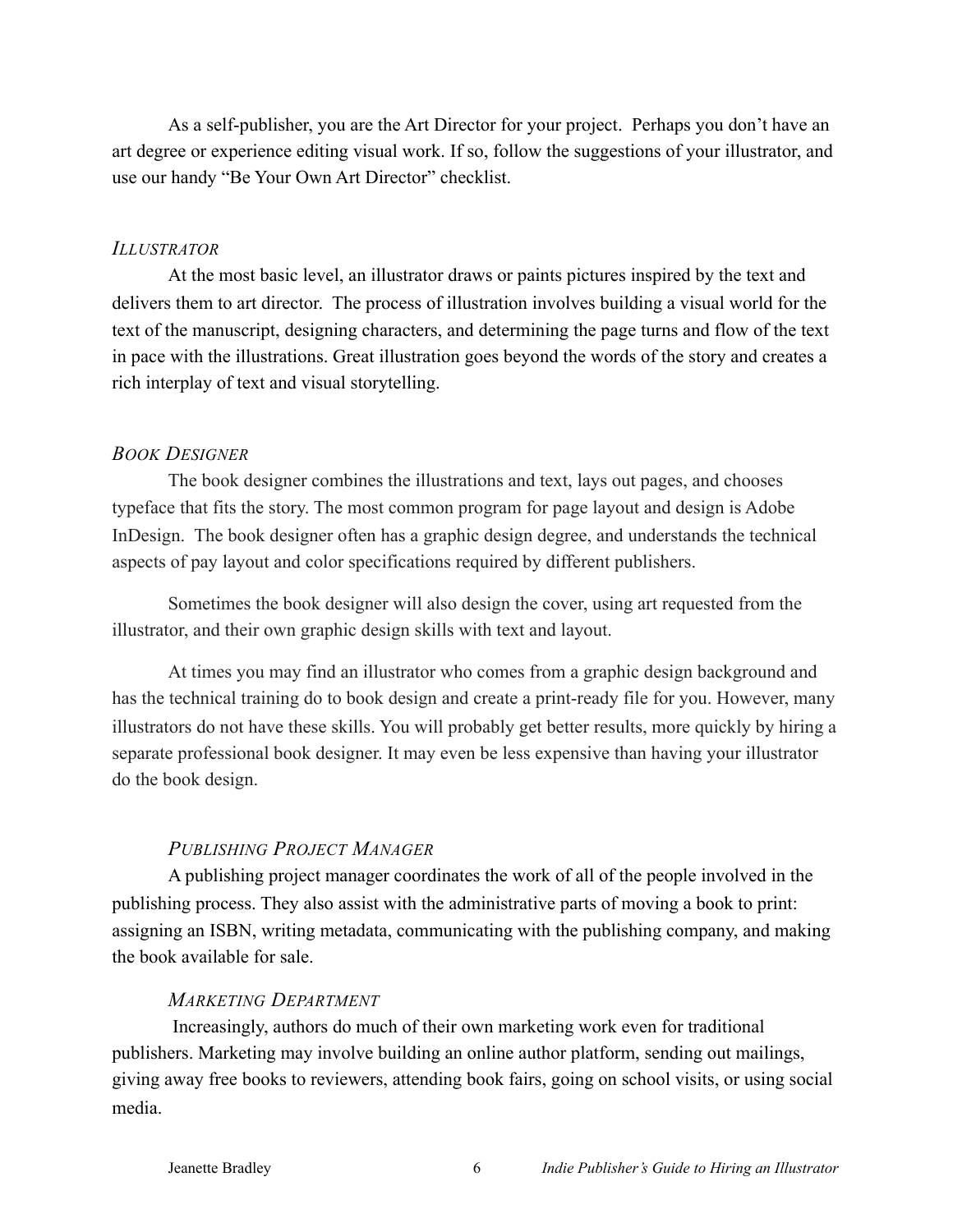#### INDEPENDENT EDITORS

Should you hire an independent editor for your book? The short answer is yes. The longer answer is yes, most definitely, but be sure you are hiring a reputable professional. SCBWI and the website Predators and Editors (www.pred-ed.com ) are good sources for locating a reputable independent editor.

Often independent editors will offer different levels of service, from simple proofreading to more complex work. Editing pricing depends on the length of your manuscript and the complexity of the editing that you are requesting.

Sometimes authors think that the cost of professional editing isn't worth the cost, and think they can just run spell check on their manuscript and all will be well. If you look at it from a big-picture perspective, a professional editor will actually save you money on illustration revision ("change fees") or fees for multiple uploads to your publisher.

## A NOTE ABOUT STAGE DIRECTIONS

A special note on editing for picture book authors: Picture book storytelling is done within the interaction of verbal and visual storytelling. Because so much of the action is shown visually, picture books do not need the type of "stage directions" that a short story text might need. Sentences that describe the movements of characters from place to place end up being redundant in the storytelling within a book, and can bog a story down. Stage directions are phrases like "She walked over to Mary and said…" or "Joe left the swings and ran to the slide."

If there is a visual action that is necessary to the story, but not evident in the text of your picture book manuscript, the standard is to put the action into an illustration note. You don't need an illustration note for the general action of a story. If two characters are talking to each other, it is evident to the reader, and the illustrator, that they are both in the scene being depicted.

You do need an illustration note if something in the visual action of the story contradicts what is happening in the dialogue.

For example:

Smelly Squirrel had the biggest acorn ever. He walked over to his friend Prickles and said, "Look! An apple!"

Prickles took a big bite. "Ouch!" he yelped.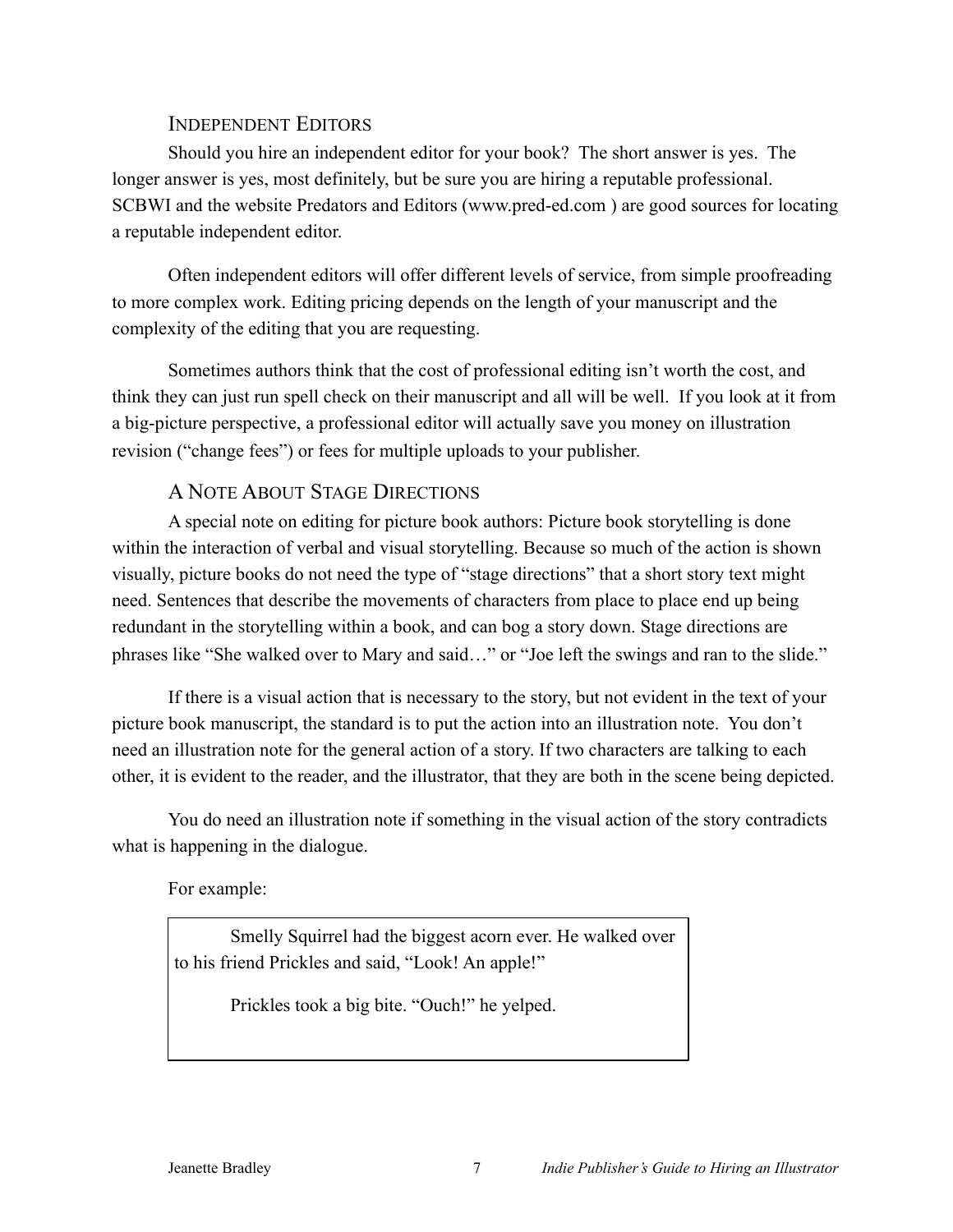Becomes:

"Look! An apple!" shouted Smelly Squirrel. *[Illustration: Smelly hands a giant acorn to Prickles.]*

Crunch!

"Ouch!" yelped Prickles.

Note the phrases removed from the first text selection:

- "…had the biggest acorn ever." The illustration will show that the acorn is huge, and will show Smelly finding it.
- "He walked over to his friend..." The illustrator will depict Smelly and Pickles together, it will make sense to the reader that Smelly moved to wherever Pickles was. The act of walking isn't an important part of the story.
- "…Took a big bite." Instead of describing the action, the illustration can show the big bite in action, with just the word "Crunch!" to emphasize what is happening. You could put another illustration note after "crunch," but it isn't really necessary since it is clear from the context that Prickles is trying to bite the acorn. Less is more when it comes to illustration notes.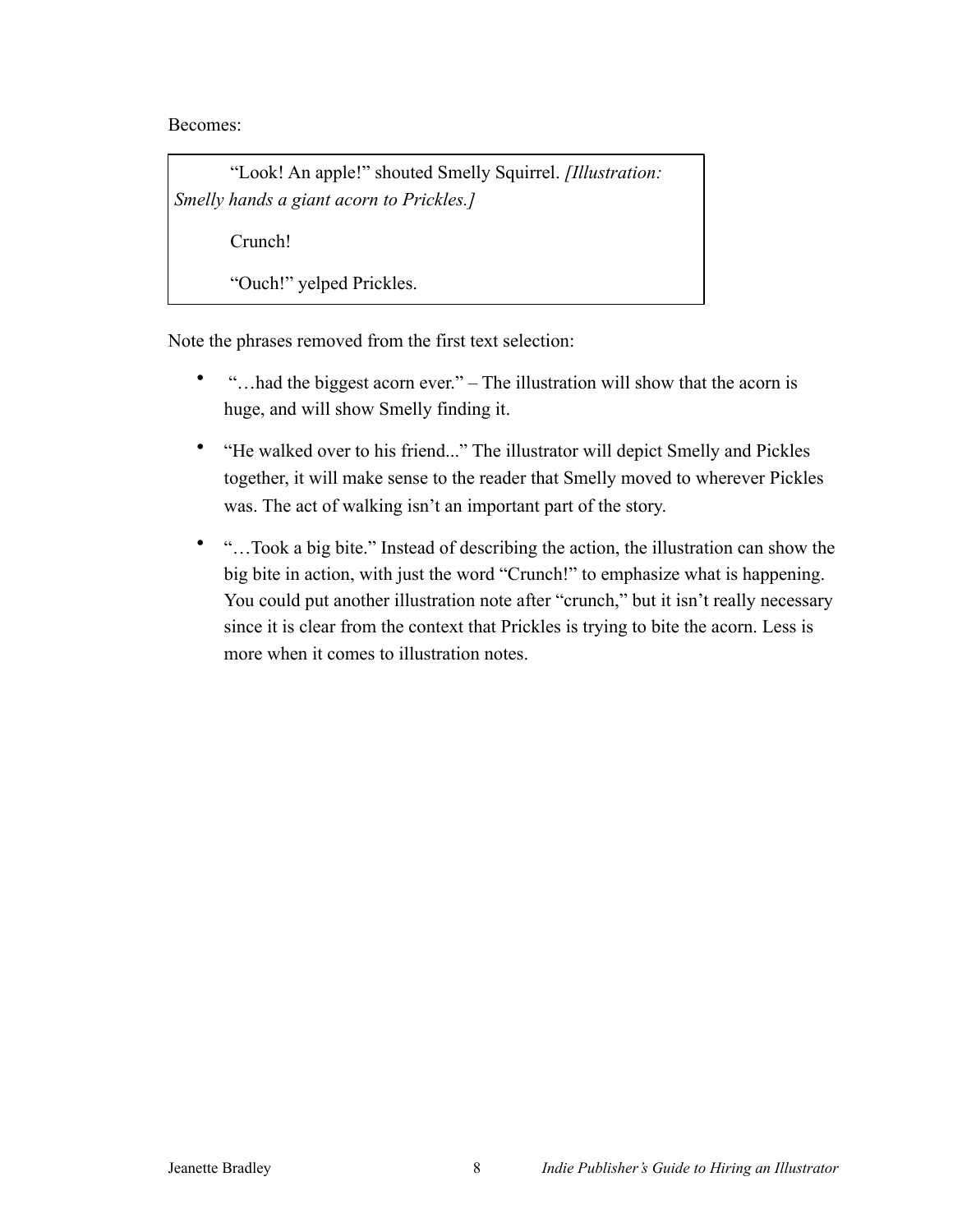# THE ILLUSTRATION PROCESS

# *EXACTLY HOW LONG DOES IT TAKE TO ILLUSTRATE A CHILDREN'S PICTURE BOOK?*

 I polled a group of professional illustrators on this question. Every respondent said "It depends." When pushed, there was general agreement that it takes at least 3-4 months of fulltime work (or 500+ hours) to illustrate a 32-page picture book. If the book is done in a very time-intensive medium, like embroidery, or is done in an intricately detailed style, a just one double page spread can take up 100 hours to complete.

How this translates into your project schedule depends on how busy your illustrator is and what your own schedule looks like. When you write out a project schedule, you illustrator will have deadlines for each stage of the project, but you will also need to return editorial comments to the illustrator by a set deadline in order for the project to stay on schedule.

Allowing at least 6 months for the illustration process is a reasonable time frame that gives room for each people to balance other work and family obligations, and stick to the schedule. If you absolutely must have your book complete and published in a shorter time frame, be prepared to pay more and hunt harder for an illustrator who is able to postpone all other projects and devote all of their time to your book.

# ILLUSTRATION STEP-BY-STEP

Illustration, like all art, is individual. Over time, each artist develops their own way of working, the same way you have developed your own writing process. I'm going to walk you through my personal process for illustrating a picture book. Other illustrators may mix these elements around differently, but the basic steps remain the same.

# *RESEARCH*

Research may be as simple as going into my back yard to find exactly what tomatoes look like when growing on a vine, or it may be as complex as searching the Library of Congress online catalog for original documents.

Before an illustrator can draw something, they need to know what it looks like. This may seem obvious, but illustrators are often asked to draw things they have never encountered before.

To portray something accurately, I need to draw it from life, or if that is impossible, from a photograph. When working on a project that involved ocean animal characters, I spent several days at the aquarium with my sketchbook, observing, sketching, and taking photographs. The final book characters were more humorous than realistic, but I wanted them to move and act in ways that felt true to life.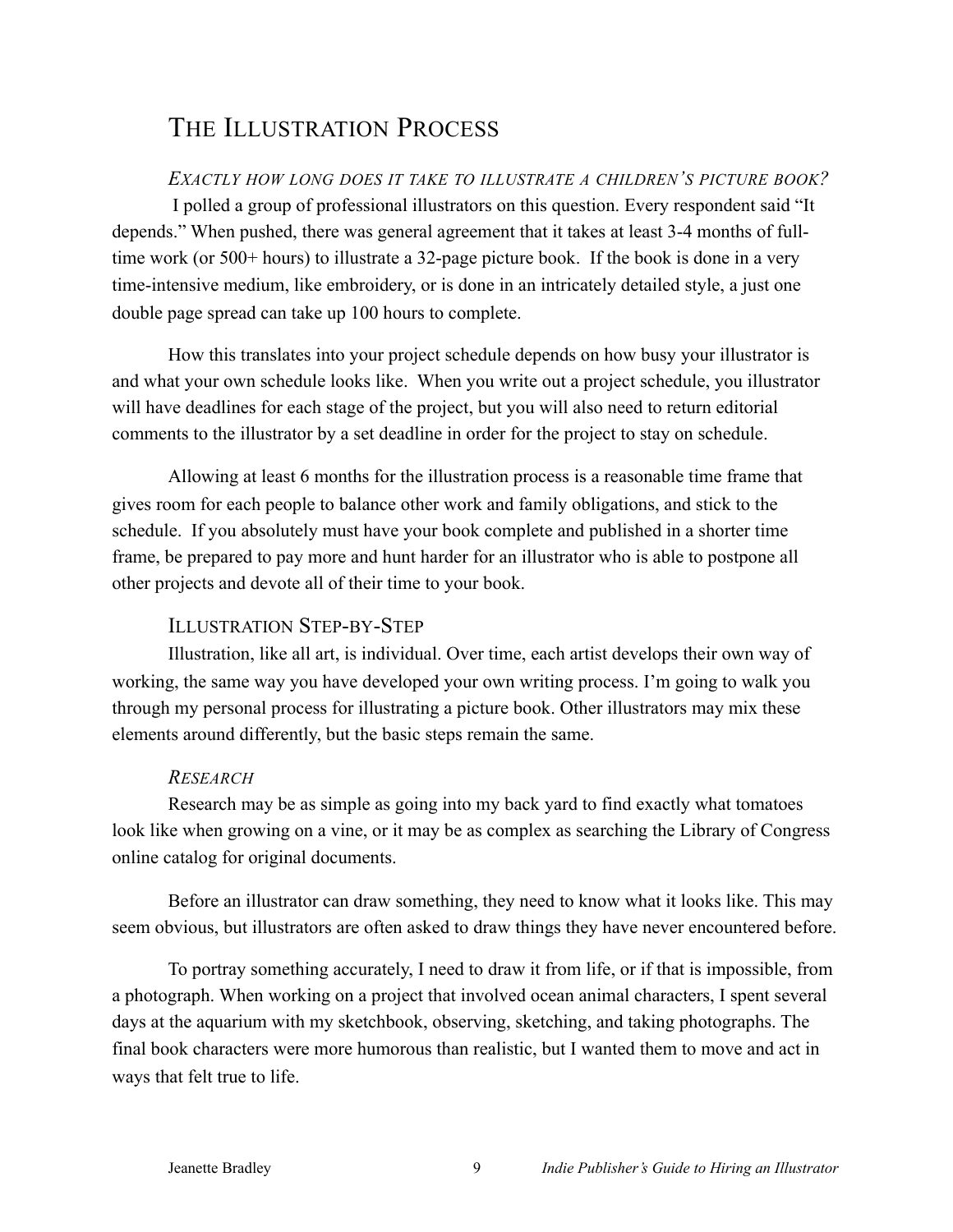Even if a human character is completely fiction, I will draw from a model who is around the right age before beginning my character design. Not all illustrators do – some draw completely invented people straight from their imaginations. Others have live models come to their studio and take detailed photographs for every scene in the book to use as reference.

During the research phase, I will read the book manuscript dozens of times, taking notes on my mental image of the characters and settings in the book. I will search online for reference photos, check books out of the library about the book topic, and search for similar picture books to make sure what I am designing is different from what is already in publication.

Research takes a lot of time, and there are not many deliverables to show for the work that is put in at this stage. At the end of the research stage I have a folder on my hard drive full of reference photos, and a bunch of rough sketches that wouldn't mean much to anyone other than myself. In my head is a detailed mental map of the landscape of the book, thoughts on colors, and a rough idea of how I want the characters to look.

The next stage is getting those ideas onto paper.

#### *CHARACTER DESIGN*

I don't always follow the same pathway through the book illustration process. Sometimes I lay out the whole book in a rough storyboard and then start in on character details. Sometimes I start with the main character, who inspires how the rest of the book looks and feels.

Designing a character involves reading a text closely and determining the age, physical characteristics, and personality of the character. I should also add species - some children's books are illustrated with anthropomorphic animals, or it may be a book explicitly about animals.

In traditional publishing, authors and illustrators are kept apart. The reason is to allow the illustrator the space to visually interpret the text without being tied too closely to the author's vision. Usually authors are happily surprised by the artwork when it is revealed.

As a self-publisher, you can take the same road, allowing your illustrator complete artistic freedom, or you can be more involved in the illustration process. You are commissioning a custom piece of art. If you would like your book to be set in a particular location – one that isn't obvious in the text – or you would like a character to look like a certain person, you can ask your illustrator to create something that fits your concept.

A couple of cautionary notes about asking for specifics in your illustrations:

1. Keep it light. The more creative space you allow your illustrator, the better the illustrations will turn out. I illustrated one book in which so many objects and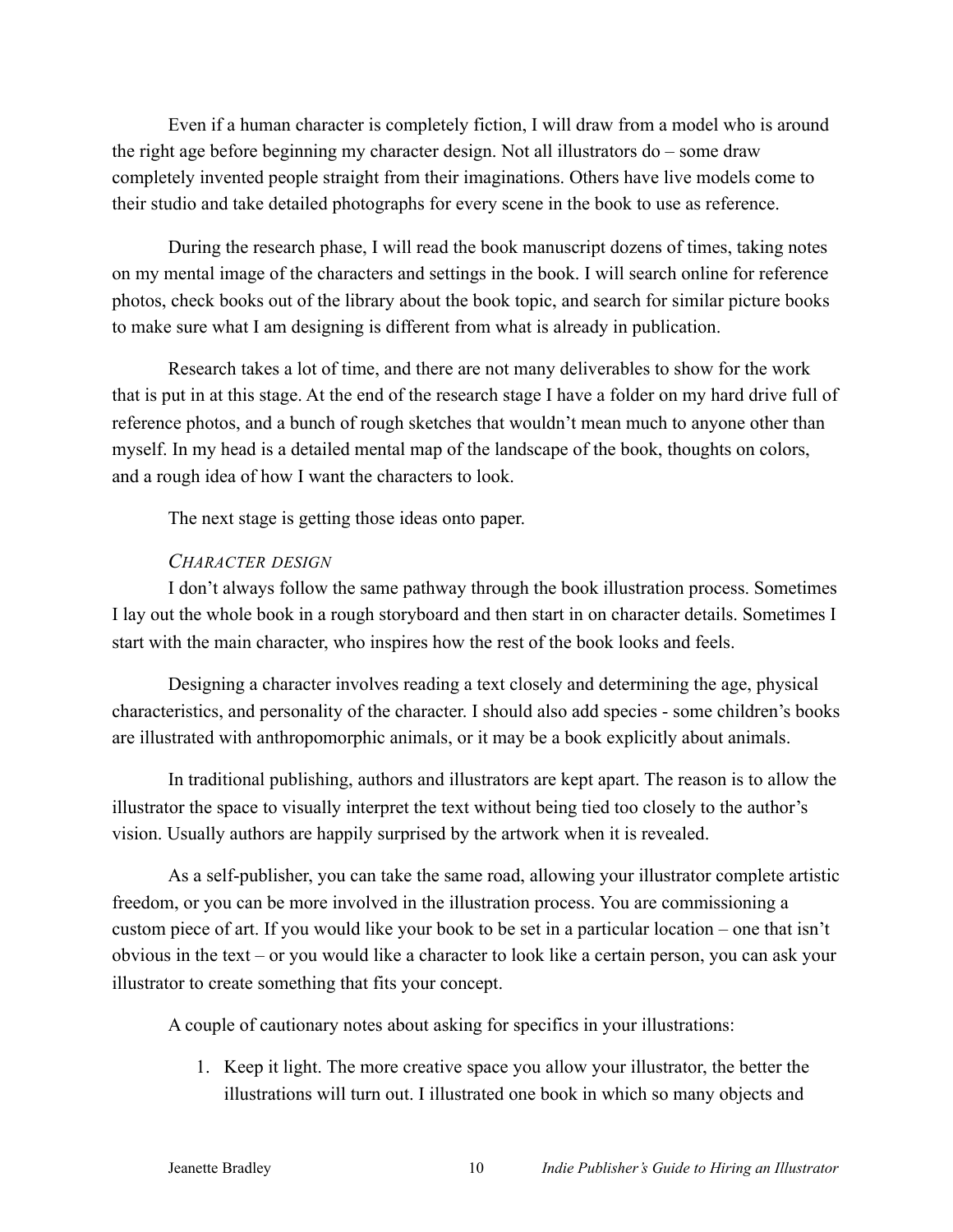colors were specified that putting together an image became a giant logic puzzle, and the art suffered. Focus your specifications on the most important things, and let your illustrator use their highly trained imagination for the rest.

- 2. Ask upfront. If you know you want the main character of your book to look like your grandson, or you know you want a character to have a particular ethnic identify, ask your illustrator upfront. Before you hire someone, make sure they are willing and able to customize the illustrations for your book in the way you would like. Not everyone has the same skill set. For example, some people draw adorable animal characters but would not want to try to make a character look like a particular person.
- 3. Share research. If you have written a book about science or history, and you know that the illustrations will need to be based on accurate research, share your sources and your requirements with your illustrator. For example, if you have written a book about Lewis and Clark, and you know that they used a particular design of canoe, tell your illustrator upfront that the canoe will need to be historically accurate and based on whatever source you have found with the design.

#### *STORYBOARD/BOOK DUMMY*

A storyboard is a one-page overview, or map, of the entire book. Individual pages are sketched out in small rectangles. These are called thumbnail sketches or thumbnails. Their purpose is to get an overall layout of the page down on paper – rough shapes, perhaps a rough idea of light and dark. You can use the **Storyboard Worksheet** at the end of this document as a writing tool as well as for the first steps of illustration.

A book dummy is a mockup of a book, often made by cutting and folding 8 sheets of paper to make a 32-page booklet that is ¼ of a piece of paper. Both book dummies and storyboards are used to plan out what text will go on what page, and how the story will flow through the book.

A book dummy or storyboard usually goes through several revisions. I usually make several versions of a storyboard, finalize it, and then make a slightly more finished version of my sketches in a book dummy. The book dummy will sometimes go through a few revision processes as well. Some people only use one tool or the other. Others will draw full-size sketches and tape them onto a wall to create a storyboard.

Storyboards and book dummies are great tools for writers as well as for illustrators. If you create a book dummy yourself, and cut and paste your text onto the pages, you will get a sense of how many pages long your book needs to be, and where the page breaks need to happen.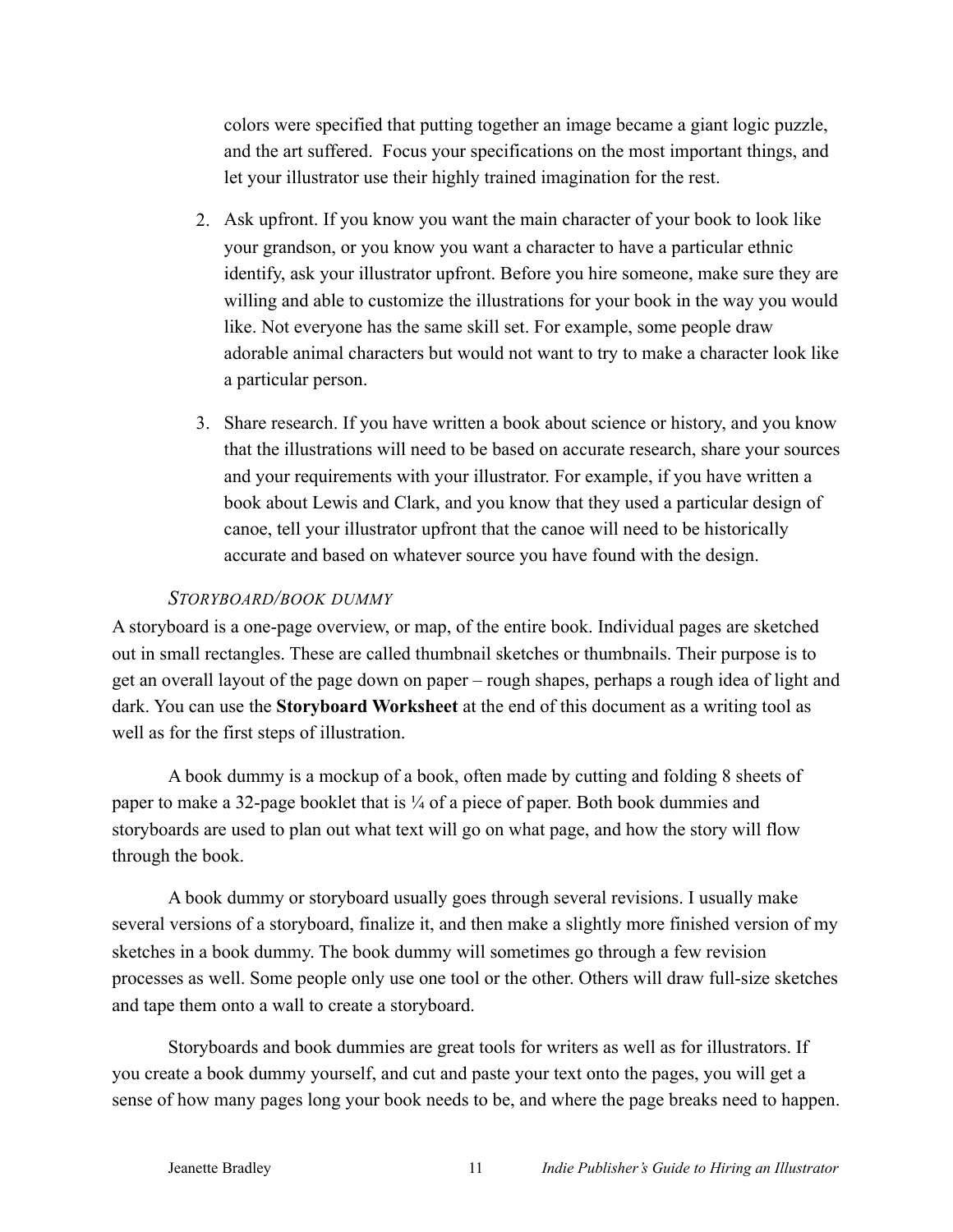#### **Some notes about pagination of picture books:**

Page 1 is always a right-hand side page. Usually, page 1 is a title page. It may have a simple illustration, and will also contain the book title, and the author and illustrator's names.

Page 2-3 are usually reserved for copyright and printing information in a traditionally published book. You may choose to fit everything onto page 1, or place your copyright information elsewhere.

A traditional picture book will end on page 32, a left-hand side page. Some selfpublishing companies, in particular, some print on demand printers, require that the very last page of the book be left blank for a bar code. This leaves you with two options: ending you book on a double-page spread, or having an extra page, blank on both sides, at the end of the book. You could choose to use the second-to-last page for your copyright information.

As a self-publisher, you are not tied to the 32-page format. Your book can be as long or as short as it needs to be. Keep in mind that you will need to have a target length in mind before hiring an illustrator, because the book length and number of illustrations needed will determine the cost of your project.

#### *LINE ART*

After finalizing the storyboard or book dummy, the illustrator will move on to line art. Things start to get real at this point. The pictures on paper will start looking like actual art, or at least the beginnings of art. This is an exciting stage.

Some illustrators will draw very detailed, finished, black and white drawings, others will be more sketchy. It depends on the illustrator's style and the way they plan to finish the artwork.

The approval of the line art is an important stage in your illustration contract. The illustrations are half way done at this point. Take your time and make sure that you and the illustrator are both happy with the line art and are ready to move on. It is much easier (and cheaper) to make changes at this point than it will be later!

#### *COLOR PALETTE*

A color palette is a selection of colors that the illustrator intends to use in the final color art. Your illustrator may or may not show you a color palette before beginning the color art. Some illustrators may use all the colors. Others may pick particular tones as they go along.

You are most likely to notice and/or be asked to approve a color palette if your illustrator has decided to use a limited palette. A "limited palette" refers to the artistic choice to use a small selection of colors to create a particular effect. For example, *Loiuse Loves Art* by Kelly J Light uses mainly black, white, and red so that the red elements in the pictures stand out. *The Arrival*,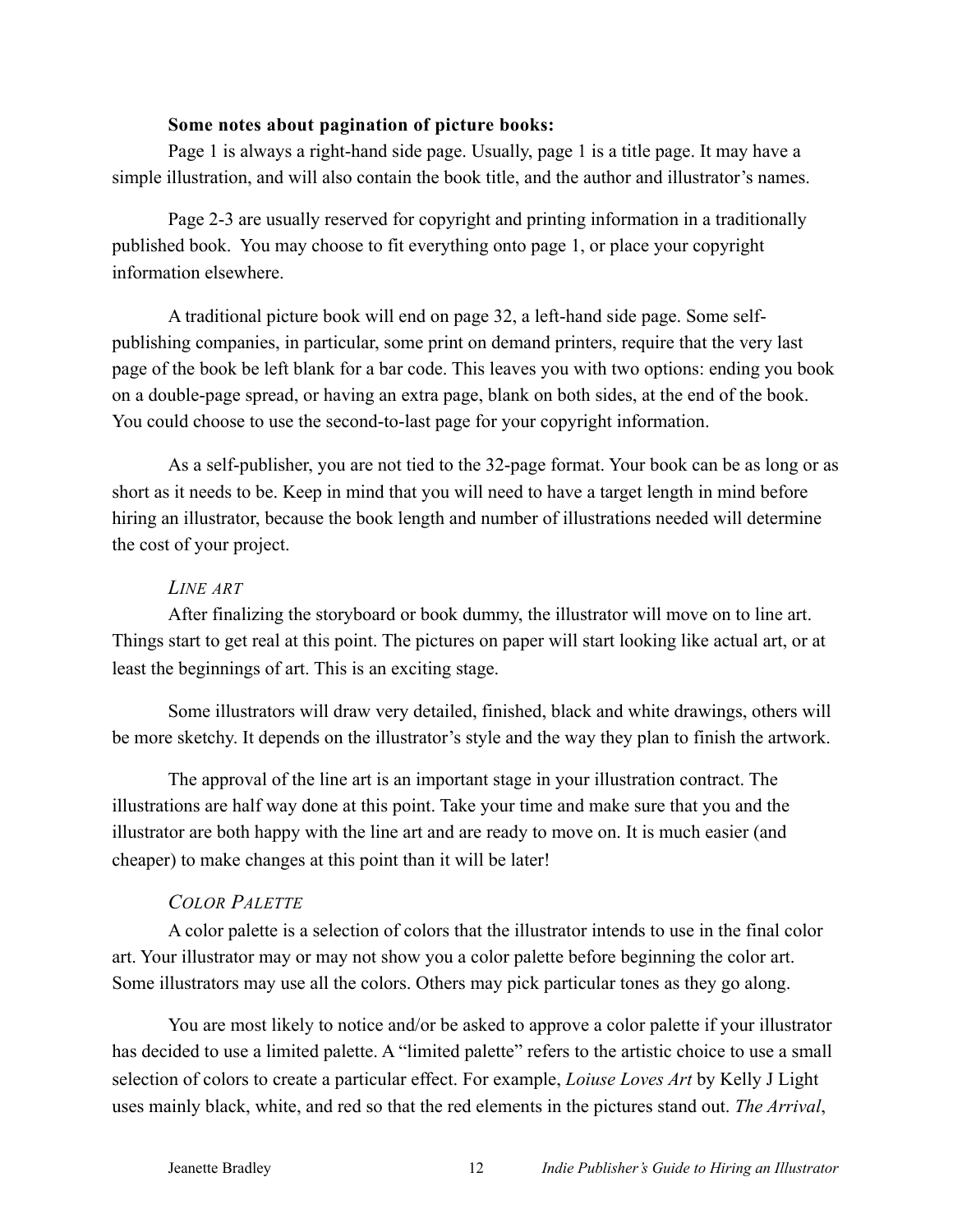by Shaun Tan, uses muted neutral tones – browns and blacks – to create an otherwordly, silentmovie feel.

#### *FINAL COLOR ART*

Finally, the illustrator is at the final color art stage! Your illustrator will break out the paintbrushes, collage papers, or their digital tools and start to play with color. You will finally start to see images that look like book illustrations. This is an exciting time.

I like to think of the final color art as the tip of the iceberg that is visible above the water. Whatever bit of work that is visible to the viewer is supported by all of the invisible work that comes before it.

#### *COVER DESIGN AND ART*

Last of all is the cover design. Usually the book designer is in charge of the cover and will choose fonts for the title and placement of the text, and will tell the illustrator the type of image that is needed for the front and back covers. The custom is for the book or cover designer to produce two or three concept sketches. You will get to choose one, which will then be developed into the final cover design. The fee for the cover design includes the use of only the one design that is chosen.

Cover art is designed in two formats – it may be a front cover only, or it may be an image that wraps from front to back. Having only the front cover illustrated is less expensive, but wrapping the illustration around to the back can make your reader have a reason to turn the book over and look at the blurb on the back cover. It can be a tool to draw the reader in.

If you have commissioned a cover for your YA or MG novel with no interior illustrations, the process of creating the cover will be a miniature version of the picture book illustration process above. The fee for illustrating a stand-alone cover includes the time necessary to read the book (or enough of the book) to get a sense of the setting and characters and to choose a scene to represent on the cover.

If you haven't already done so, you will need to write a blurb for the back cover of your book, and a little bio for yourself if you wish to include that. You will also need to provide your book designer with the name of your micropublishing business and the ISBN number and bar code before work can be completed.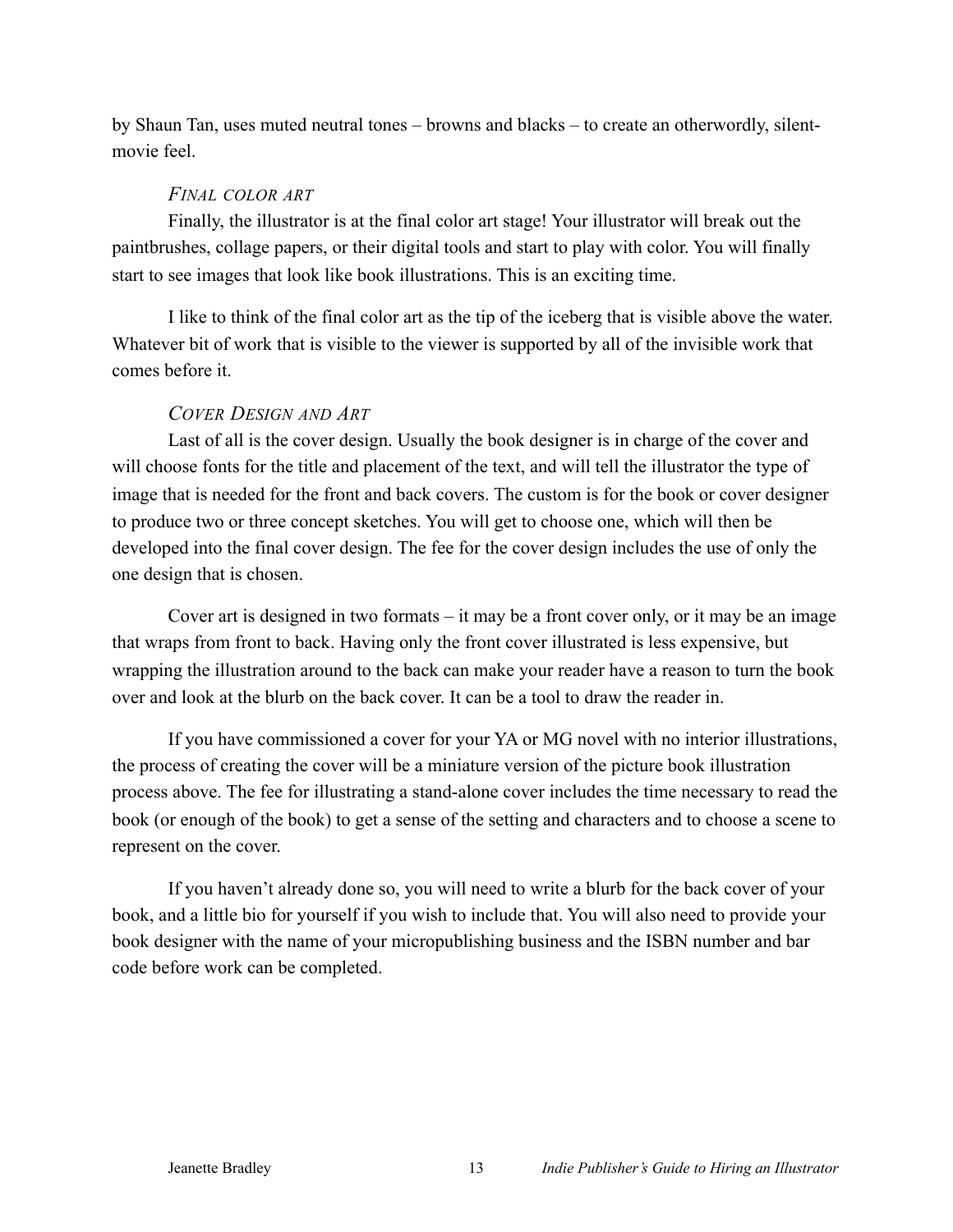# THE BOOK DESIGN PROCESS

After the illustration are complete, there is still more work to be done to get your book into a print-ready state. If your illustrations have been completed in hard copy form –paintings, collages, or drawings – they will need to be digitally scanned by a high quality scanner. You will need to have the images scanned at 300 dpi or higher, and saved as .jpg files. (If you have received your illustrations digitally, you can skip this step.)

Once you have your digital files in your digital hand, it is time for the book designer to combine the text and images together to create a print-ready file. A book designer can take anywhere from a couple of days to a few weeks to design and lay out your book in a desktop publishing program. Once again, the time it takes depends on the length of your book and the complexity of the design.

Authors often wonder if they can do their own book design. If you are familiar with Adobe InDesign, then you may be able to do the book design yourself. That said, book design is a specialty, so even if you have produced brochures or business cards using InDesign in the past, you may still want to hire a professional book designer.

You will need to be able to read and following the printing guidelines and file setup requirements of your publishing company. The most difficult part is navigating color settings. You have spent a lot of time and money writing your book, finding and hiring an illustrator, and it can be heartbreaking to have your book come off the press looking bad because the color was not set correctly.

If you are reading this section and wondering what "dpi" means, or what a color setting is, then hire a professional book designer. You will be much happier with the results!

# *SPECIAL BOOK DESIGN CIRCUMSTANCES*

If you have written a how-to book, such as a step-by-step cookbook, or a science book that has text boxes and diagrams as well as illustration, you will need to reverse the process of illustration and book design.

For example, if you have written a book of fun science activities for kids to do at home, and you intend to combine illustrations, charts, and photographs, your book designer will play a crucial role in the look of the overall book. Instead of your illustrator determining what text will go on what page, your book designer would determine what text goes where, and how many, how big, and exactly what illustrations you will need. You would work with the book designer to come up with a specific list of illustrations that the book would need, and the exactly size each one needs to be, and you would send that list to the illustrator.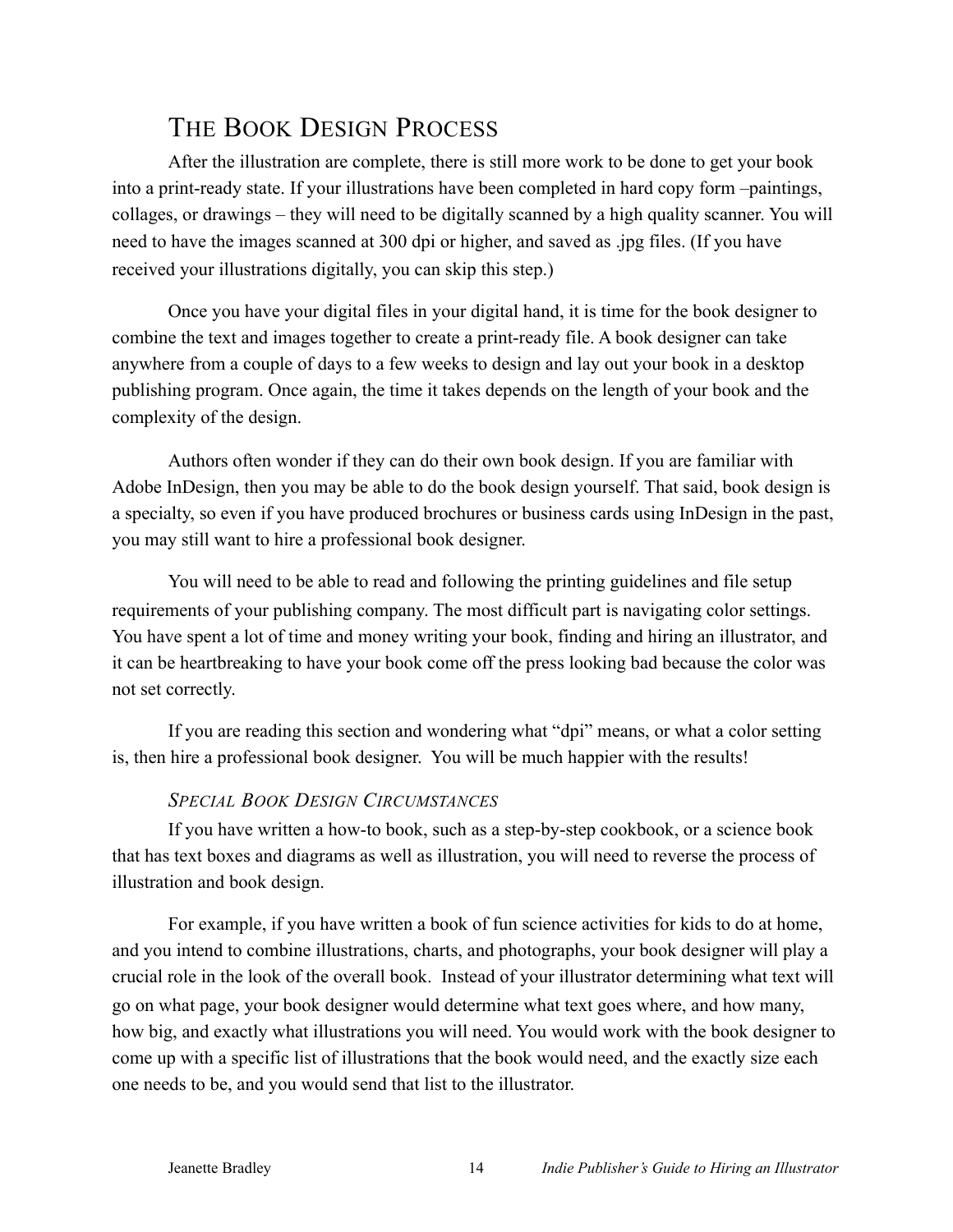Books with complex design elements are a lot more work to design, so expect to pay more. Depending on the needs of your book, it may make more sense for you to hire a graphic designer who has the capacity to design graphics and do your book layout. The graphic designer can tell you if you need an illustrator for specific pages of the book.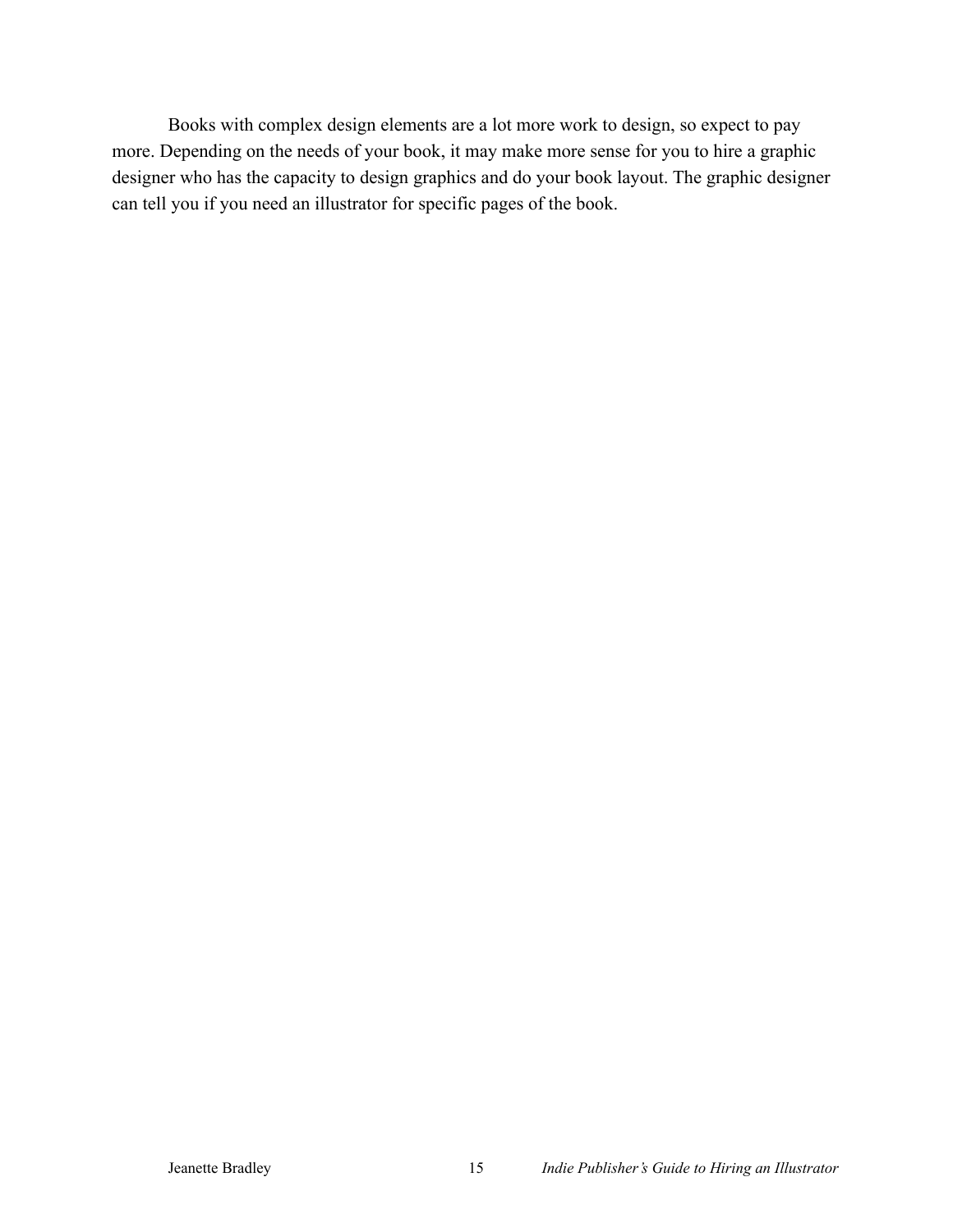# PRINT-READY

The last part of the process is uploading the print-ready files to your printing company, and waiting for your proofs to arrive in the mail. If you will be selling your book on Amazon, there is a lag time of a few days between uploading all of the book data and the book going live for sale.

The printing timeline is very different depending on whether you choose a print-ondemand service or a offset printing service. Several options are covered in the next chapter.

All together, this is what you can expect for your book's gestation and birth process:

- Editing:  $1 2$  weeks, unless your editor has a long waitlist
- Illustration: 3 months 1 year
- Book design: 4-5 weeks, unless your designer has a long waitlist
- Publishing process: About 2 weeks for POD; 1-2 months for traditional printing
- Total: Between 5 and 15 months

## PRINTING COMPANIES

The number of options for self-publishing is bewildering when you begin looking. I will outline three general routes that you can take, the pros and cons of each, and their general cost range.

#### **#1: Print on Demand (POD) company**

Print on demand self-publishing companies are springing up like mushrooms after a spring rain. Some serve a niche – only photo books, only business manuals, only memoirs, etc. Others are set up as "one stop shopping" for self-publishers, offering editing, book design, ISBN numbers, and sometimes illustration (more on that later). It is difficult to compare prices between these companies, because each has its own way of aggregating prices.

In order to get a rough sense of the costs of several self-publishing companies, I tried to compare the costs of printing an 8x10, 32-page, hardcover picture book.

- BookBaby: 100 copies of a 32-page hardcover picture book costs \$2,390, including book design (not illustration), ISBN number, and making book available POD.
- Lulu 120 copies of a 32-page hardcover picture book costs \$1830, or you can pay \$2,200 to have Lulu do your book design and editing, assign one of their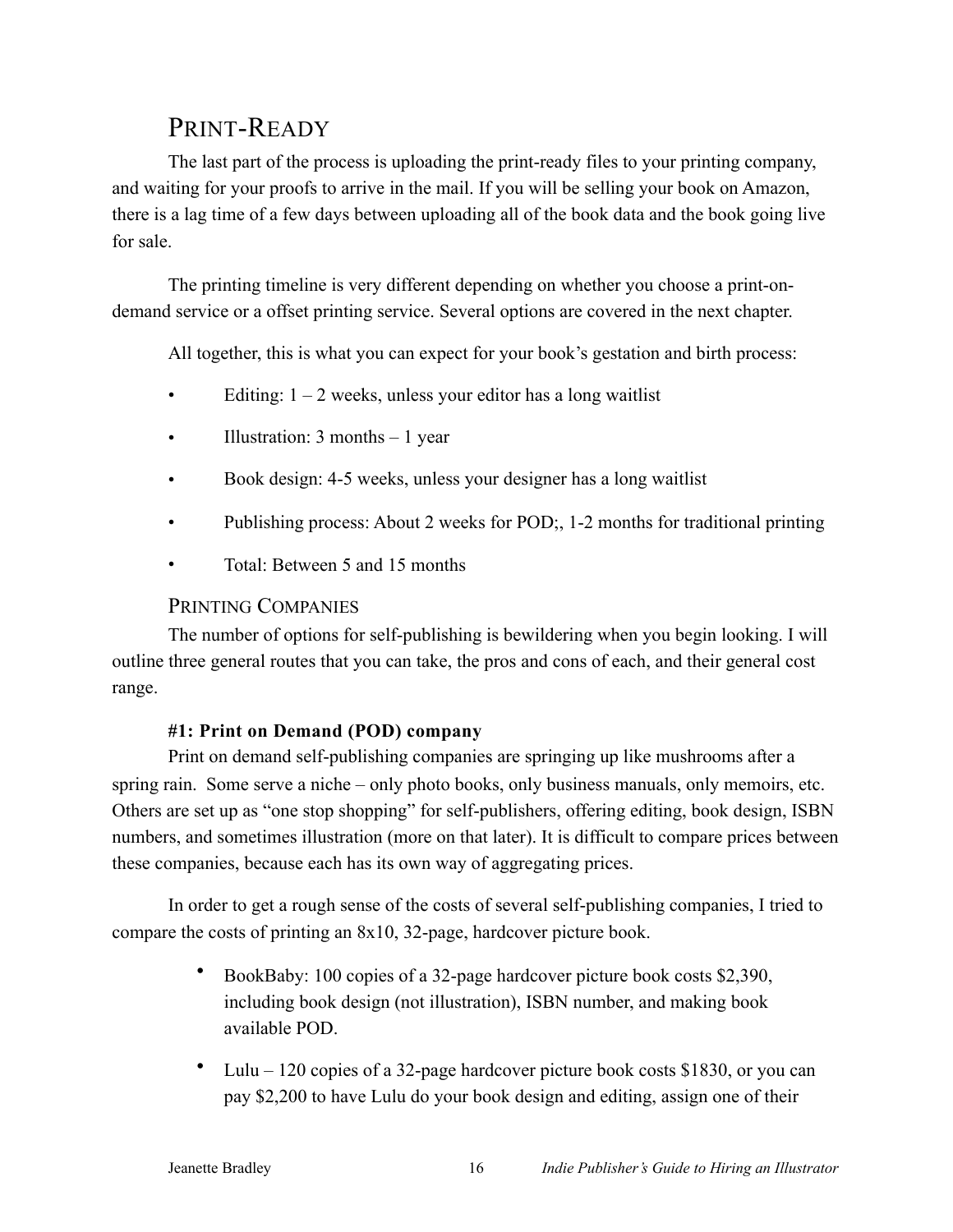ISBN numbers, and make the book available as POD. You will also receive 3 paperback copies of your book.

- Ingram Spark: 100 copies of a 32-page hardcover picture book with costs \$640, and the book would be available POD. Printing in premium color on 70 pound paper would raise the price to \$780. Everything at Ingram is DIY. You would need to purchase and supply your own ISBN and print-ready file. (BookBaby and Lulu are both resellers of Ingram (aka Lightening Source) printing, with add-on services and more user-friendly websites.)
- CreateSpace: Many self-publishing experts believe CreateSpace is the best platform for POD sales on Amazon. The down side is that CreateSpace only publishes in paperback, and the color quality control is not as good as Ingram. 100 paperback 32-page picture books cost \$365. For \$700, you can purchase interior book design and cover design.

## POD pros:

- Lower upfront costs
- No need to store boxes of books
- Color quality is good (Ingram Spark has the best color quality if you choose Premium Color – and the largest selection of book sizes and bindings)
- Can list books on Amazon

# POD cons:

- May be more difficult to get books into local bookstores
- Lower profit margin per book
- Books are sold directly to readers so you lose complete control over quality
- Printing is done with high-end inkjet printers, in CMYK, and some colors can not be reproduced.
- Color quality is only good, not great.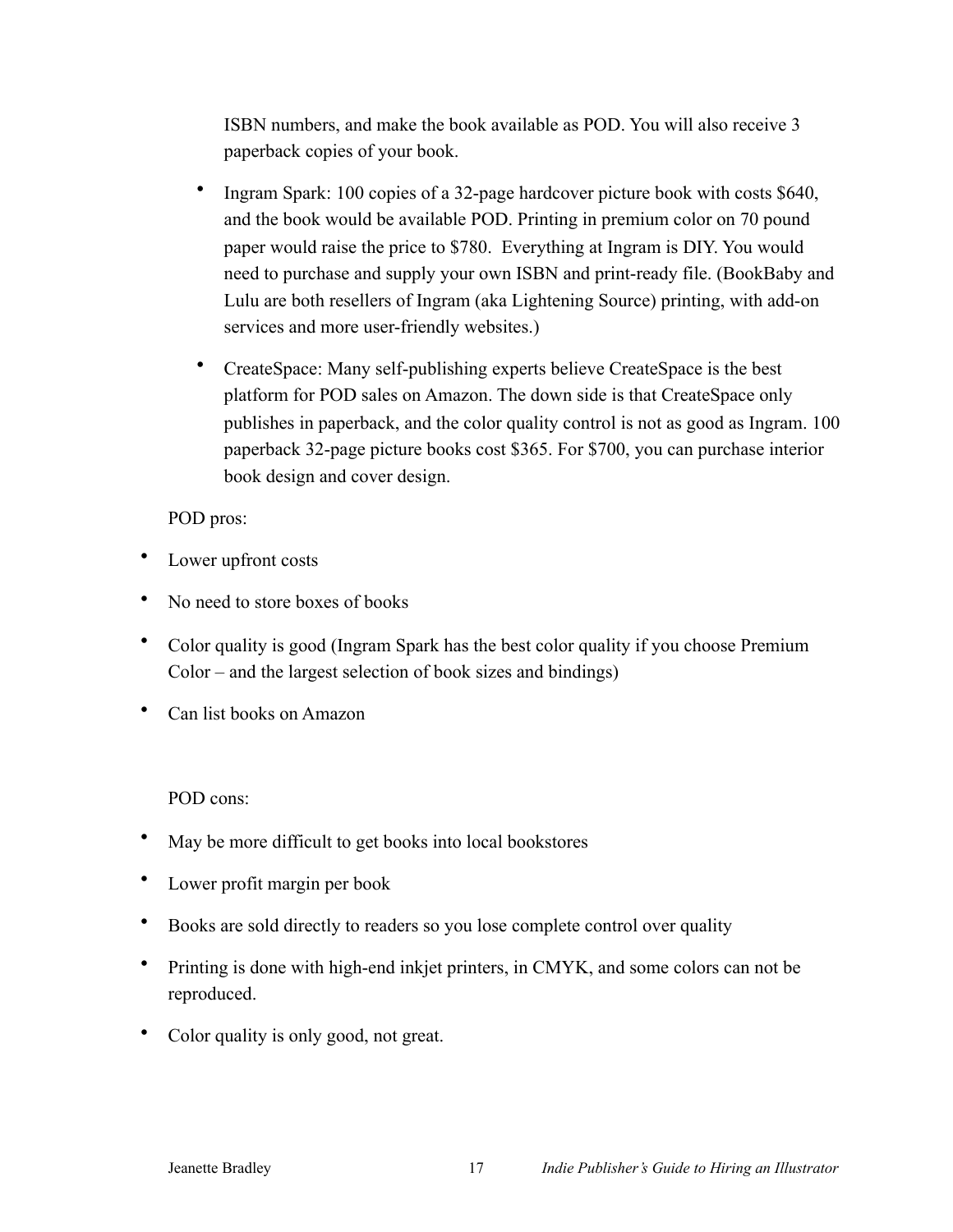#### **#2 Offset Press**

Offset printing is an older technology than the digital inkjet printing that Ingram and Createspace use. It has higher-quality color, and greater flexibility on book size. Offset printing is what most mainstream magazines and trade publishers use.

There are local printing companies that print on offset presses that you may be able to meet with in person to talk about your project. You may even be able to see your physical books come off the press and check them for quality. Printing locally can be a selling point for your book if you have written about a regional topic and intend to market your book locally.

#### Offset pros:

- Better color quality, many offset printers specialize in art books
- More control over finished product, since you receive books before reselling them.
- More options of paper and formats
- You connect directly with readers when selling books directly to them
- There are local options in most towns

#### Offset cons:

- You must purchase all of the books upfront and re-sell them
- You will need a safe place to store the books
- Offset printing may be more expensive per book, depending on the number of books you order

A few offset printing companies with online quote and ordering are: PrintNinja ([www.printninja.com\)](http://www.printninja.com); Freisens ([www.books.friesens.com/childrens-books\)](http://www.books.friesens.com/childrens-books); Hemlock ([www.hemlock.com](http://www.hemlock.com)); and Transcontinental ([www.tctranscontinental.com](http://www.tctranscontinental.com)). Most offset printers use a custom quote system for pricing. You will need to contact them with the specifications of your job to find out the cost of their services.

There are literally thousands of choices of printing and one-stop author services companies. Some of them provide solid services for reasonable fees. Others are not reputable. You can see from the price ranges above that prices vary widely, and they are not always related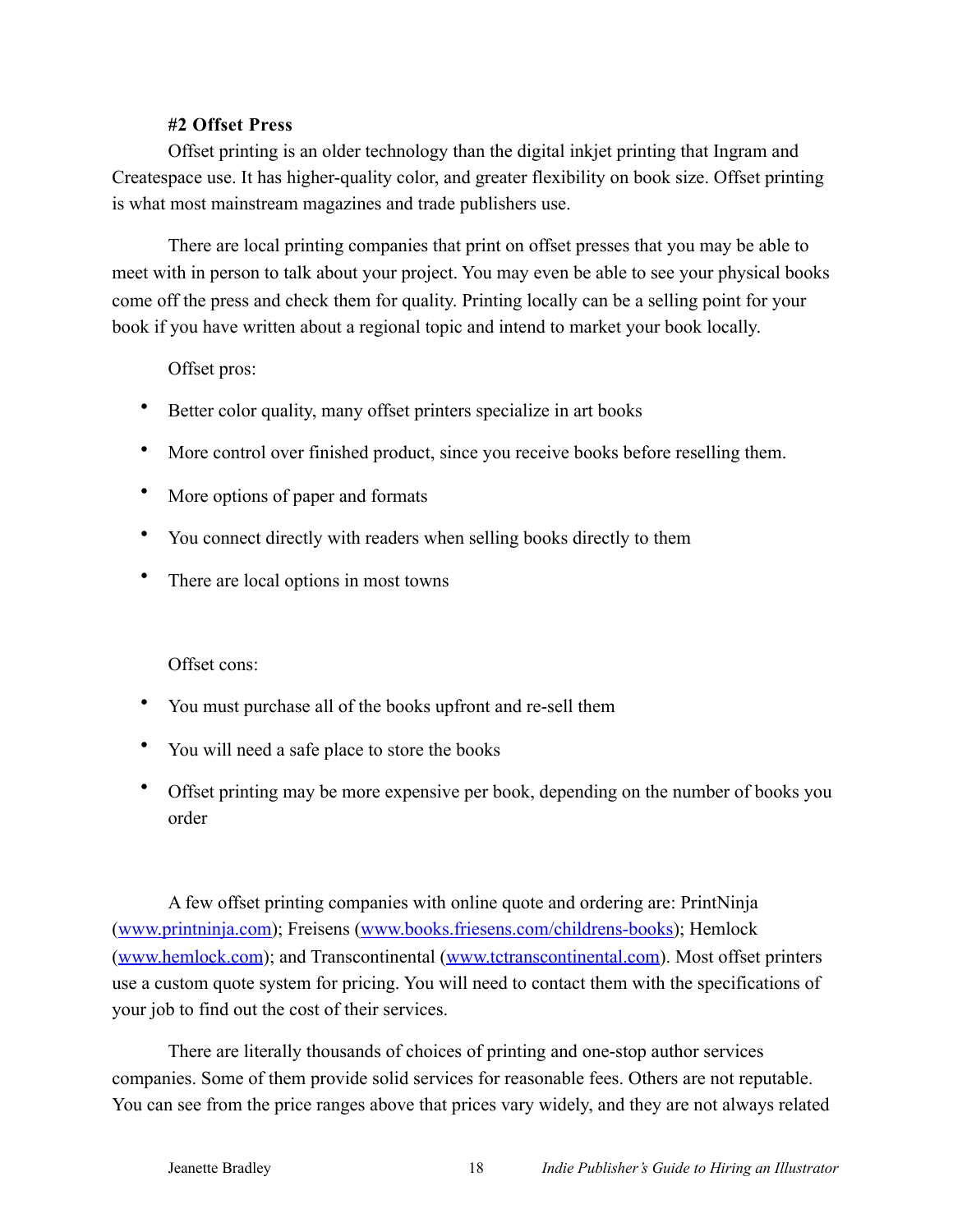to quality. Some printing companies have actually been sued by authors. Before you choose a printer, do your research.

A note about illustration services offered by printing companies: Some of these companies are acting as miniature publishing houses. They are coordinating the work of book designers, illustrators, and printing press operators. They may have a "stable" of illustrators that you can choose from, at pricing similar to the cost of hiring an illustrator yourself. Others are offering "illustration" services that are actually clip art services. For an unbelievably low fee, they say they will illustrate your book – but what they will actually do is assign some of their stock illustrations to your text. Check out their stock before purchasing their services.

If you are considering a one-stop author service company, ask for samples of previous work and references. You don't want to get to the print stage, having signed a contract and invested money, and discover that you are unhappy with the quality of what they have created for you.

#### **ISBN numbers**

If you would like to be able to sell your book through bookstores or see it placed in libraries, you will need to purchase an ISBN number. "ISBN" stands for "International Standard Book Number," and is a unique identifier for your book. Some one-stop author services websites offer ISBN numbers as part of their package. If you use their ISBN, be aware that it will identify your book as being published by them. If you intend to set up a micropublishing business and market your books under your own micro-publisher business name, it is better to purchase your own ISBN numbers.

Bowker is the seller of ISBN numbers in the United States. (Bowker.com). It is a good idea to buy a package of 10 numbers, because each edition of your book will need a separate number – hardcover, paperback, or ebook. One ISBN costs \$125, a bundle of ten is \$295, so if you plan to print a hardcover and paperback version of your book, it makes sense to buy ten.

If you publish through CreateSpace, you can use a CreateSpace-assigned ISBN for free.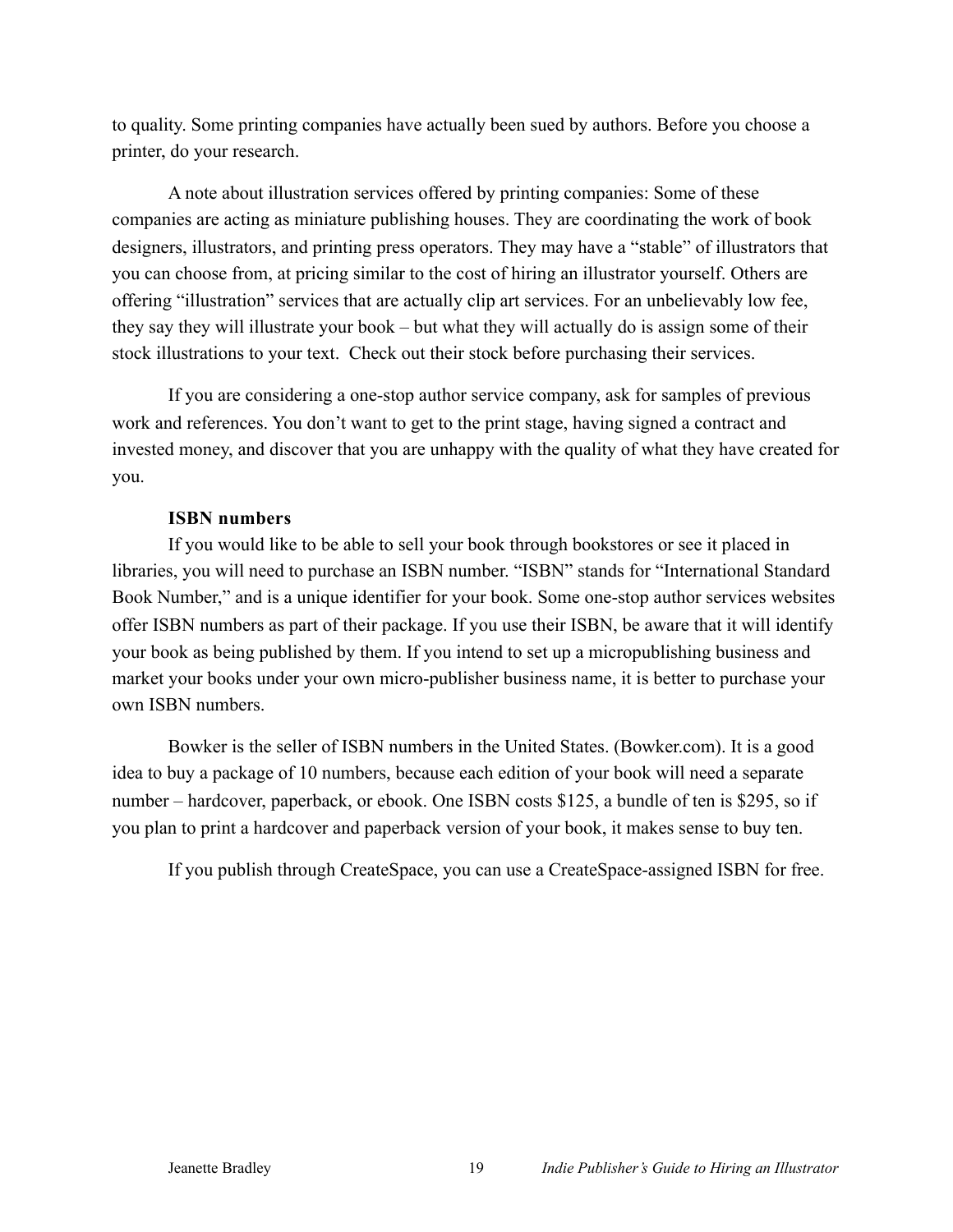# HOW MUCH WILL IT COST?

At the beginning of this book, I compared hiring an illustrator to hiring a custom home builder. That analogy works up to a point, but it breaks down on pricing. In the creative marketplace, illustration is priced like professional photography, based on rights and usage. What you are buying when you contract with an illustrator is not actually the art, or the illustrator's time – you are purchasing the rights to reproduce the illustrations in various formats and media.

Pricing on illustration also varies based on the people involved, the project specifics, geographic location, and the project timeline. There are so many variables that it can be difficult to even set a range. A top illustrator doing illustration for a national magazine can command prices far above the ceilings given in this book. The ranges of prices I have listed here are based on Internet searches of various online providers.

# COST OF EDITING

Editors rarely list prices upfront, because every project has different needs. Editors charge either by word or by page, and may have different rates for different levels of editing. Basic copyediting would be the least expensive, and may cost as little as \$100 - \$200 for a children's book. A more involved editor, who might act more like a writing coach, helping you to develop your manuscript, would charge more. The more experienced and more in demand an editor is, the higher rate he or she is able to charge. Some may be quite expensive and still have long waitlists, because they are known for the manuscripts they have helped shepherd into the world. All editors should be willing to give you a price quote after viewing a sample of your manuscript.

# COST OF ILLUSTRATING A PICTURE BOOK

Illustrators hired by traditional publishing houses are paid with royalties on sales of the book. Royalties range from 3-5% of sales, depending on the prominence of the illustrator. Publishers give illustrators an advance on the royalties. Like everything else in publishing, advances vary widely. Picture book advances average \$7,000 - \$15,000, but can go much higher for well-known illustrators. Generally, the more books a publisher thinks they will be able to sell, the higher the advance.

Traditional publishing contracts will also contain payments for reprints of the book into different formats or languages, movie options, and licensing of characters.

# PRICING FOR SELF-PUBLISHERS

Most self-publishers are not in business as publishers, and aren't set up to track and pay royalties to an illustrator for decades into the future. Illustrators of self-published books are usually paid up front in full.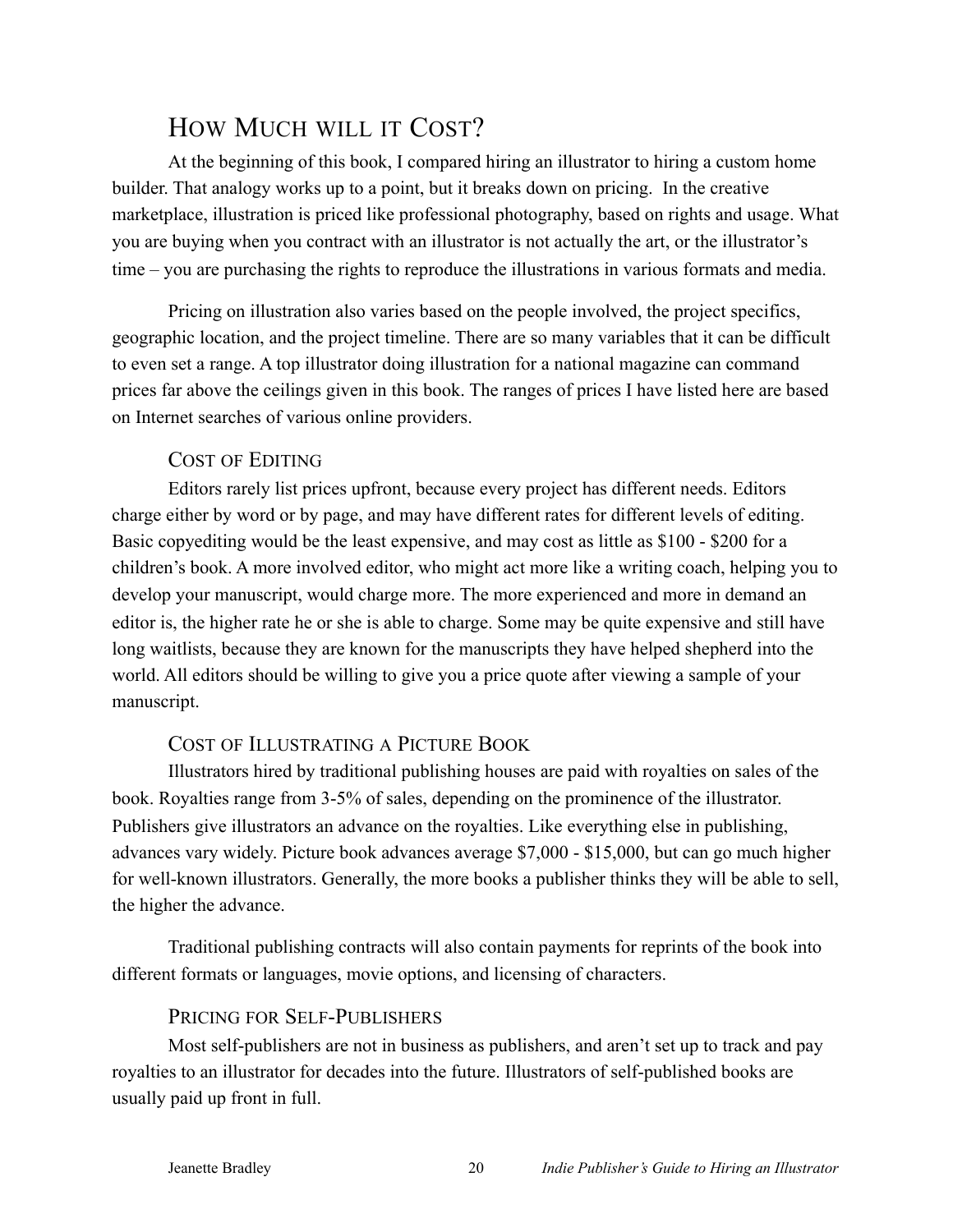The cost of hiring an illustrator for your self-published book is function of these factors:

- Your illustrator's experience and level of fame
- The number and complexity of illustrations needed
- Multiple uses of the illustrations in different formats

A casual survey of children's book illustration services with pricing listed online came up with the price range of \$100 - \$600 per picture book page. This puts a 32-page picture book with front and back cover illustrations into the range of \$3,400 - \$20.400. I have seen online illustration services offering to illustrate books for as little as \$1,500, but they limited the number of illustrations, so they weren't really comparable.

# COST OF ILLUSTRATIONS FOR A CHAPTER BOOK

Picture book illustrations are generally priced for an entire book. For other types of children's books, illustrations are priced per illustration.

- A spot illustration is a small illustration, usually  $\frac{1}{4}$  of a page or less, that has white space around it. It may be black and white or color. Spot illustrations vary from around \$50 to \$400 each.
- A full page illustration is exactly what it sounds like an illustration that takes up an entire page of a book. It may "bleed" off the edges of the paper or have a white margin around it. Full page illustrations are generally priced between \$100 - \$600 each.
- A double-page spread illustration covers both the left and right pages of a spread. The cost may range from \$200 - \$1200 each.

A middle-grade novel with a full color cover and black and white spot illustrations sprinkled throughout the book would be priced by adding together the per-illustration cost of each illustration and the cost of a full color cover design.

# COST OF GRAPHIC NOVEL ILLUSTRATION

Graphic novels are growing genre, and are increasingly getting the recognition they deserve by educators, librarians, and literary award committees. Graphic novels are by definition illustration-intensive. The manuscripts that are best adapted to the graphic novel format are screenplays – or a manuscript that was written with the intention of it becoming a graphic novel.

Comic book/graphic novel illustration is a separate field of illustration from children's book illustration, with its own artistic standards and pricing structures. Mainstream comic books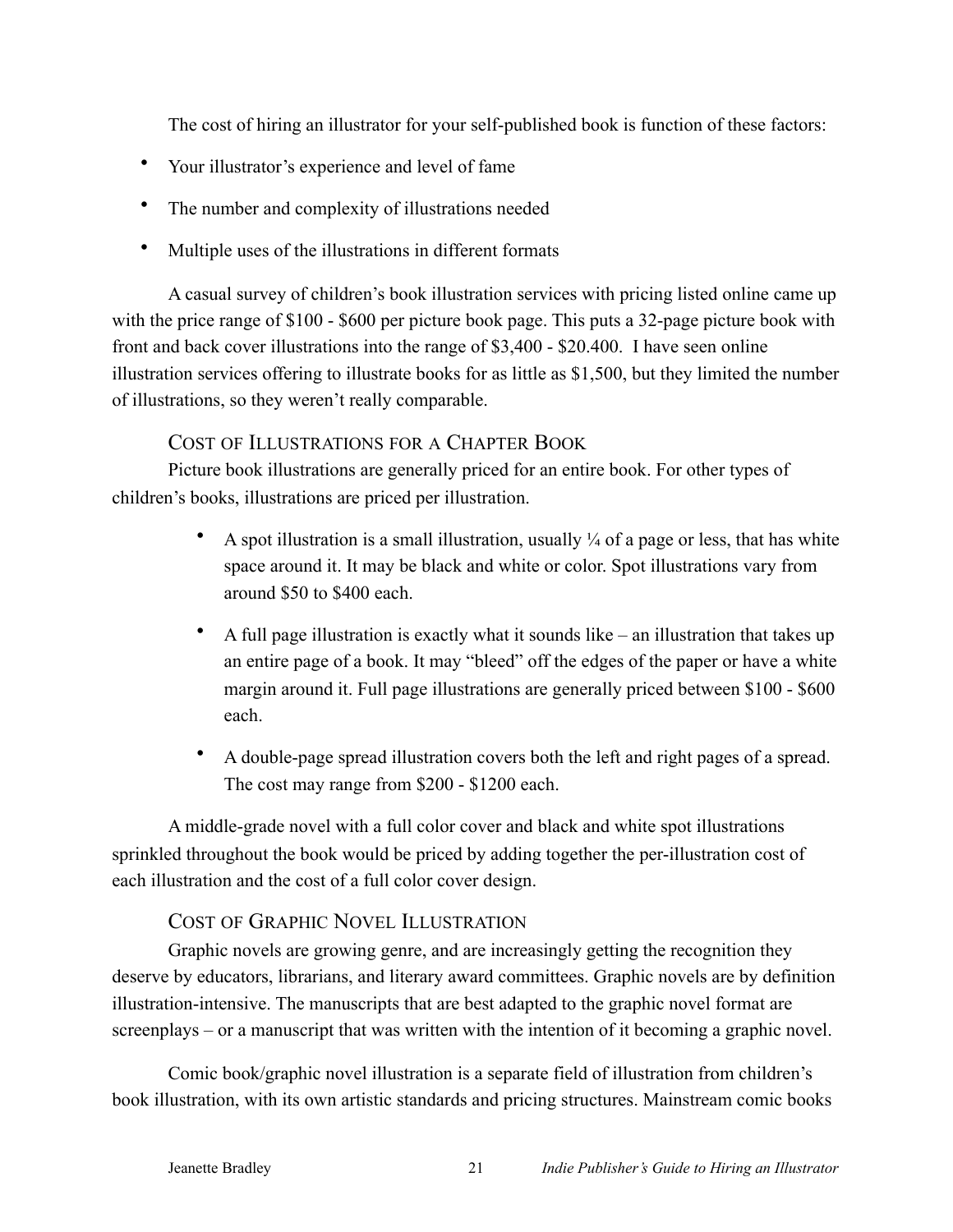are usually 24 pages long, graphic novels are as long as they need to be. Prices range from \$100 - \$750 per page.

#### *COST OF BOOK DESIGN*

Book designers price based on page count, illustration count, and complexity of layout. Book design costs may range from \$800 - \$4,000. A science book with tables, text boxes, and many figures will be more expensive than a middle grade novel with no interior images.

Book design for print is very different from ebook design. Because the text in an ebook is designed to flow into different font sizes and ereader sizes, designing an illustrated manuscript can be very challenging. If you would like to make your book available as an ebook, expect to pay separately for the ebook design. It is not a simple matter of saving into a different format.

#### *COST OF COVER DESIGN*

The cost to design a stand-alone cover ranges from \$250 - \$1200. Illustration fees range from \$500 - \$3,000. Additional fees may be charged for extra concept sketches, or for the use of the cover image in different media or on different editions of a book. The cover designer may source photography or illustrations needed to design the cover, or you may need to do so.

#### *COST OF PUBLISHING FEES*

Self-publishing fees vary depending on the company you are using, the method of printing, the cover type, and the number of copies you order. In general, the more copies you order of a book, the cheaper the per-book price.

Startup fees for POD will run you around \$500 for the business permits, ISBN numbers, and publishing fees. In addition, you may wish to place a bulk order of your own books that you can sell in person, the cost of which would depend on the format, length, cover, and color printing of you book as well as the number of copies you order.

Startup fees for brick-and-mortar publishing are much harder to estimate, but you should expect to pay at least a couple thousand dollars for your first order of books, in addition to the cost of your ISBN number.

#### *THE BOTTOM LINE*

So, how much can you expect to pay to get your book illustrated, designed, and into print? The answer is in the range of five to thirty thousand dollars. The final price will depend on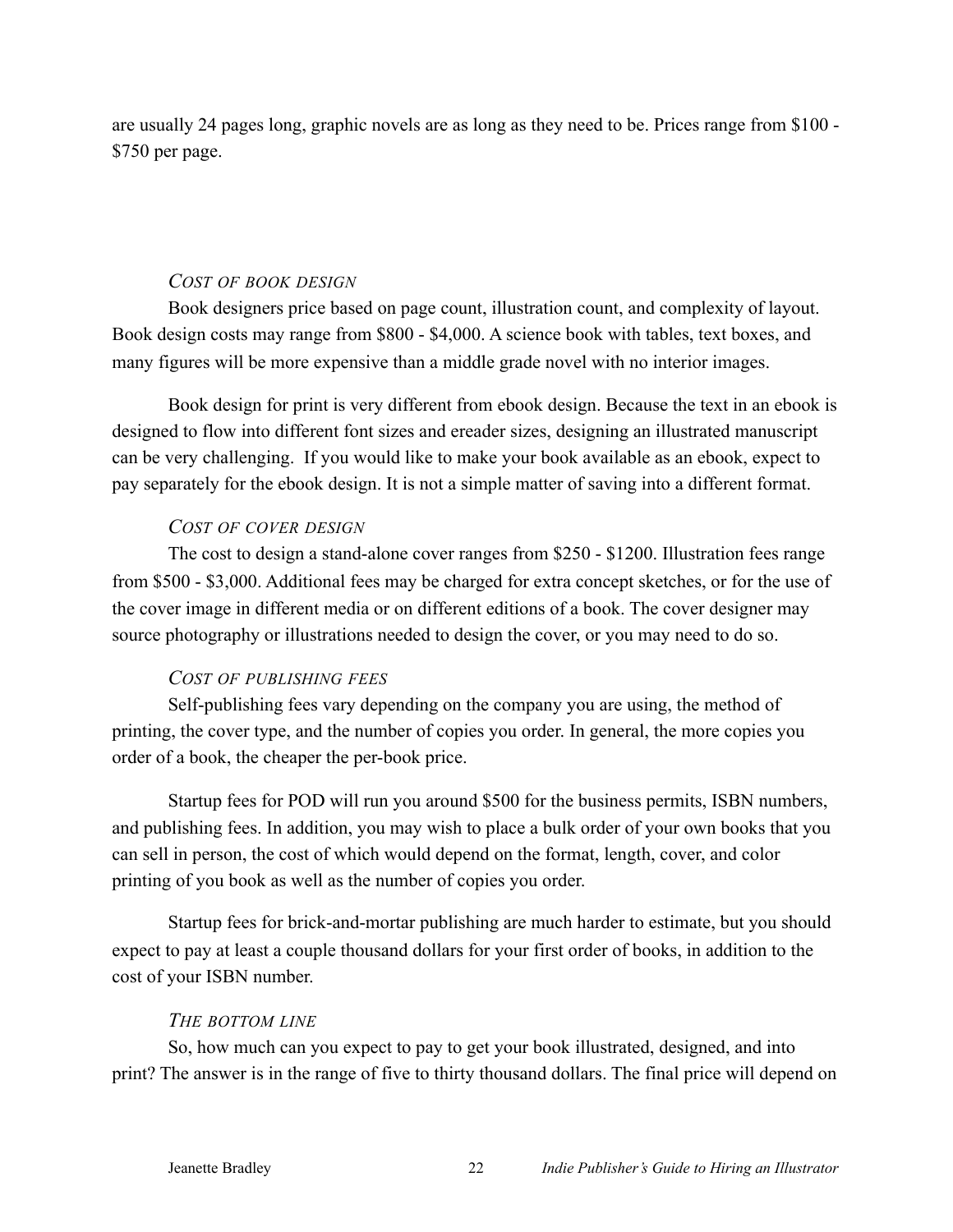the people involved, the complexity of your project, the geographic location, and how quickly you want things done.

- Editor: \$100 \$2,000
- Illustrator: \$3,400 \$20,000
- Book Designer: \$800 \$4,000
- Publishing Fees: \$500 \$3,000
- Total: \$4,800 \$30,000

#### A NOTE ABOUT MONEY

No one goes into the children's book industry to get rich. Editors, illustrators, and book designers do this work because they are passionate about art and literature.

Why did you write your book? I'm guessing that it wasn't money. (If it was, you may be disappointed.) You had a reason for writing this particular story and for wanting to share it with children. That reason is your passion. It is what drives you read this book, to research publishers, and to do all those other not-so-fun but necessary tasks to get your book in print.

The process of having your manuscript illustrated, and designed, and printed, and finally turned into a book you can hold is the process of shepherding a new work of art into the world. There is a reason people call publishing dates "book birthdays." It takes a time, patience, hard work, money, and a great deal of creative energy to get a book into print. But the moment you hold your real, live book in your hand, it is all worth it.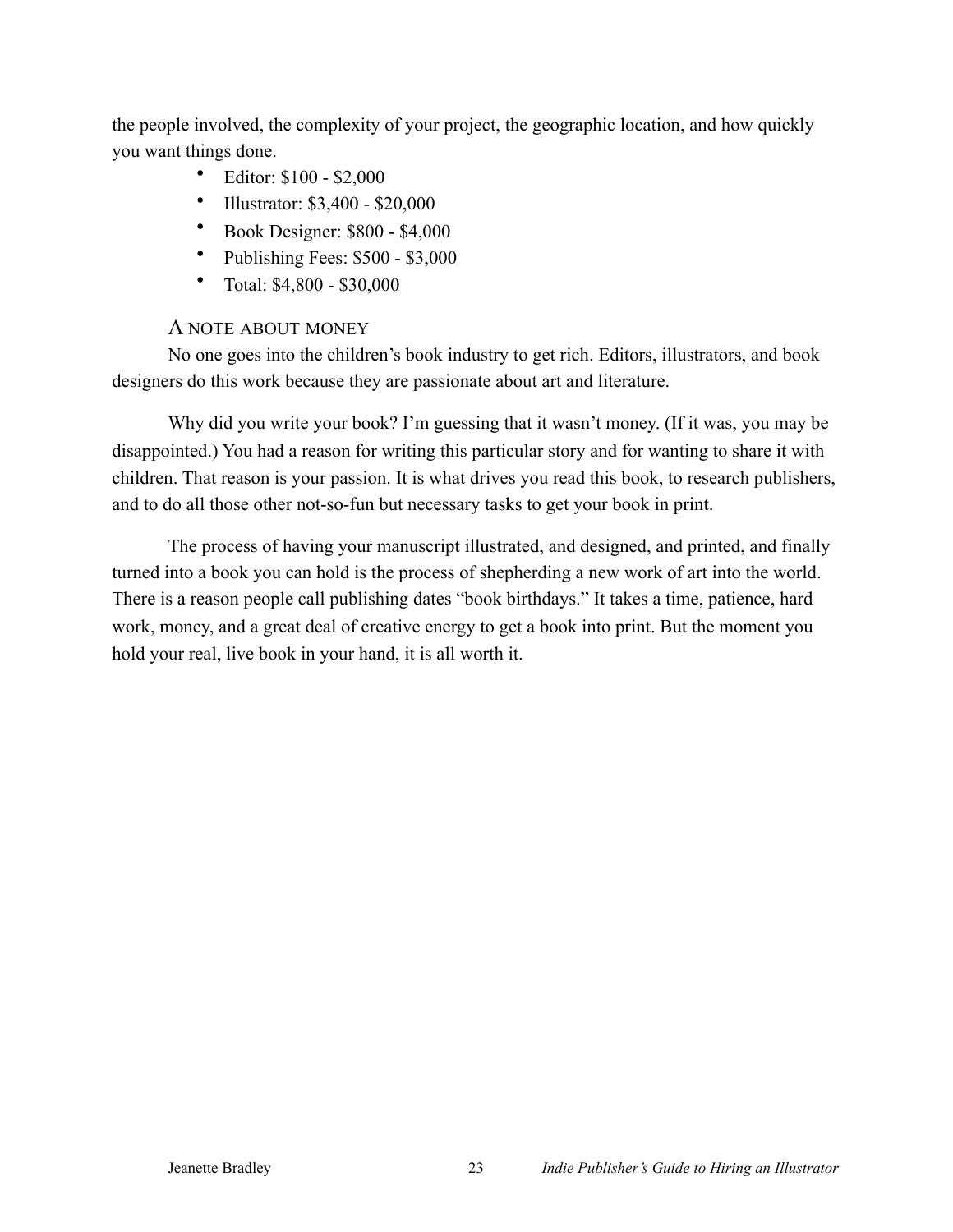# WHAT IF I DON'T HAVE ENOUGH MONEY?

If you don't have the funds to hire an illustrator and book designer up front, do not despair! There are ways to raise money for your project.

Some ideas for raising funds for your book project:

# **CROWDFUNDING**

Crowdfunding is transforming the creative marketplace. Instead of seeking one or two private donors to back their work, inventors and creators are using the power of social media to find many people willing to give a small amount of money to see an idea they like become a reality. Crowdfunding is not only a wonderful way to fund your book publishing, it is a way of building an author platform, networking with readers and other writers, and beginning the marketing process of your book before it is even in print.

Crowdfunding an illustrated book works best if you have some sort of visual to draw people in to your project. This is where things get tricky. You need an illustrator to create some sketches or a finished cover to post on your crowdfunding site, but you can not ask an illustrator to work "on spec" for your book, with the possibility of payment if the project gets funded. Unless you have three million Facebook followers like George Takaei, the answer will be no.

The solution is to pay your illustrator upfront for a cover image or some sketches to be used in your crowdfunding campaign, with a written agreement to hire them for the whole book once the project is fully funded. Not all illustrators are willing to do this. You may have to hunt a little harder for someone who is passionate enough about your project to take on the uncertainty.

There are many crowdfunding companies, but not all are set up for book publishing projects. Of those, some only do particular genres of books (romance, self-help, etc.) All crowdfunding sites take a percentage of the money you raise, most also subtract a credit card processing fee. Before you commit to a particular crowdfunding platform, do you research. Here are three crowdfunding sites that work with children's book authors:

**Kickstarter**: **www.kickstarter.com** Perhaps the best-know website for raising money for creative projects, Kickstarter makes it easy to use your personal networks to raise money for your book with the promise of deliverables in the future.

**Inkshares:** [www.inkshares.com](http://www.inkshares.com) Inkshares is a newer crowdfunding site designed just for self-publishers. You upload a sample chapter and a book pitch, and then connect with potential readers. If you reach your goal (250 pre-ordered copies), Inkshares will work with you and provide the editing, design, publishing, and distribution of your book.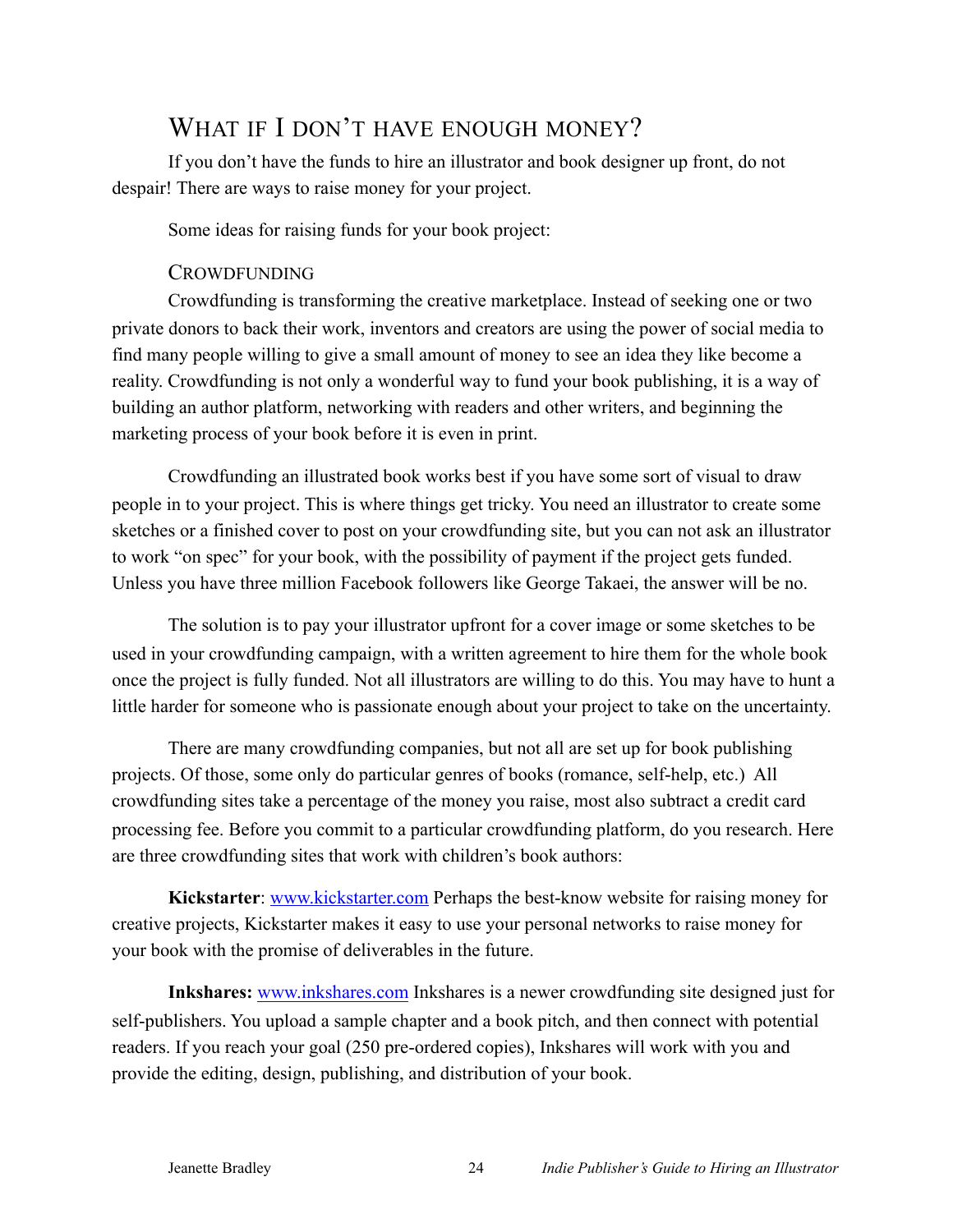**Unbound:** [www.unbound.co.uk](http://www.unbound.co.uk) Unbound is a UK-based company that works much like Kickstarter, but is focused on publishing books. Authors pitch a project, people subscribe to the project and pledge funding, and then if it is funded, people are given the rewards at the level for which they pledged.

#### ORGANIZATIONAL FUNDING

 Have you written a book about adoption that would be an amazing resource for adoptive families? Maybe there is an adoption agency that would pay part or all of the costs of illustration in exchange for getting copies of the published book to give to their clients. Have you written a book aimed at children with a particular medical condition? Maybe there is a foundation that would be interested in giving you a grant to get your book in print. Think creatively about who is interested in your book, and who might be willing to fund it. Some ideas:

- Local charitable foundations related to your topic
- State arts and humanities councils
- Religious or social organizations to which you belong
- For-profit companies that would give you money in exchange for their logo on the book. (Be sure their mission matches that of your book!)

#### PRIVATE DONORS

Perhaps there are one or more people you know who would be interested in seeing your manuscript become a book. They may share a passion for your topic, or they may just believe in you and your dream. If private donors do fund your book illustration and publishing fees, be sure to thank them profusely in your acknowledgements, and give them as many copies of the book as they would like once it is published.

#### FINDING SOMEONE WHO WILL WORK FOR LESS

While illustrators may be motivated more by love than money, they do still need to pay the rent on the studio, the babysitter, and those pesky self-employment taxes. This is why paying your illustrator a living wage is so important. You want them to still be there for you when your next book is ready. You don't want them to have to drop your project midway and get a job slinging burgers because they can't pay their rent.

There are freelance websites such as Fiverr [\(www.fiverr.com](http://www.fiverr.com)) and Elance ([www.elance.com](http://www.elance.com)) that appear on the surface to offer cheaper rates for illustration and book design. There are some very talented people freelancing through these websites. If you do a little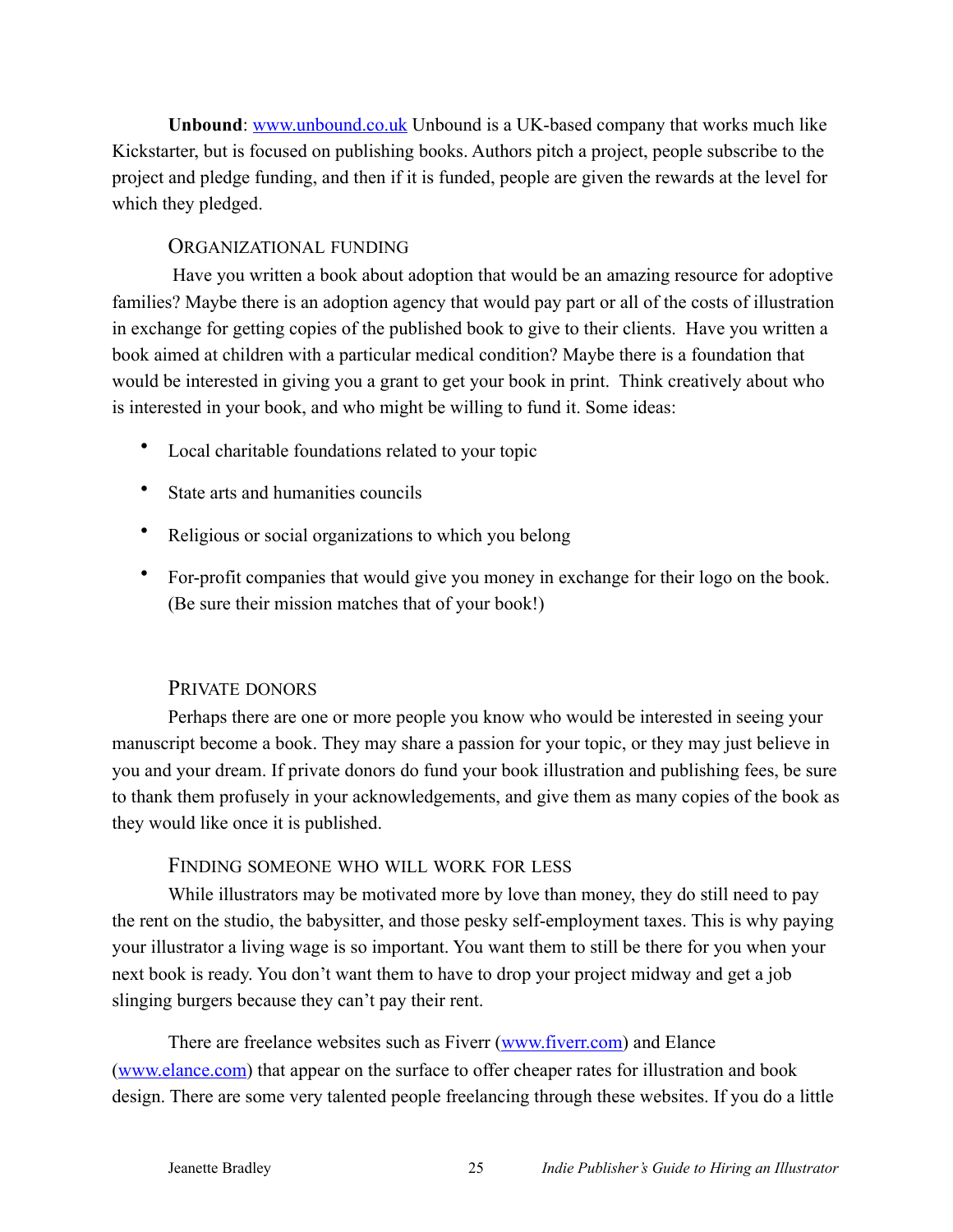research on these sites, you will find that \$5.00 may get you a cut-and-paste generic illustration, but good work takes time and costs money. If you use freelancer websites to search for professionals to collaborate with you on your work, take into account their experience, references, sample art, and ability to communicate with you in your language.

Please, don't ask your cousin's next-door neighbor's high school son who likes to draw manga characters to illustrate your book for "exposure" (aka free). The poor high school student has no idea how much work it is to illustrate an entire book.

You put time, thought, expertise, and passion into writing your book. It deserves an equal level of time, thought, expertise, and passion for its illustration and design, and it is worth the work it will take to get it funded.

## DIY OR DIWH (DO IT WITH HELPERS)

There are a few special people in the world who may illustrate your book for love – or perhaps for love and cookies. If you have written a book that you intend to be a family heirloom, one way to make it even more special is to have family members draw the illustrations. It can be a wonderful cross-generational project to work on together at a family gathering, or a way to stay in touch when separated.

My experience with working on a project like this – my father's story, my children's illustrations – is to keep your story as short as possible. 32 pages of illustrations is a lot to ask of a child, or even of several children. Most children will happily do one or two drawings and then want to move on to a new project. Keep the length of your book tailored to the number of people you have involved, and be prepared to fill in the gaps yourself with photographs if your illustrators go on strike. Make sure you include photos of yourself and the artists who helped you with your heirloom project. Years from now they will treasure the book they helped you create.

You can hire a book designer to do a simple layout of your text across the number of pages you plan to have in your book. The designer can then print out the pages with the text, and you can hand them out to your family members to illustrate page by page. When everyone is finished with their drawings, you can return the illustrated pages and whatever photos you want to include to your book designer, who will then scan in the art and create a professional-quality book for you.

Am even less expensive alternative is to use the photo book online design programs on sites such as Snapfish or Shutterfly. You will need to decide what text goes on each page and hand out paper with a note attached about the text for that page. When the drawings are complete, you can take them to a copy shop to have them scanned on a high-quality scanner and saved to a CD or flash drive. You can then use one of the templates provided by the site that has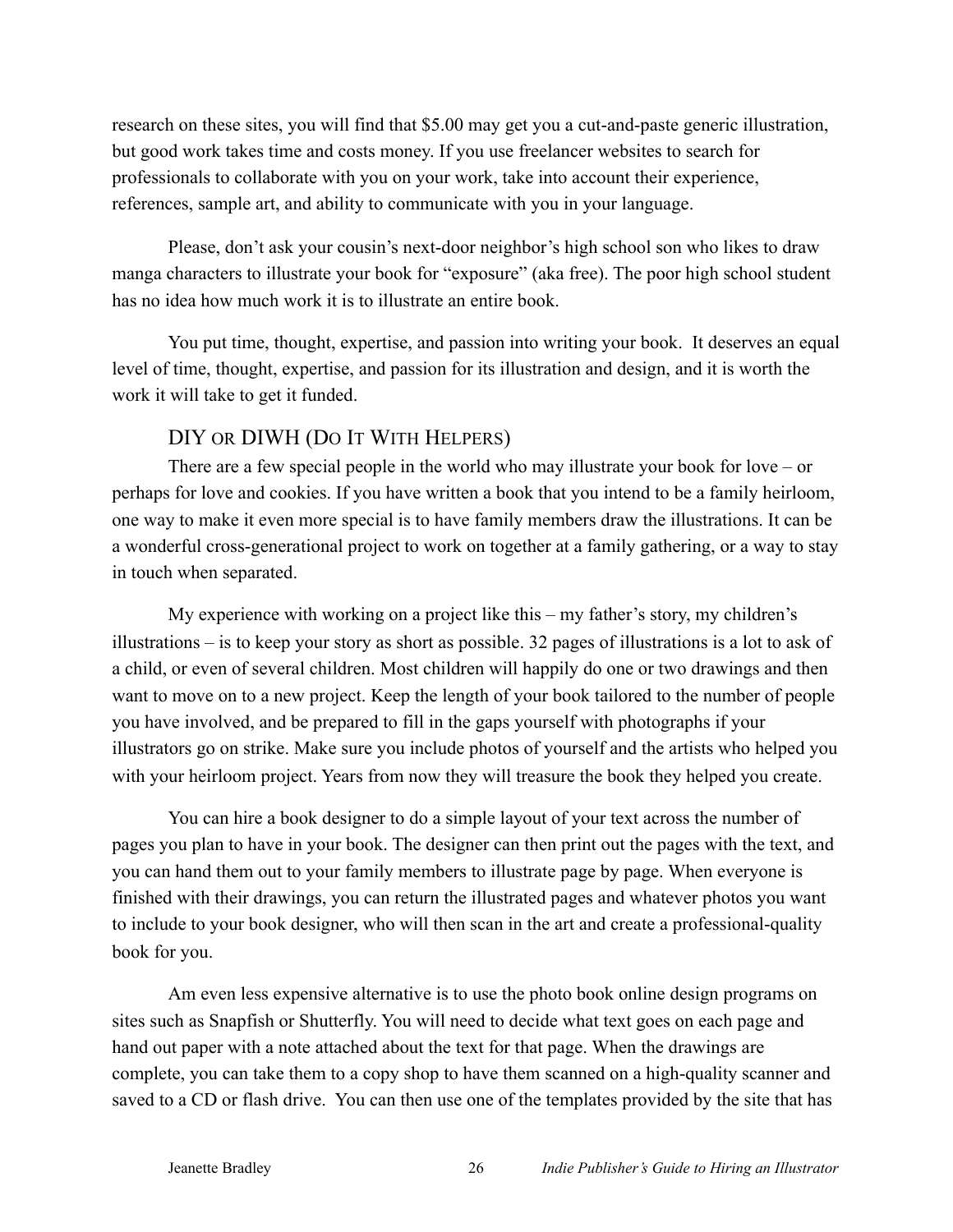a white background and allows full-page art and text to be placed on each page. These photo sites allow you to use their online layout programs for free.

Books vary in price based on format and number of books ordered, but you can expect to pay between \$20 - \$50 per book. If you plan to order only a handful of books, photo printing sites can actually be a good option. They tend to have high-quality color printing and the option to choose high-quality paper and bindings.

# HOW TO HIRE THE RIGHT ILLUSTRATOR

Before you begin your search for the right illustrator for your book, it helps to define your project in the language illustrators use when talking about their work. It may seem backward, but before hiring an illustrator, it's helpful to think about how your book fits into the children's book marketplace.

While reading this chapter, work through the Project Definition Worksheet.

#### CHILDREN'S BOOK GENRES

Like adult books, the children's book market is divided into genres. Understanding what genre your book fits into will ultimately help you market your book and connect with readers. But it will also help you define what you need from an illustrator and book designer and help you find the right fit for your project.

#### *PICTURE BOOKS*

For ages 3-8, the traditional picture book is 32 pages long. Word counts are generally up to about 600 words, sometimes longer for nonfiction. There is usually an illustration on each page or spread. Books vary in size and shape but tend to be at least 8" x 8'. *(Where the Wild Things Are by Maurice Sendak, Don't Let the Pigeon Drive the Bus by Mo Willems, The Mitten by Jan Brett)*

#### *LEVELED READERS*

 Designed for beginning readers (age 4-8) to read independently, these books are between 32-64 pages long, with 200-1500 words of text. Books may have only one or two simple sentences per page at the lower levels. There is usually an illustration on each page or spread, but books are usually formatted more like a chapter book, often in a 6" x 9" size*. (Elephant and Piggie series by Mo Willems, Frog and Toad All Year by Arnold Lobel)*

#### *CHAPTER BOOKS*

 For ages 7-10, these books are 4,000 – 10,000 words, broken into short chapters. Chapter books may have an illustration every couple of pages, usually in black and white. These books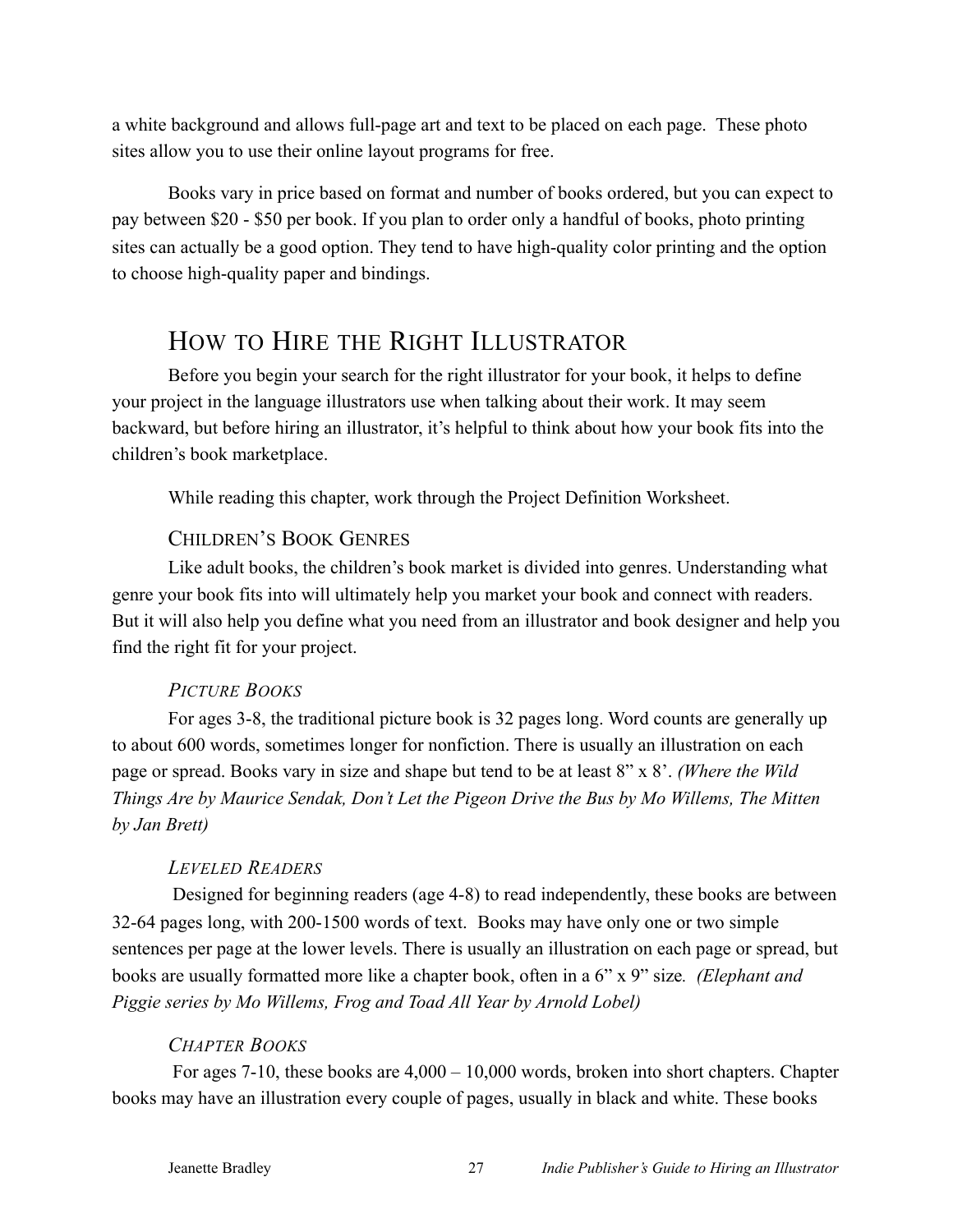tend to be smaller, around 5" x 7'. *(Magic Tree House Series by Mary Pope Osborne, Judy Moody series by Megan McDonald)*

#### *GRAPHIC NOVELS*

Graphic novels span a huge age range from wordless storytelling for pre-readers to books intended for adults. Words and images are intertwined in graphic novels. Dialogue is usually in speech bubbles, and pages are formatted into strips or cells like a comic book. *(Lunch Lady series by Jarrett Krosoczka, Babymouse series by Jennifer L. Holm and Matthew Holm)* 

#### *MIDDLE GRADE*

For ages  $8 - 12$ , these books are between  $20,000 - 50,000$  words and are for more advanced readers. Many middle grade books have an illustration at the beginning of each chapter. These books tend to be sized like adult novels in paperback and hardcover. *(Harry Potter & the Sorcerer's Stone by JK Rowling, Bridge to Terabithia by Katherine Paterson)* 

#### *YOUNG ADULT*

Young adult novels are generally between 55-80,000 words. Usually the only illustration in a YA novel is the cover. *(The Hunger Games by Suzanne Collins, The Beginning of Everything by Robyn Schneider)*

#### *CHILDREN'S REFERENCE/HOW TO/EDUCATIONAL*

This category included books such as cookbooks, craft or activity books, books of facts, or workbooks. They may be aimed at the lower or upper end of the preschool – elementary school years. Depending on the type of book, they may need step-by-step instructional illustrations, scientific diagrams, or fun sidebar cartoon for a math worksheet. These books tend to be larger and have more of a size range. Workbooks tend to be the size of a standard sheet of 8.5" x 11" paper. *(Honest Pretzels by Molly Katzen, Brain Games by Jennifer Swanson and Hank Green, The Human Anatomy Coloring Book by by Margaret Matt and Joe Ziemian)* 

#### *SUB-GENRES*

Within each reading level and children's book genre books are further divided between fiction and nonfiction and types of each. Like adult novels, children's fiction may be fantasy, mystery, contemporary realism, thriller, etc.

As a self-publisher, you have the freedom to color outside the lines a little with your book genre. You can have a 10,000 word middle grade book that is heavily illustrated if you desire. You can create a novel cookbook or a cookbook/novel. But, knowing you will be marketing this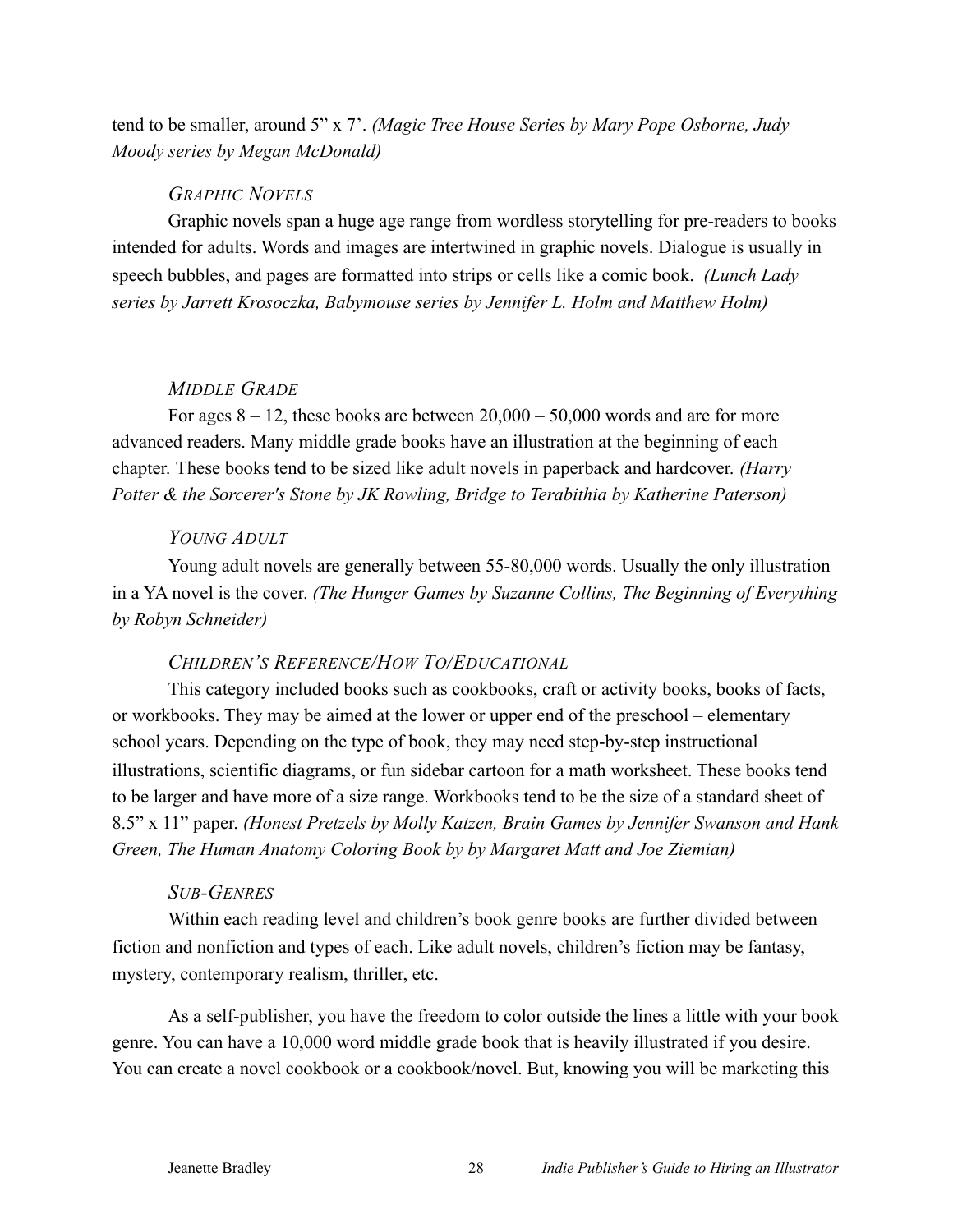unique book to 8-12 year olds, you will want to format the book so it looks like other books aimed at that age range.

#### **STYLE**

Style is the difficult-to-define thing that makes the work of one illustrator different from others. Mo Willem's simple, flat, cartoony characters fit his silly stories perfectly. Jan Brett's detailed, realistic, folk patterned illustration fit her retellings of classic folk tales perfectly. If we mixed them up the results would be disappointing for everyone involved.

You want the style of illustrations and the style of the book design to fit the story you are telling. A wonderful example of picture book text, illustration, and book design all building upon each other in a delicious mashup is *The Stinky Cheese Man and Other Fairly Stupid Tales* by Jon Scieszka and Lane Smith. A great nonfiction example is *See How They Run: Campaign Dreams, Election Schemes, and the Race to the White House* by Susan E. Goodman, with quirky cartoons that complement the tone of the text by Elwood Smith.

#### UNIQUE NEEDS

Your book may have illustration needs that not all illustrators can fulfill. Does your illustrator need to understand and be able to draw technical drawings of engines? Are you looking for an illustrator that shares an ethnic background with your main characters? Have you written a science book about the human body?

Illustrators specialize in different types of illustration. For example, medical illustration is a separate field that requires graduate-level human anatomy study as well as art training. Architectural illustrators usually have originally trained as architects. Graphic novel illustrators have different training than picture book illustrators.

You may not need an illustrator with specific technical skills. If you've written a book about a baby dinosaur who is afraid of the dark, and her mother comforts her with a lullaby, then you don't need someone with a specialty in paleontology, you need someone who can draw cute and cuddly characters. However, if you've written a science book about different dinosaur species, you will need someone willing and able to do the biology research necessary to produce scientific illustrations.

#### MEDIA

The medium an artist uses – paints, pencil, pen, computer design program – affects the look and feel of the final art. Go to the library or bookstore and pull books with covers or illustrations that appeal to you off the shelves. See if you can tell in what media they were created. Sometimes it can be difficult. There is sometimes an illustration note found near the copyright and library of congress information in the front or back of the book.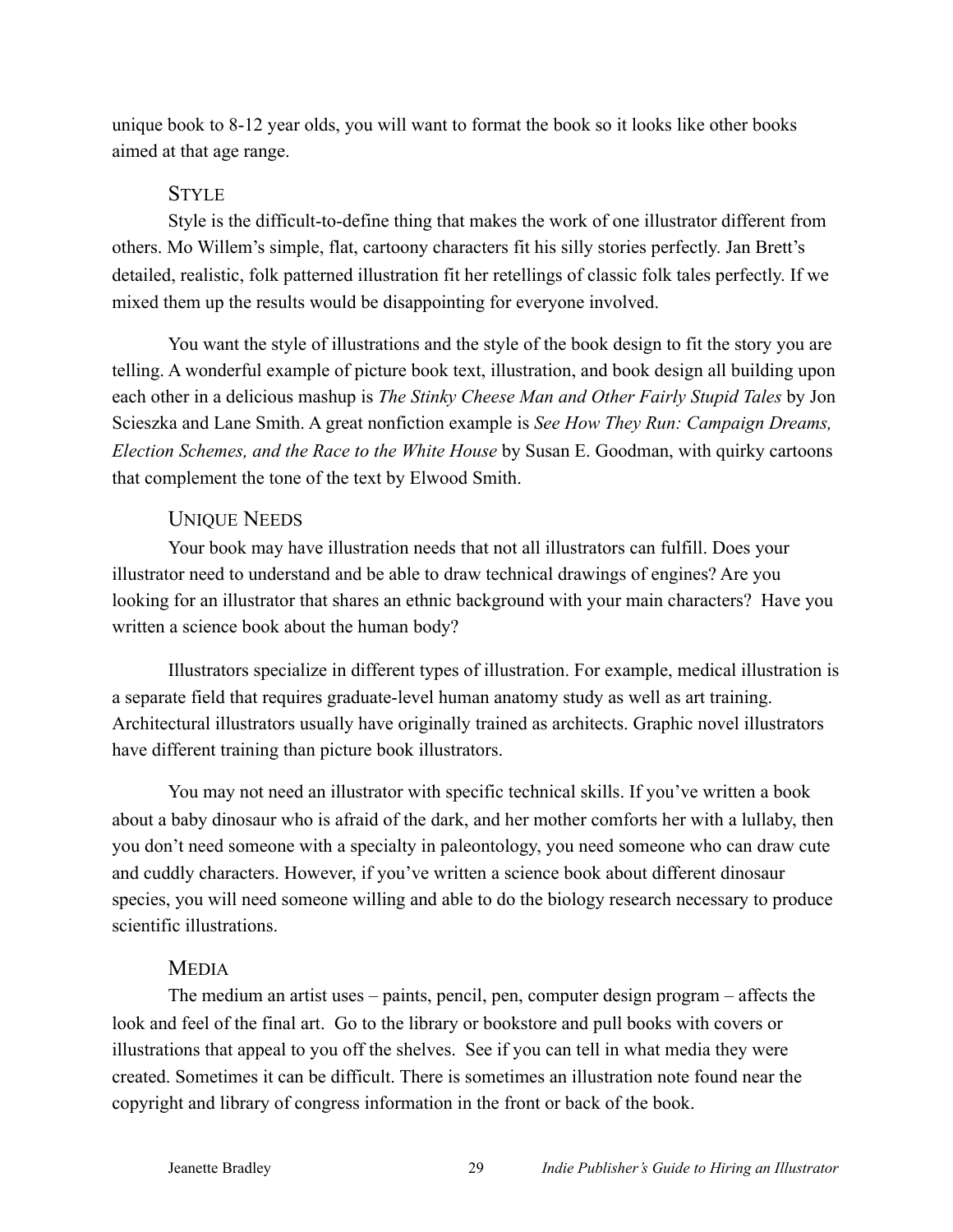You may discover you like all sorts of media. That is OK! It is equally OK if the books in your stack turn out to all be watercolors. The important thing is recognizing if you love one particular media or if it is not a factor for you, because this will help you in your search for the right illustrator.

Some media used in picture book illustrations, with sample books for you to look up:

- Watercolor (*Lost and Found*, by Oliver Jeffers)
- Acrylic (*Close Your Eyes* by Kate Banks)
- Oil (*New Shoes*, illustrated by Eric Velasquez)
- Scratchboard (*The House in the Night* by Susan Marie Swanson)
- Pen and Ink (*My First Kafka*, illustrated by Rohan Daniel Eason)
- Digital (*The Adventures of Beekle: The Unimaginary Friend* by Dan Santat)
- Color pencil (*The Snowman*, by Raymond Briggs)
- Cut paper (*You are Stardust* by Soyeon Kim)
- Mixed media/collage (*Leaf Man* by Lois Elhert, anything by Eric Carle)
- Photography (*I Spy* series by Walter Wick)
- Pencil (*The Arrival* by Shaun Tan)

Some media used in chapter books

- Watercolor and ink (*Ivy and Bean*, illustrated by Sophie Blackall)
- Pencil (*Wonderstruck* and *The Invention of Huge Cabret* by Brian Selznick)
- Ink line and gray wash (*Marty McGuire* series, illustrated by Brian Floca)
- Ink line (*Fortunately, the Milk* by Neil Gaiman)

Some media used in graphic novels

- Brush and ink with spot color (*Lunch Lady* series by Jarrett Krosoczka)
- Watercolor (*The Odyssey* by Gareth Hind)
- Digital art (*Sidekicks* by Dan Santat)

#### SEARCHING FOR AN ILLUSTRATOR

Once you begin looking for an illustrator, you will realize how many talented people there are out there. It can be overwhelming. A few things to keep in mind are that not all illustrators do children's books, and not all children's books illustrators are right for your book. When you look at an illustrator's online portfolio, focus on the pictures of children and animals. Those will show you if the illustrator's style and medium are right for your project.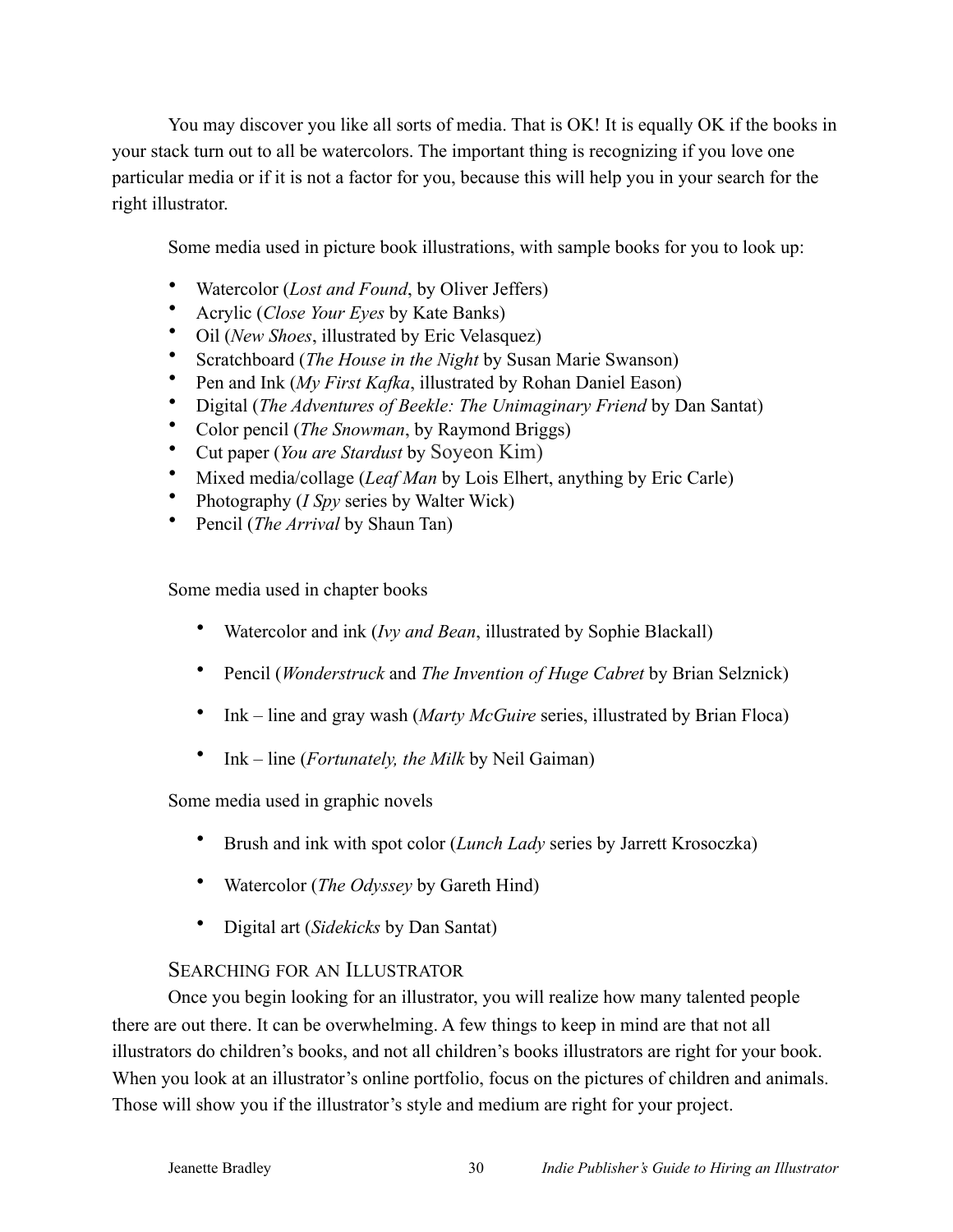#### *SCBWI*

SCBWI's website hosts an online illustrator gallery ([www.scbwi.org/illustrator-gallery\)](http://www.scbwi.org/illustrator-gallery) that is searchable by illustrator style, location, and medium. Additionally, if you attend an SCBWI conference, there is always a portfolio showcase night where you can look at dozens of portfolios and take home postcards. Best of all, every single illustrator is a children's book illustrator.

#### *ONLINE PORTFOLIO SITES*

Behance (www.**behance**.net) is probably the largest online portfolio website, and has a fairly easy to navigate search. However, when you search on "children" within "illustration" you will end up with lots of images that aren't children's book illustration. You will need to scroll through a lot of art if searching this way.

DeviantArt ([www.deviantart.com\)](http://www.deviantart.com) may be a better site to search if you are looking for an illustrator for a graphic novel. There is a lot of comic art and fan art on this site. Some of the art found on this site is adults-only.

There are many, many group blogs and smaller websites where illustrators showcase their work. Slogging through them may be overwhelming, especially since it will not be obvious which illustrators take on self-publishing work and which do not.

#### *SOCIAL MEDIA*

If you are on social media, joining a children's book writer's group will offer you support through the process of publishing your book, and may also lead to finding an illustrator. Word of mouth is always the most powerful advertising tool. A few groups:

Facebook: I think the best Facebook group out there is run by the Kidlit411 writing website: [www.facebook.com/groups/KIDLIT411](http://www.facebook.com/groups/KIDLIT411) People will sometimes advertise on the Facebook group that they are looking for an illustrator, and they get lots of responses.

Pinterest: Many illustrators have Pinterest "boards" where they place images that interest them. Others may use Pinterest as personal portfolio showcase. The search features in Pinterest are really good and can help you find very specific types of illustration. After finding a list of illustrations you like, you can then look at the illustrators' websites to see if you think they will work for your project.

Instagram: As the most visual of the major social media apps, Instagram can be a way to network with illustrators and find work that you like. If you search on the hashtags #childrensillustration and #childrensbookillustration you will find thousands of illustrations, including many process photos, which can give you insight into how an illustrator works.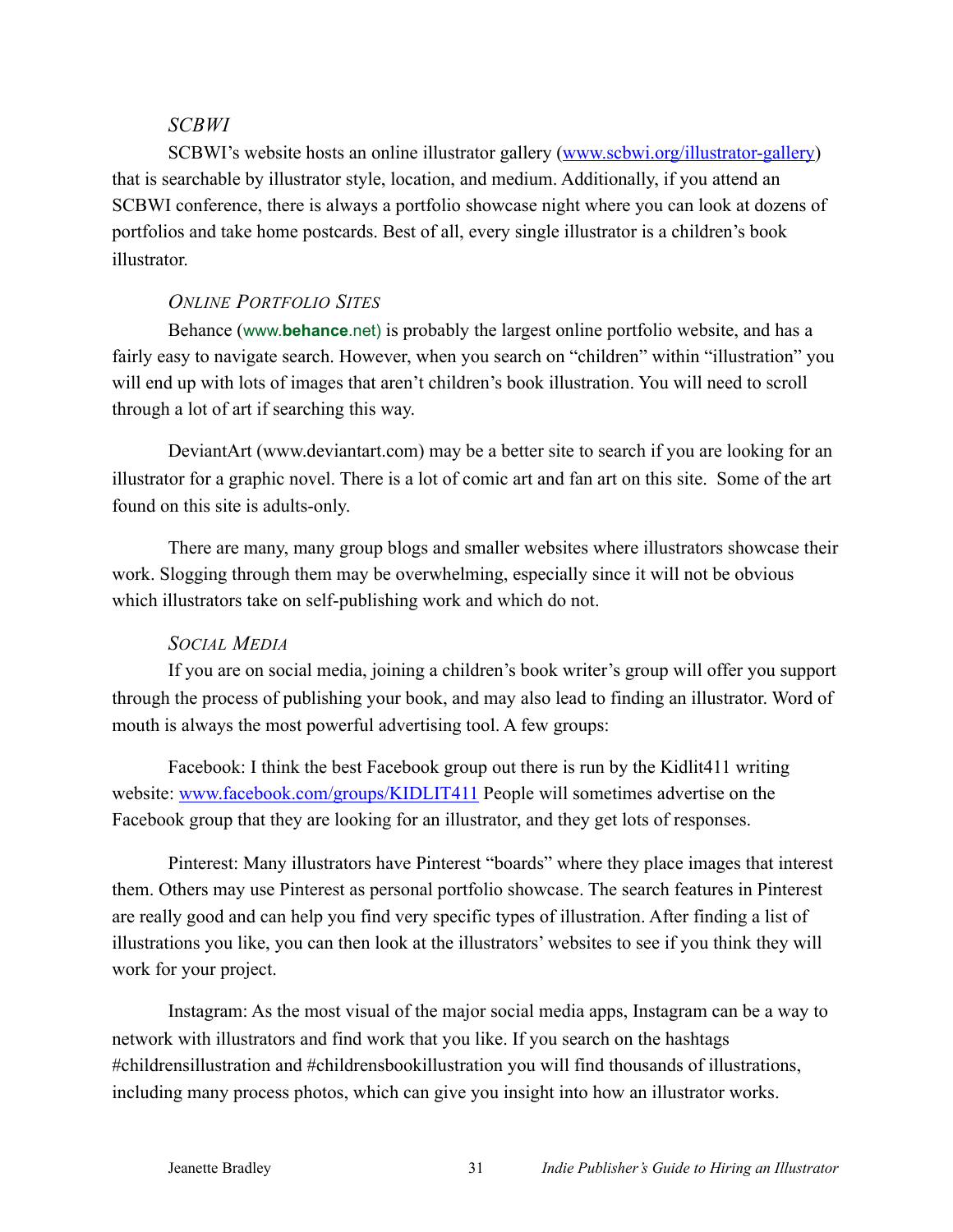#### *LOCAL ART SCHOOLS*

I often see the advice to contact a local art school and place an ad for a student to illustrate your book. This might work out great for you, but I do not know anyone for whom it has. Art school has a heavy workload and students may or may not be able to complete your project on a timeline that makes you happy. I remember back when I was in art school that someone contacted the school to see if a student was interested in painting a mural in their kids' room – and no one took the job, even though it paid well, because none of us had the time to complete it.

That said, if you can time you ad with graduation, or seek out the

#### **Top 5 Reasons Illustrators Give for Not Working with Self-Publishers**

5. Authors' budgets are too small

4. Authors don't understand the illustration process (and educating them will take too much time)

3. Illustrator has been burned by a self-publisher not paying in the past

2. Self-publishers manuscripts are not in publishable state (as in, they need editing)

1. Rarely stated explicitly: "I want to (win a Caldecott/ hit the NYT Bestseller List/etc) and I don't think self-publishing will get me there."

continuing studies program, you may be able to find a great local illustrator this way. Being able to meet in person with your illustrator can be very helpful.

# *WHAT IF THEY SAY NO?*

Some of the illustrators you approach for quotes will just say no. Some illustrators have made a personal policy to only work for traditional publishers. Other illustrators may look at your story and decide they are not the right fit, or may even give you a quote but then later tell you that they don't have room in their schedule or that they have a long waitlist. This is life in the publishing business. There is a lot of rejection.

Luckily there are also a lot of talented illustrators and book designers out there. The publishing world is changing, and self-publishing has lost the stigma that it used to have. Authors like Hugh Howey are bestsellers and are changing the media image of self-publishers.

At the same time, the publishing world still isn't quite sure how it's going to handle ebooks, let alone indie publishing. It's an old industry, and it moves slowly. Most publishing awards still exclude indie published books. Things are changing, but slowly.

In this publishing environment, some illustrators with traditionally published books are wary of taking on a self-published project. Note I said some, not all. Illustrators are approached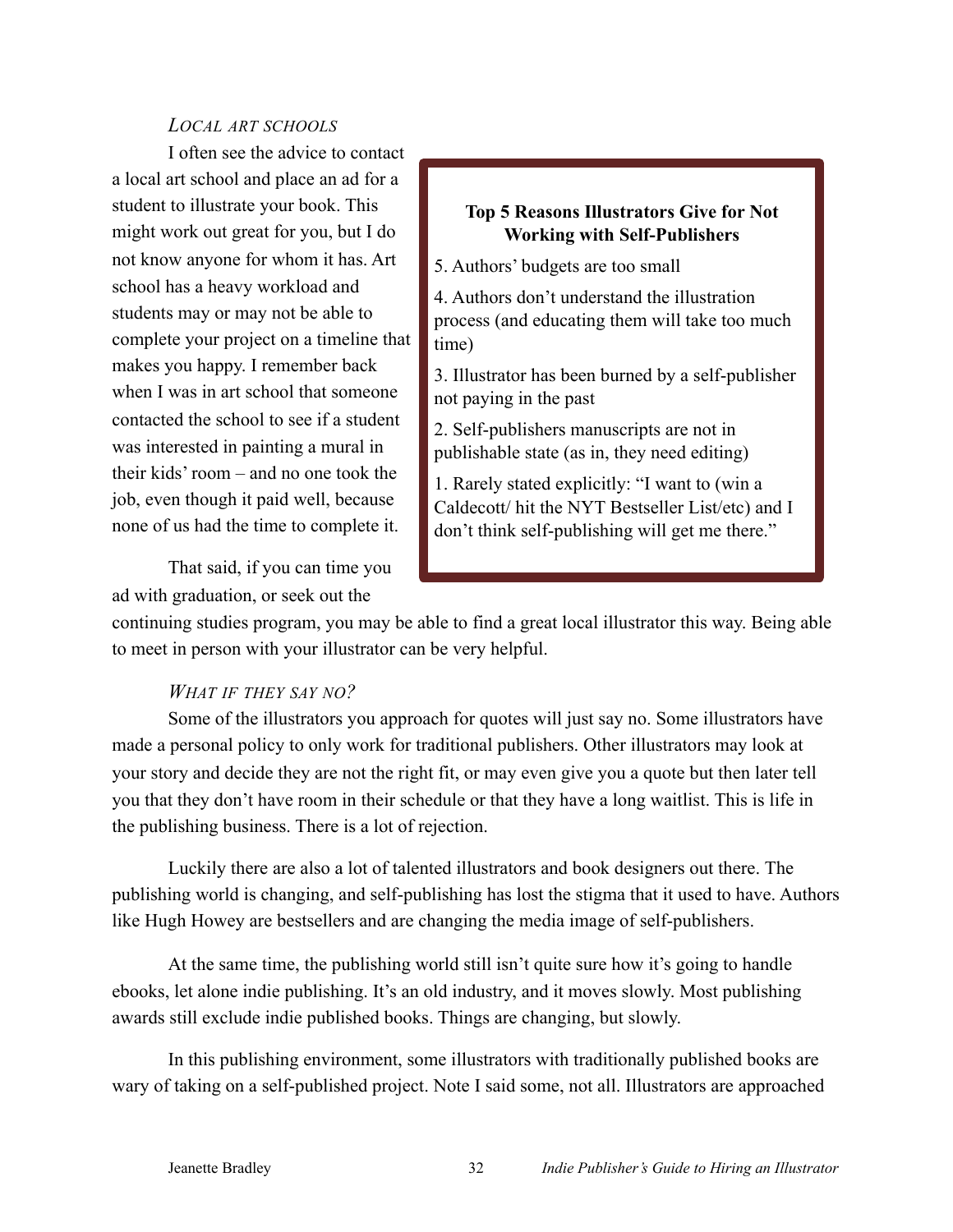all the time by people who want their work for free. It's pretty common for illustrations to receive emails that say: "Hew, I have this great idea for a book! How about you write and illustrate it, and then we'll split the profits?" Enough of those emails will drive illustrators to start sending form letters rejecting all self-publishing projects., assuming that none of them have actual budgets.

A more complicated issue than budget is an illustrator's lifetime career trajectory. The way to "arrive" in illustration is to win a big award, such as the Caldecott medal, the Coretta Scott King award, or the Giesel award. Winning one of these awards means instant prominence for that particular book on a bookstore shelf, but it also transforms careers. Suddenly the illustrator is "the award-winning illustrator." Award-winning illustrators get asked to speak at conferences, get requests for school visits, and get pursued for their work. Illustrators have noticed that Indie published books are excluded from the biggest awards in children's publishing, and some aren't willing to spend a year working on a project, no matter how highly paid, that won't get them any closer to the award they covet.

So, what do you do if you love an illustrator's work and they decline to work on your project? Shrug and move on. There is so much talent out there. You may find someone you like even more, who perhaps isn't as well known, but who is wonderful to work with and creates stunning illustrations. Remember, the right illustrator is someone who *wants* to work on your book, and who is passionate about your project.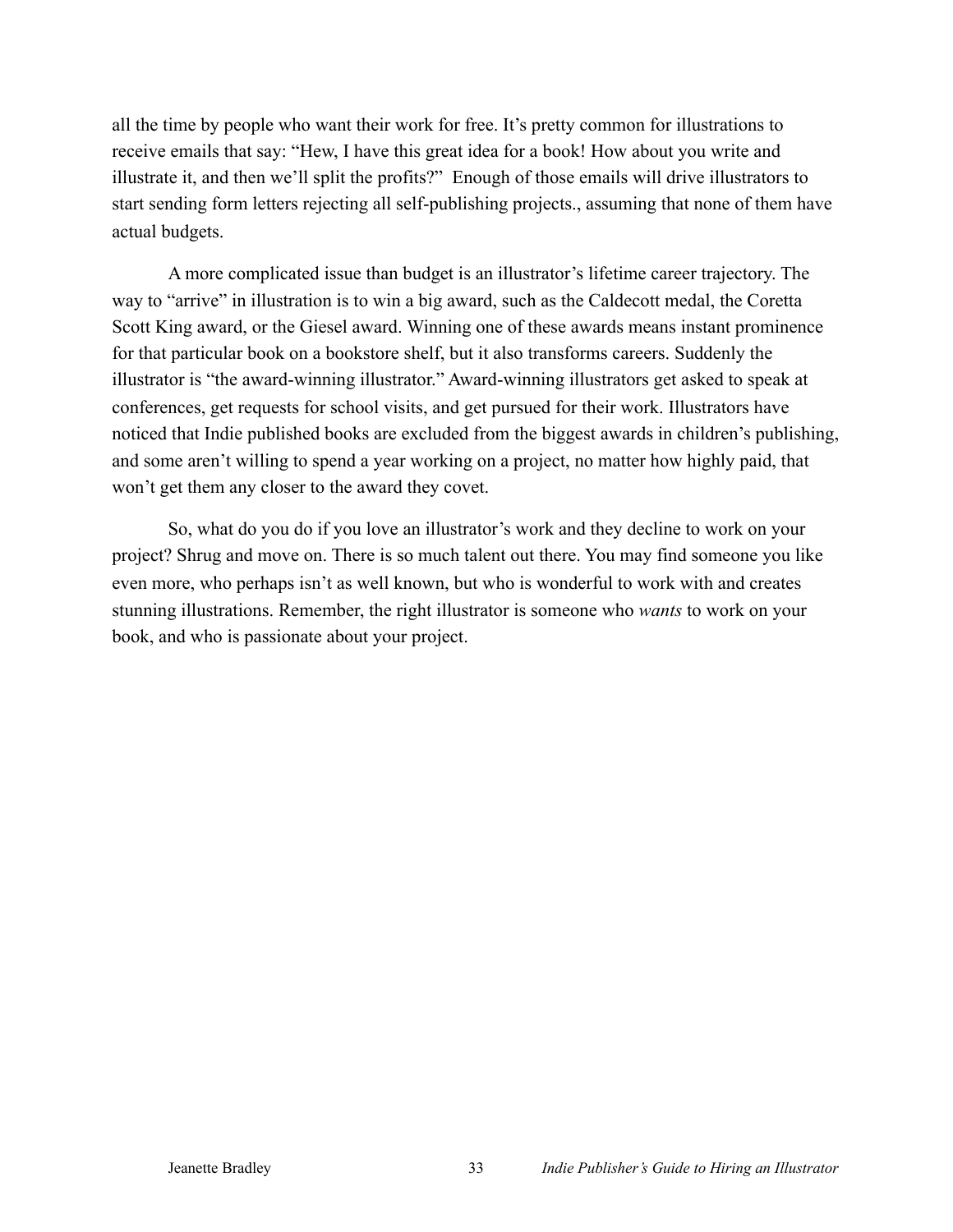# WORKING WITH YOUR ILLUSTRATOR

The magic of a picture book – or any illustrated book – is that the whole is greater than the sum of its parts. Together, author and illustrator create a bond with a reader's imagination in a way that neither the text or the images alone can do. Collaboration is amazing.

Which is not to say that working together is all skipping through fields of daisies. There are inevitably some groundhog holes hidden beneath the flowers. They tend to have names like "payment" and "schedules."

## THE IMPORTANCE OF CONTRACTS

Ah, paperwork. No one loves it, we all wish we could skip it and get to the good stuff. But, I can not stress this enough: YOU NEED A CONTRACT. Before any work starts, you and your illustrator need to set down in writing who is doing what, when. How much money is changing hands, for what, and when. Having it all written down and signed will save many future headaches, and will hopefully prevent anyone from ever needing to call a lawyer.

There is a Letter of Agreement worksheet at the end of this document that you can use to write a simple, plain-English agreement between you and your illustrator. It is informed by the Graphic Artists' Guild writings on copyright law and freelance agreements, with children's book illustration specifics written into it. If you want, you can take this worksheet to a lawyer and have them write you a contract specific to your state. Or you can use it to write up your own, plain-English agreement.

# UNDERSTANDING COPYRIGHT LAW

I'm not a lawyer. I don't even play one on TV. But I did spend a few years working as a community educator for Indiana Legal Services, so I do have this tiny little slice of expertise, which is taking complicated legal mumbo-jumbo and translating it into plain English.

Copyright law is both very simple and very complex, so here is the simple:

# **If you made it, then you get the copyright.**

# *SLIGHTLY COMPLEX*

The "it" you made has to exist as something tangible in the world. If you wrote it down or drew it, then it's copyrightable. If you blew soap bubbles into the wind and no one recorded it, and all the soap bubbles popped, that is not copyrightable.

# *MORE COMPLEX*

Copyright is actually a collection of rights, including:

• the right to display (or perform or publish) a work;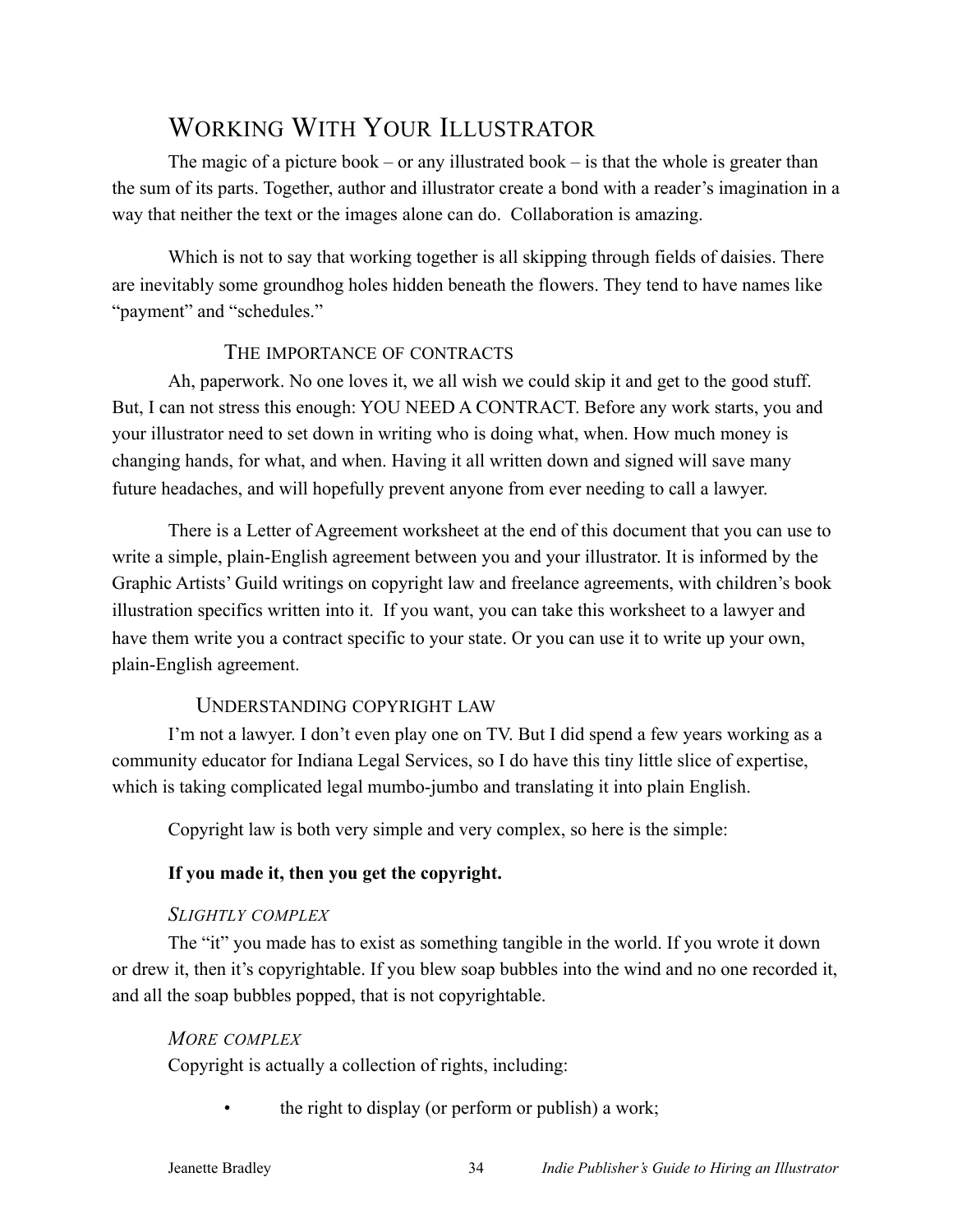- the right to make copies of a work;
- the right to distribute copies of a work; and
- the right to make "derivative" works of the original (a new work based on the original, like a screenplay based on a book).

An illustrator can sell or license one of these rights, a part of one of these rights, or groups of these rights, in any combination. When you hire an illustrator to create illustrations for your book, you are not buying the rights to do anything you want, at any time, with the art – unless (there's always a caveat!) you are explicitly doing a full rights buyout. Usually, you are buying the right to use the illustrations for your book and promotional materials.

# *WHAT DOES ALL THIS MEAN?*

The most important thing to understand is that you, as an indie publisher, need to make sure you have the right to print the illustrations you want to print. You also need to make sure you have the right to use the illustrations in any other forms that you intend to use them. This should be spelled out in a written contract with your illustrator.

# BE YOUR OWN PROJECT MANAGER

As Project Manager, you are the one responsible for coordinating everyone and everything necessary to get your book in print. It can be helpful to set up a timeline for yourself. Even if you don't accomplish everything at the exact time that you have planned, having a detailed projection of the entire project will help you think about what stage is coming next and what your next steps need to be. The more detailed your plan, the more likely it is to be completed on schedule.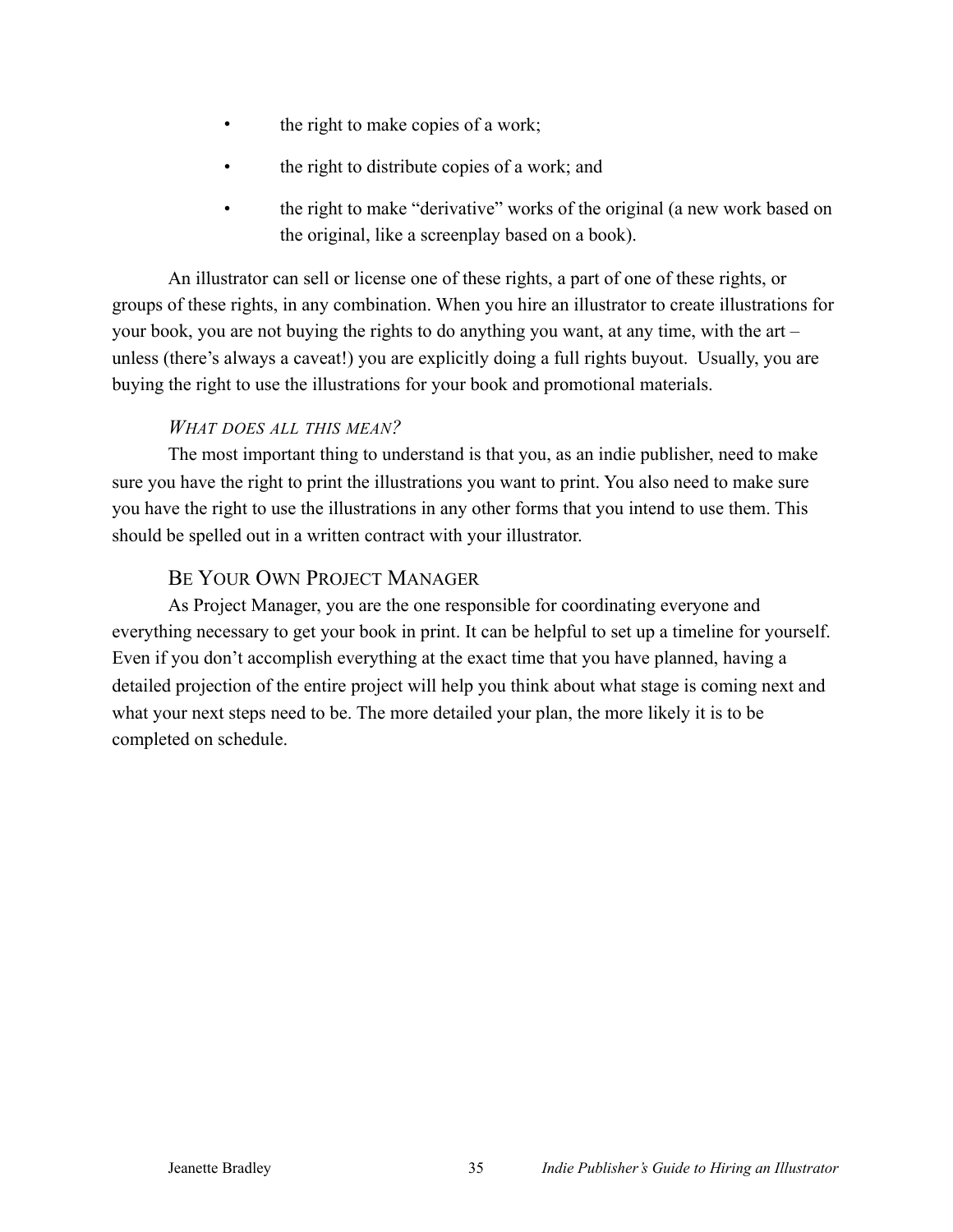#### *SAMPLE PROJECT TIMELINE PROJECTION*

| Date          | Task                                                                                                                                                                                                                               |
|---------------|------------------------------------------------------------------------------------------------------------------------------------------------------------------------------------------------------------------------------------|
| August        | Work through worksheets in this book to define my project<br>Go to library and research styles I like<br>Join SCBWI<br>Check out Predator and Editors and choose a couple reputable<br>independents editors to solicit quotes from |
| September     | Send manuscript to independent editor<br>Research illustrators on SCBWI website<br>Research publishing companies and one-stop shopping options                                                                                     |
| October       | Get manuscript back from editor, make edits<br>Send emails to 3 illustrators whose work I like                                                                                                                                     |
| November      | Finalize publisher, set up account<br>Hire illustrator<br>Begin search for book designer                                                                                                                                           |
| Jan - July    | Illustrator timeline                                                                                                                                                                                                               |
| February      | Begin marketing plan                                                                                                                                                                                                               |
| May           | Set up my business and purchase permits<br><b>Purchase ISBN</b><br>Hire book designer and schedule to start mid-July                                                                                                               |
| July - August | Book designer timeline                                                                                                                                                                                                             |
| August        | Upload print-ready file and metadata to publisher<br>Order proof and proofread<br>Finalize book launch party plans                                                                                                                 |
| September     | Upload book files and metadata to Amazon<br>Order printed copies of book                                                                                                                                                           |
| November      | Book launch party!<br>Send copies of book to illustrator, reviewers, bloggers, and others                                                                                                                                          |

# *ILLUSTRATION SCHEDULE*

You will need to sit down (literally or figuratively) and figure out a project schedule with your illustrator. Block out everyone's planned vacations. Think about other due dates in both of your lives. Consider how much time is reasonable for you to turn around editorial comments. Don't make your schedule so tight that it is impossible to keep on track. Don't schedule an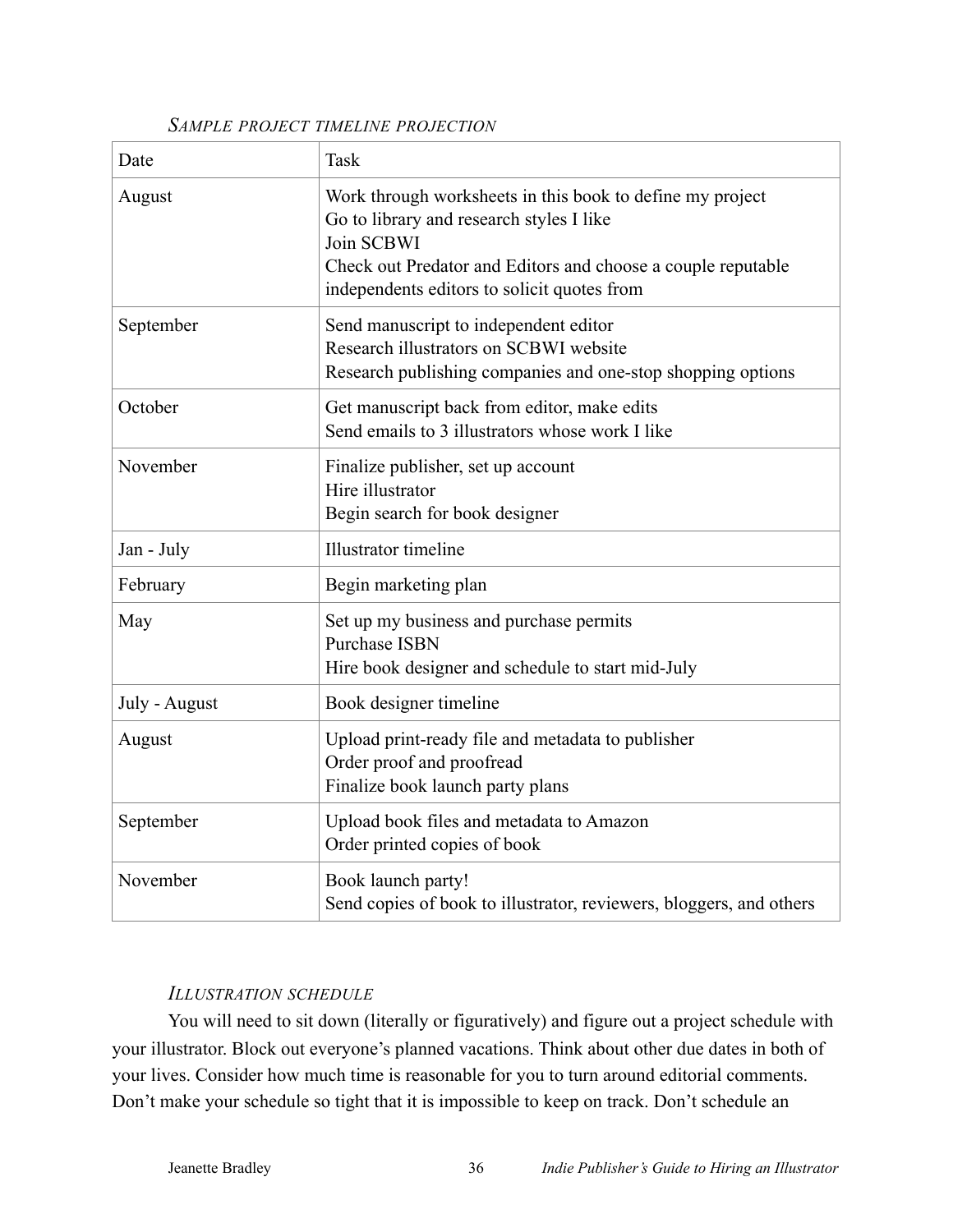editorial comment due date for the middle of your vacation or the same week you have a big project due at work.

This example 6-month schedule allows two weeks for author editorial comment turnaround and two weeks for illustrator to turn around edits. It is a sample only. Your illustrator may need more or less time at any particular stage of work than what is shown below.

Plan your schedule and include it in your contract. Both you and your illustrator will need to refer back to your agreement throughout the project.

| <b>Date</b> | <b>Deliverable from illustrator</b>                        | <b>Deliverable from author</b>                                |
|-------------|------------------------------------------------------------|---------------------------------------------------------------|
| Jan 1       |                                                            | 30% of total paid as down payment<br>before project can begin |
| Feb 1       | Character design<br>Storyboard or book dummy               |                                                               |
| Feb 15      |                                                            | Editorial comments on character<br>design and storyboard      |
| Feb 29      | Revisions of character design and<br>storyboard, if needed |                                                               |
| March 28    | Line art                                                   |                                                               |
| April 11    |                                                            | Editorial comments on line art                                |
| April 25    | Revisions of line art, if needed                           | Payment due - 30% of total                                    |
| June 6      | Color art                                                  | Payment due - 30% of total                                    |
|             | <b>Note: ARTIST ON VACATION</b><br>June 10 - 18            |                                                               |
| June 20     |                                                            | Editorial comments on color art                               |
|             | Revisions of color art, if needed                          |                                                               |
| July 4      | Final color art                                            | Payment due - 10% of total                                    |
| Dec 1       |                                                            | 10 hardcover copies of book mailed<br>to illustrator          |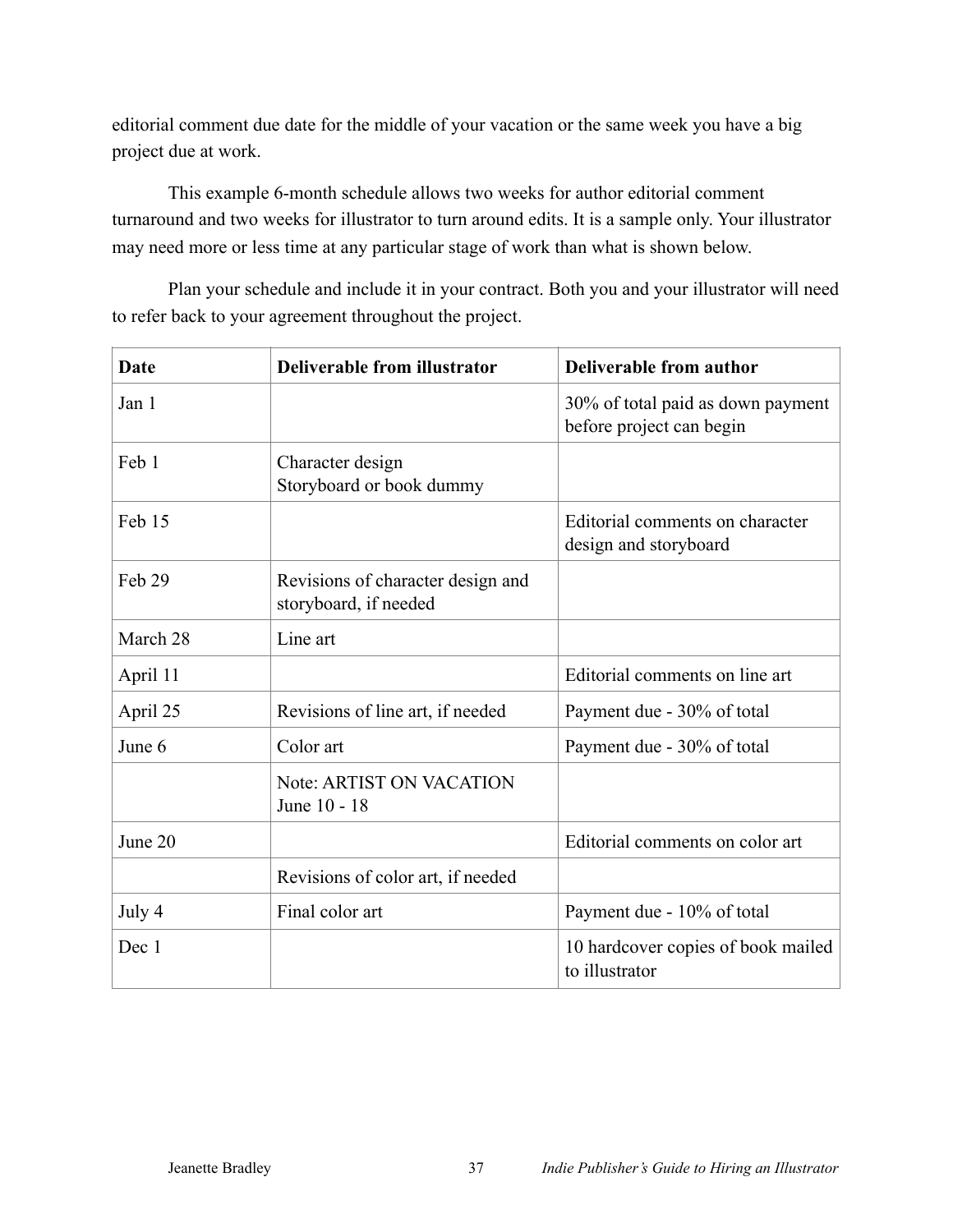# *BOOK DESIGN SCHEDULE*

The book design schedule has fewer steps than the illustration schedule, so it is a little simpler. You still need to allow time for review, editorial comments, and revisions in your timeline.

If you plan to self-publish as an indie publisher, before you begin the book design process you should have your business paperwork completed and have purchased your ISBN number (and bar code, if needed.)

| Date      | Deliverable from book designer                                                       | <b>Deliverable from Author</b>                                                                                    |
|-----------|--------------------------------------------------------------------------------------|-------------------------------------------------------------------------------------------------------------------|
| July 5    |                                                                                      | Original art mailed to book<br>designer<br>Deposit mailed<br>ISBN number and bar code emailed<br>to book designer |
| Jul 11    |                                                                                      | Payment due - 50% of total due as<br>deposit                                                                      |
| July 20   | Color proof delivered via Dropbox                                                    |                                                                                                                   |
| July 27   |                                                                                      | Editorial comments due on proofs<br>(illustrator needs to check proof as<br>well)                                 |
| August 3  | Final proof with edits made, if any<br>delivered via Dropbox and hard<br>copy mailed | Final 50% of total due before final<br>high-resolution file is released for<br>printing                           |
| August 10 | High-resolution print-ready file<br>delivered via dropbox                            |                                                                                                                   |

Life happens. If your schedule needs to change, change it in writing. Write out a new detailed schedule with deliverables and due dates and have both people sign it. Clear expectations and open communication about difficulties can help you avoid conflict.

# *COMMUNICATION*

Setting expectations for communication from the beginning can help avoid misunderstandings and interruptions in the flow of your project. The simplest and best thing you can do is tell your illustrator your preferred method of communication and set of regular checkin times using that method in your project schedule. That way, communication isn't limited to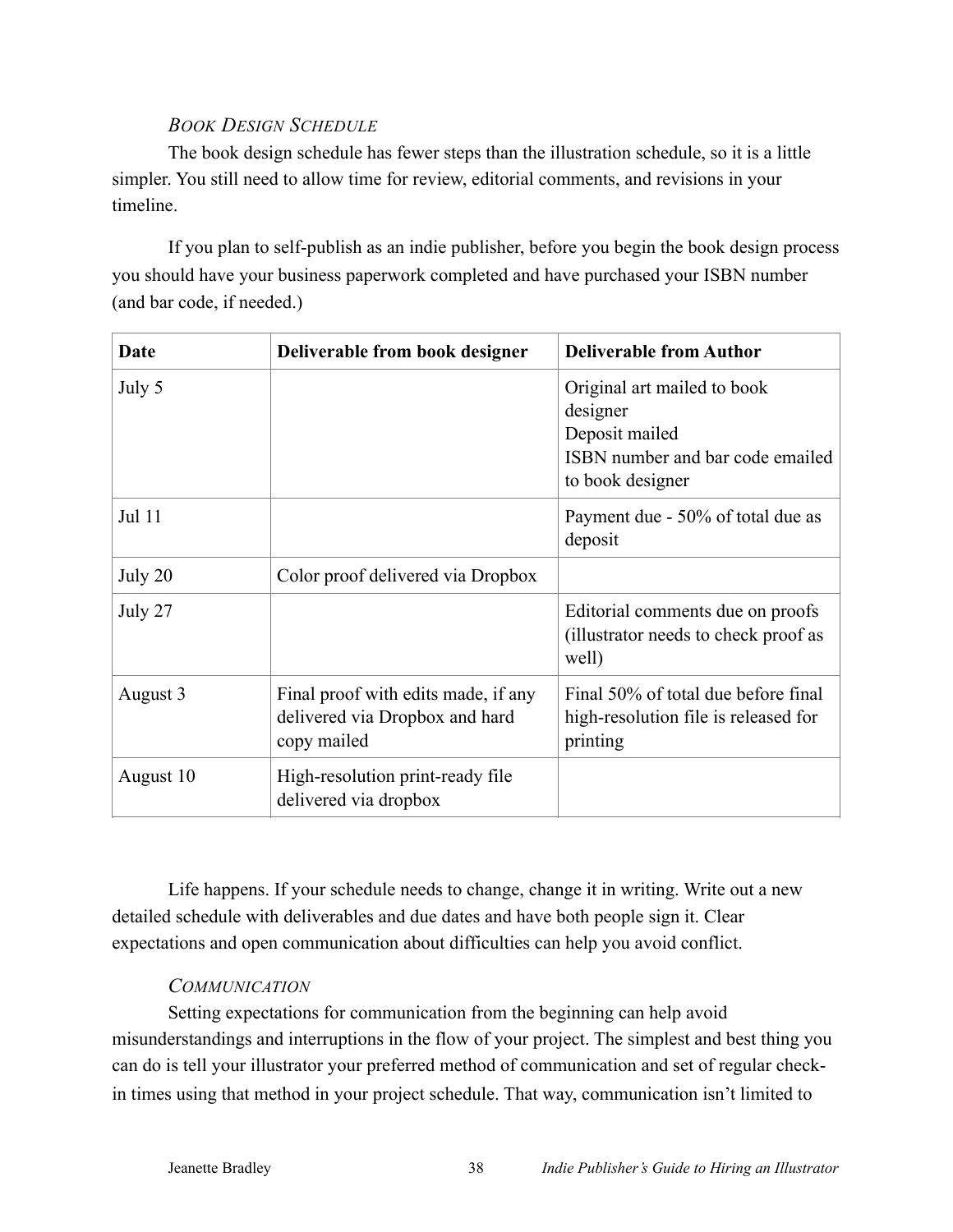times there are problems, and you know more about what is happening with the project as it goes through different stages. You will develop a closer collaboration with your illustrator and designer.

#### **Communication styles**

Illustrators are businesspeople, and are used to dealing with schedules, and specs, and juggling clients. The romantic image of an artist living in their attic studio, paintbrush in one hand and bottle of red wine in the other, isn't reality. (Sadly.)

At the same time, Illustrators are also visual thinkers. That is what led them to their career choice, and why they are good at it. Illustrators think in pictures, especially if they are talking about illustration. They then translate their thoughts into words to communicate with you.

 You may have trouble visualizing what your illustrator describes verbally. They may have trouble visualizing what you describe verbally as well. Sometimes the best way to communicate about something visual is to be able to point and gesture. When that isn't possible, drawing and sharing sketches is a decent substitute.

 I have drawn quick sketches while on the phone with a client, taken a photo with my phone and texted it to them with a note "is this what you mean?" It has always helped the conversation. This method may not work for you, but it is important to come up with some way that is quick and easy to share visual communications with your illustrator. A shared Dropbox folder, or email exchanges also work.

I once had a client who wanted a character's eyes to be bigger than I had designed them. I tried to describe in words why bigger eyes weren't going to look good, but my client could not visualize what I was describing over the phone. Finally, I drew a little diagram of the eyes sized as-is, compared to the eyes as large as my client was requesting. It was immediately obvious to all that the larger eyes obscured the character's nose, which was disturbing to look at.

Almost all sticky communication problems about art can be solved with a visual.

#### *FINANCES*

You are the person financing your book project, so it almost goes without saying that you are in charge of managing the finances of the project. Yet I'm going to say it anyway. Keep up with your project schedule and your due dates on payments to avoid delaying the project.

If something catastrophic happens and you will be unable to complete a project that is already underway, tell your illustrator or book designer as soon as possible. You contract will have a cancellation fee written into it, so even if the project is terminated, you will still owe some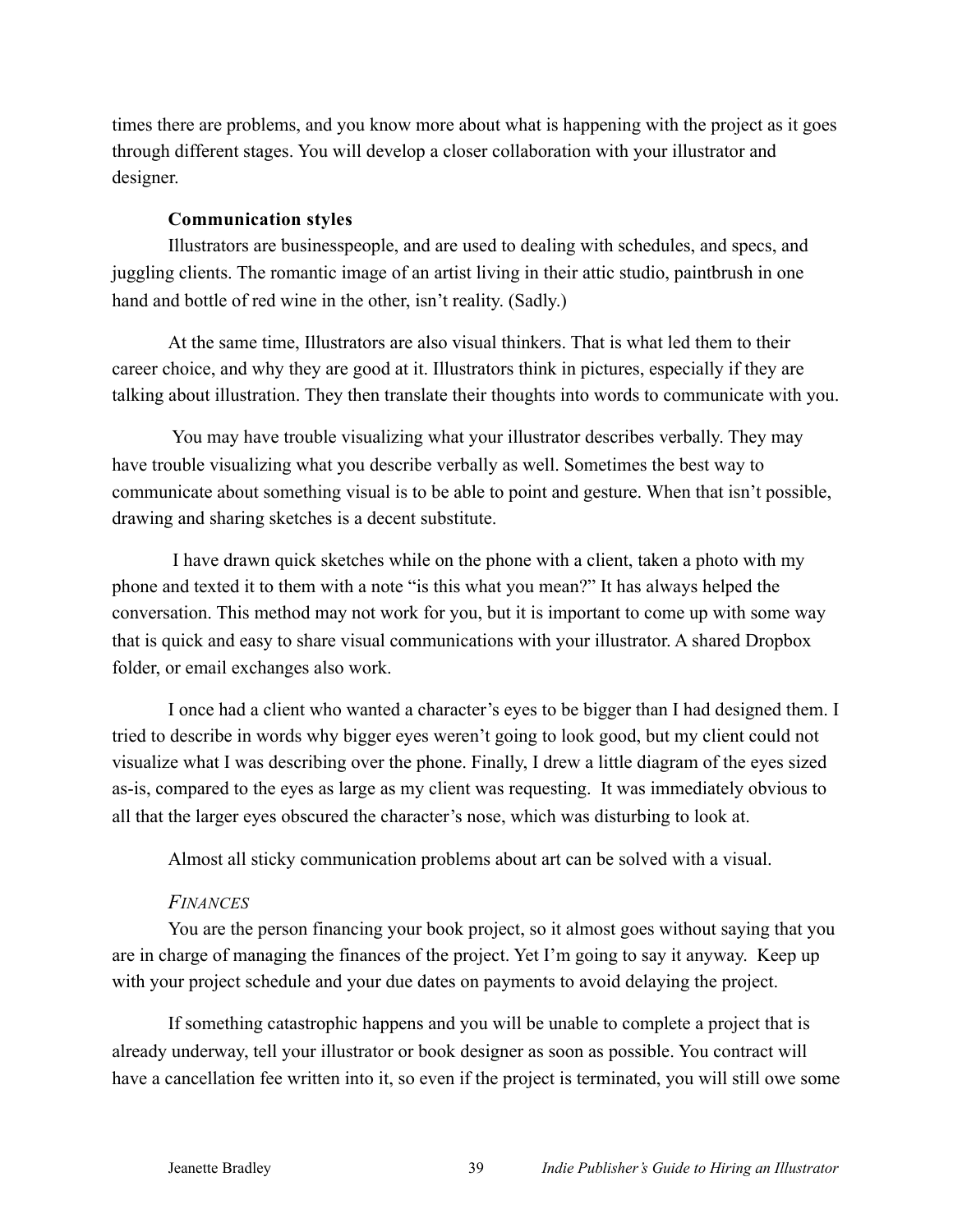amount of payment. Don't wait until the last minute to communicate your situation, or you will owe the total amount.

#### BE YOUR OWN ART DIRECTOR

# *UNDERSTANDING PRINTING REQUIREMENTS*

Most printing done these days is digital, but printers still have different requirements for how digital files need to be set up for them to print from.

Almost all hardcopy printing is done at 300dpi (dots per inch), which gives a magazinequality image. Some printers may require higher dpi for black and white line art. Artwork must be scanned by a high-quality scanner that can capture 300 dpi or higher, and that can be color calibrated.

Color profiles are most finicky, technical aspect of preparing a print-ready file. Every aspect of the process of getting a piece of art into digital format from scanner, to desktop publishing software, to viewing art on a monitor, to finally printing has to have color managed to conform with the print setting that the publisher uses to avoid nasty surprises with your proof.

To make color more complicated, computer screens show color with a mix of three colors: red, green, and blue (RGB). Printers create color with a mix of four colors: cyan, magenta, yellow, and black (CMYK). Converting from RGB to CMYK is not completely exact. There are colors that our eyes can see on a monitor, such as intense blues or bright oranges, that cannot be printed using CMYK inks. This is why an offset printing press will sometimes add a "spot" color in addition to CMYK – the printing will print in full four-color inks, and then add in an intense red-orange, or other color necessary to the artwork that CMYK can not reproduce.

Each spot color adds to the cost of printing, and color printing is already expensive. In addition, if you are using POD technology, you are limited to a particular profile of CMYK. This is why it is important to know who you will use as a publisher from the start of the project, so that your illustrator can avoid using colors that your printing company will be unable to reproduce.

If the last two paragraphs gave you a headache, here is the important bit to understand: color is easy to screw up. Professional book designers know how to handle it, but you have to know how and where your book will be printed at the beginning of the process.

#### *HOW TO TALK ABOUT ART*

People are sometimes intimidated about talking about art. Do I have to use fancy words? What if I just like (or don't like) it but I can't explain why? You don't need a special vocabulary to talk about what works and what doesn't for you in a piece of art any more than you need it for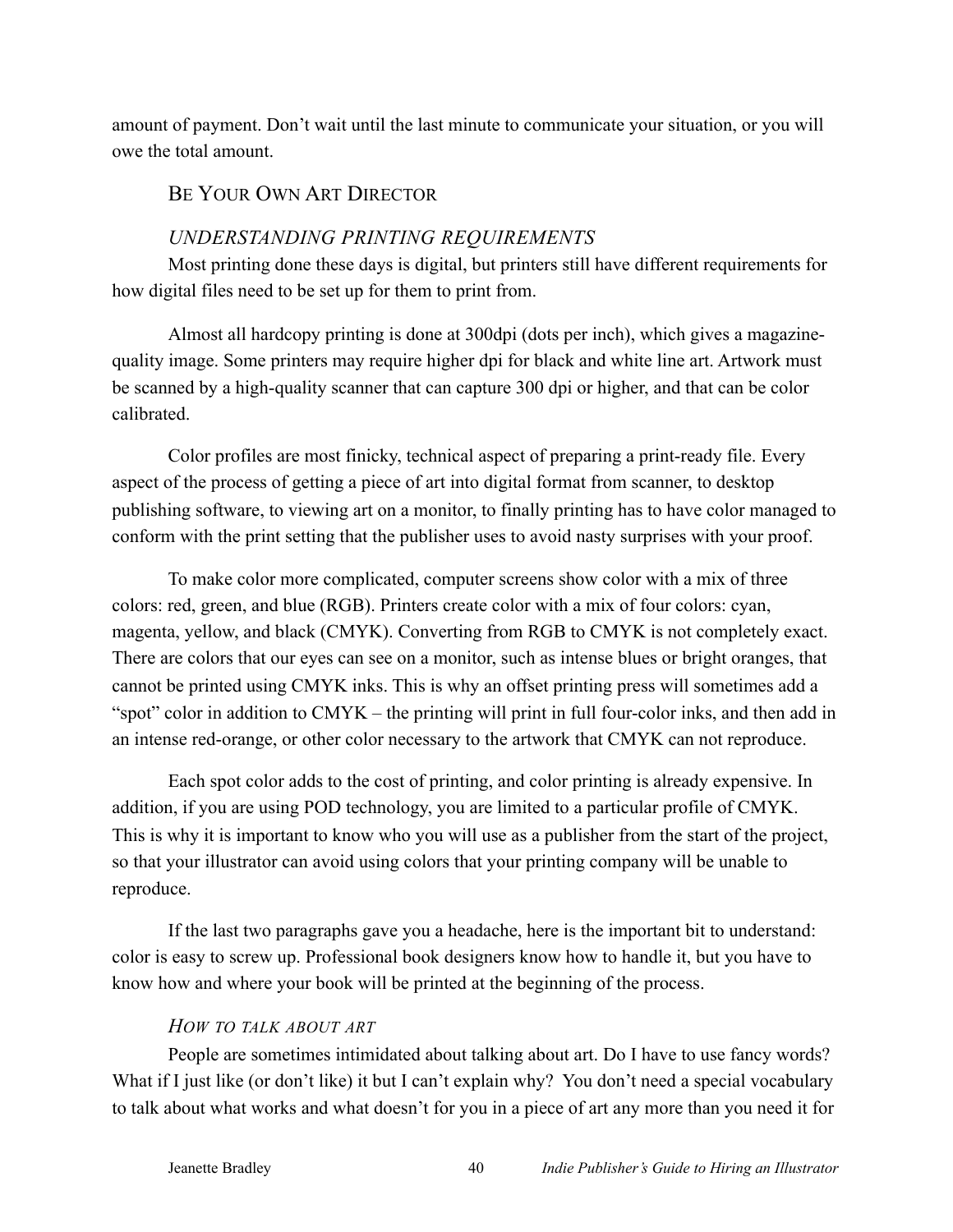a piece of writing. However, knowing the terminology of book creation will help you to communicate clearly and specifically with your illustrator and book designer.

If you are anxious about talking with your illustrator, remember it is difficult for everyone to talk about a visual object without pointing. It's not just you. Also remember that as a writer, you are skilled with words, and probably think in words, while your illustrator probably thinks in pictures.

The two of you are collaborating on this project that will be more than the sum of its parts when it is complete. But, since everyone involved is a human being, there are bound to be bumps along the way. Here are some tips for communicating about visual problems without being about to point:

- 1. Always identify the page number accurately! Many an email miscommunication has taken place because two people are literally not on the same page.
- 2. If you can't point at the issue, try to identify the area of the page that is the problem. Upper, lower, right, left, center, gutter, margin -- concrete terms are better than subjective descriptions like "background" or "that ugly, messed-up part."
- 3. Use concrete examples of what is and is not working for you in an image. Sometimes it can be difficult to put a visual problem into words. Do your best. It is really difficult to make edits from "I just don't like it." If you aren't sure what exactly is wrong, say so! Saying "I'm not sure what is bugging me about Grandma on page 10, but she feels a little creepy to me," is concrete. Even the fact that you aren't sure what is creeping you out about Grandma is important information for you illustrator.
- 4. Last of all, and most important: be willing to listen. You have hired professionals for a reason. They have insights that you may not have thought about that can make your book even better.

Humans are highly attuned to facial expressions. The tiniest quirk of an eyebrow can move an expression from kindness and love to evil-yet-pretending-to-be-kind. If Grandma is unsettling, but you can't put your finger on why, the problem is most likely a tiny slip of the pencil or brush on the facial features. Don't worry about figuring out exactly what the problem is. That is why you hired a pro.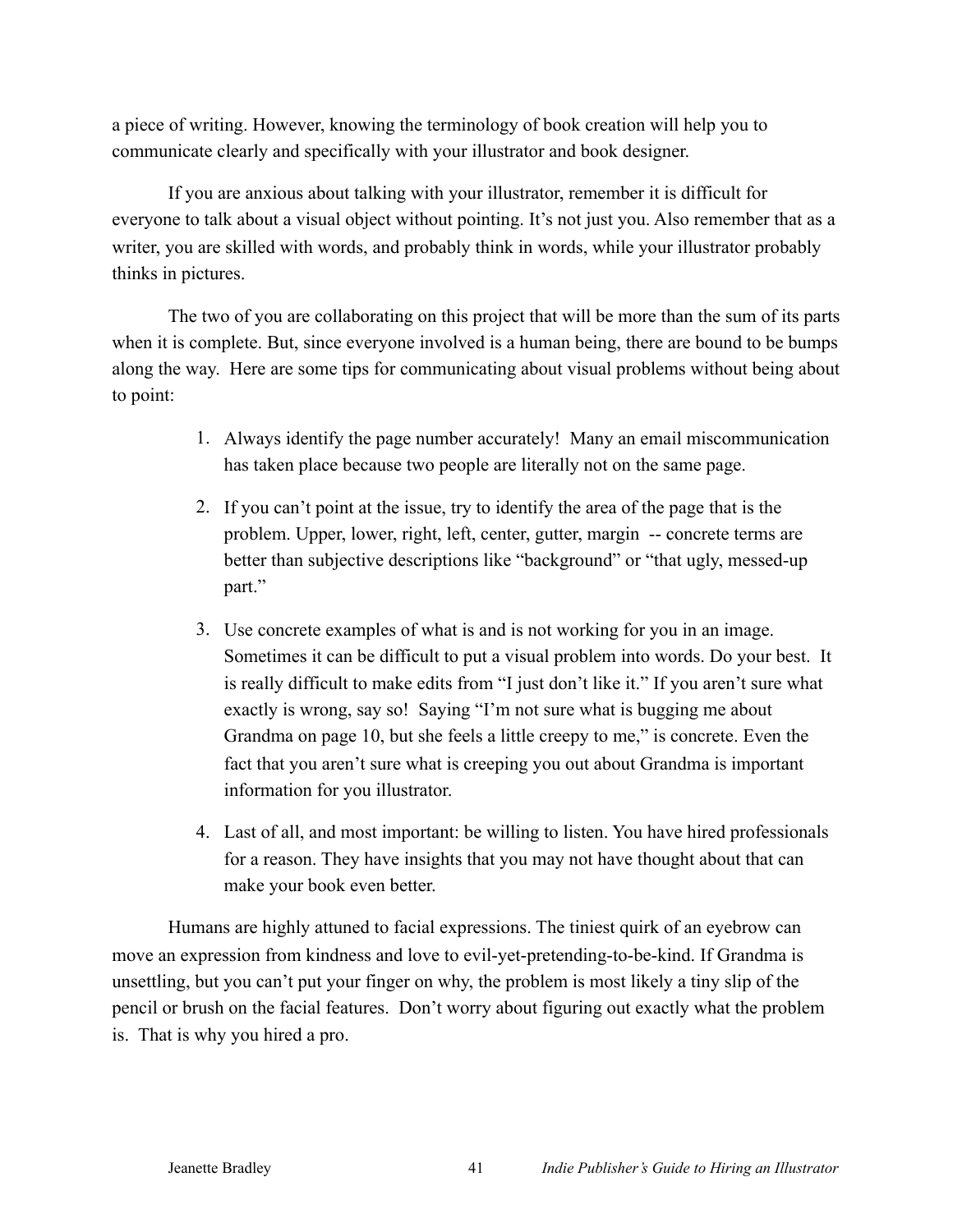# *BOOK VOCABULARY*

- **Bleed:** An image that goes to the edge of the page will actually have a little extra that is intended to be trimmed off by the printer. The ink "bleeds" off the edge of the final page.
- **Color Profile:** The color settings required by the printer.
- **Double-page spread:** An illustration that fills both the left and right hand sides of an open book, also known as a "spread."
- **Full-page Illustration:** An illustration that fills an entire page, either left or right, and goes to at least one edge (has a bleed).
- **Gutter:** The place where the pages join together in the binding of the book.
- **Margin:** The area between printed elements text or image and the edge of the page. Printers require that text is kept a particular amount of space away from the edge.
- **Perfect bound:** A paperback book that the pages are glued into a binding.
- Saddle stitch: A paperback book in which the pages are stapled together in the center.
- **Spine:** The flat edge of the book where pages are glued into the binding. There is usually a title printed on the spine.
- **Spot illustration:** An illustration that has white space around it on all sides, and does not bleed off the page in any direction.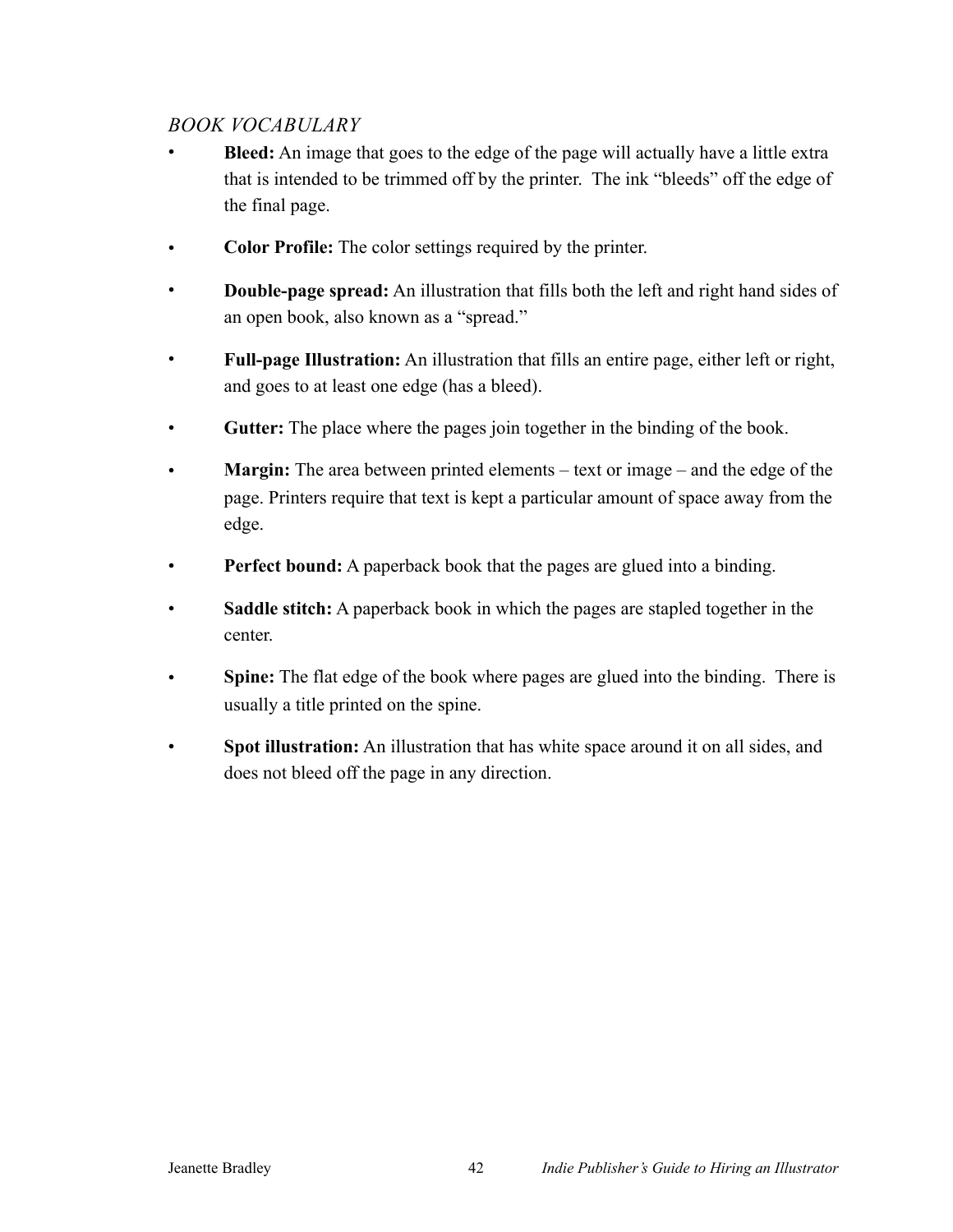Margin



#### *COLOR VOCABULARY*

- **Hue:** The name of a color red, orange, green, etc.
- **Warm Colors:** Red, orange, yellow, and some greens are warm colors, although there can be warm versions of other colors. Warm color tend to come forward when looking at a two dimensional image.
- **Cool Colors:** Blue, purple and some greens are cool colors. Cool colors tend to recede.
- **Tint**: A hue plus white. (ex: pink is a tint of red)
- **Shade**: A hue plus black. (ex: Navy blue is a shade of blue)
- **Value:** The lightness or darkness of a color. If you changed the image to black and white, the value of the color would show as how dark gray it is.
- **Intensity**: The purity of a hue. A hue at its highest intensity has no other color mixed with it. Sometimes called "brightness" in casual speech, as in "Wow, that sweater is a really bright orange."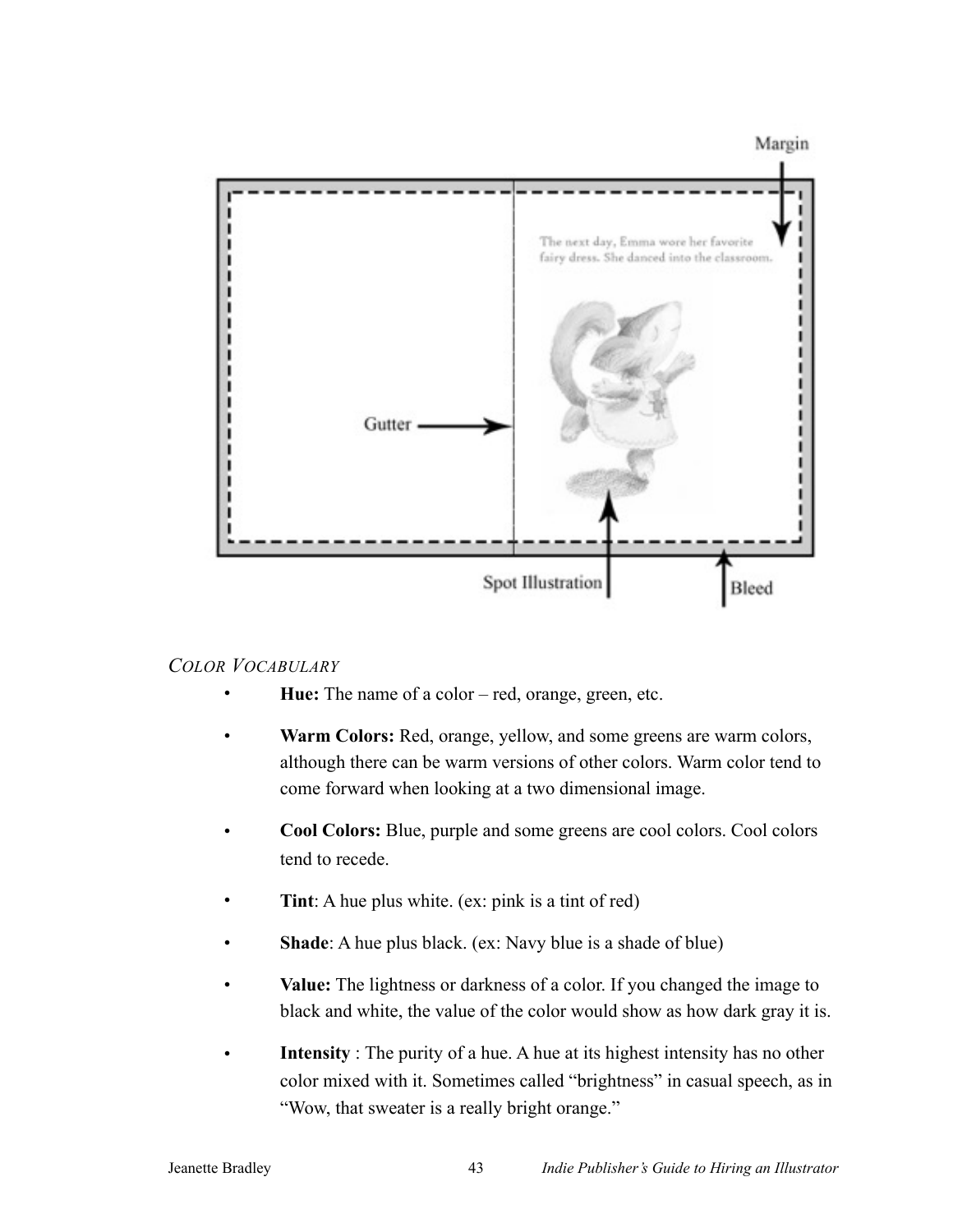## A NOTE ABOUT MARKETING

This isn't a marketing book, and I am not a marketing expert. There are good books out there written by actual marketing experts about how to successfully self-publish your book and sell lots of copies, if that is your goal. You can find some of these listed in the Resources section at the back of the book.

Despite my non-expert status, I have a couple of pieces of advice. The first is to think outside of the box when marketing your children's book. Your book may not stand out on a crowded bookstore shelf, but it might in the right museum gift shop, or at a farmer's market, or a local festival. Think about where your readers might be hanging out and go there, even if it isn't a place books are traditionally sold.

The second is to join SCBWI, if you haven't already. SCBWI is an excellent resource for authors, and provides information on how to book and run school visits, networking for new authors, and the ability to place your book into SCBWI's online bookstore. In addition, SCBWI runs the only existing award specifically for self-published children's literature, the Spark Award. You must be a SCBWI member to apply. ([www.scbwi.org/awards/spark-award/](http://www.scbwi.org/awards/spark-award/))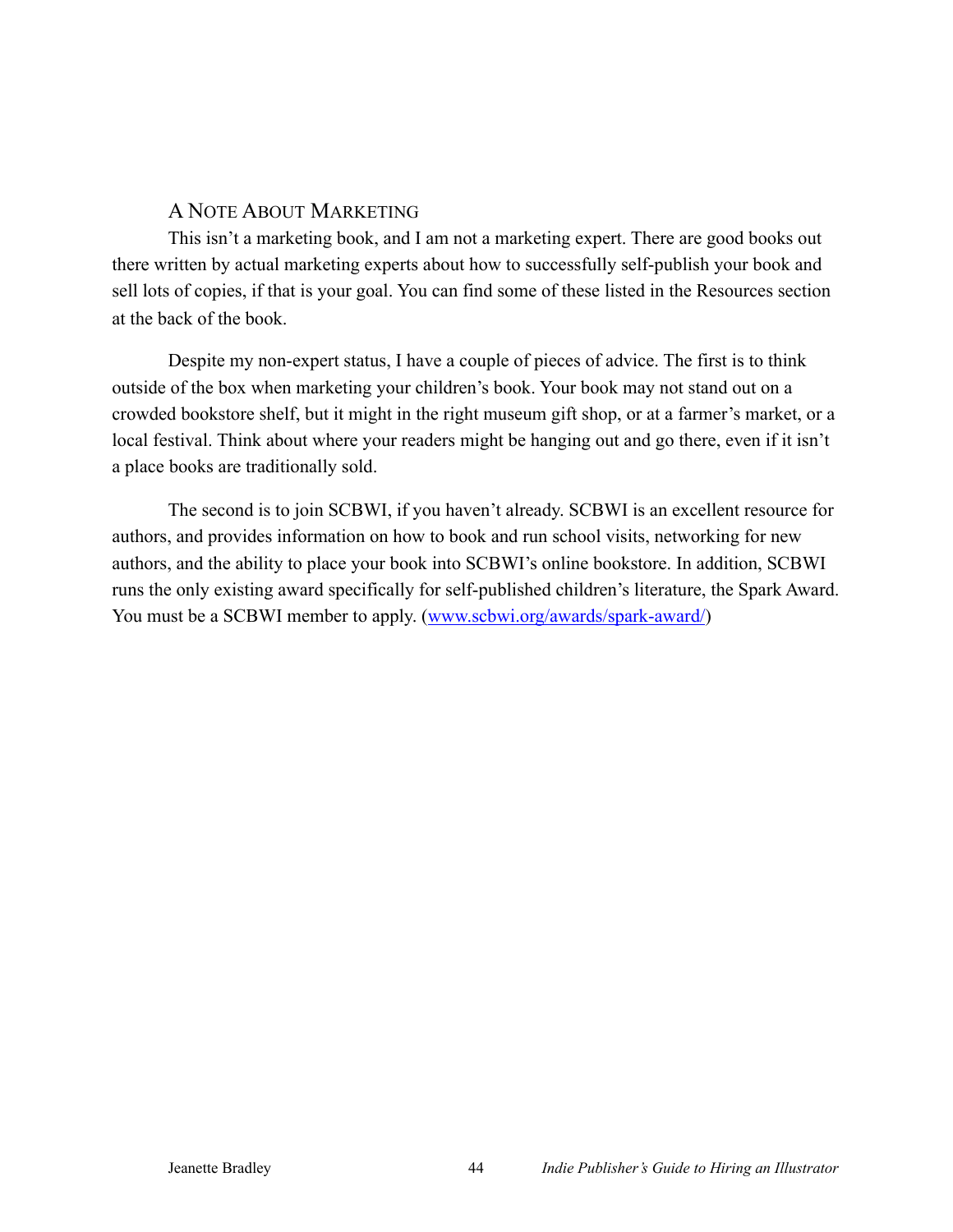# **WORKSHEETS**

Following are several worksheets that will help you define, organize, and manage your book project. You are free to copy and use these for your personal use. Please do not reproduce them on your blog or website, or in any other media.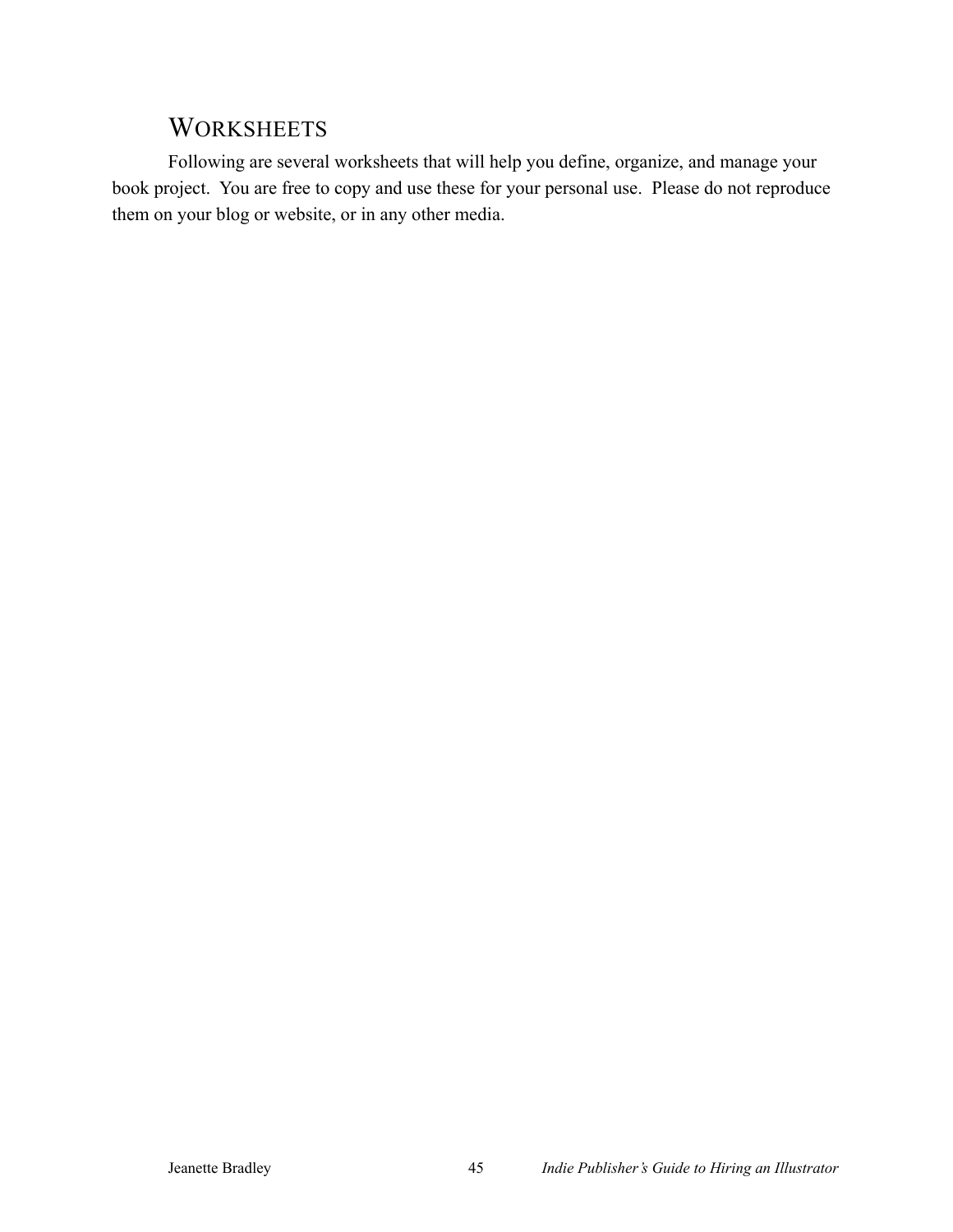# STORYBOARD WORKSHEET

Use this worksheet to help lay out what text will go on what page of your book.

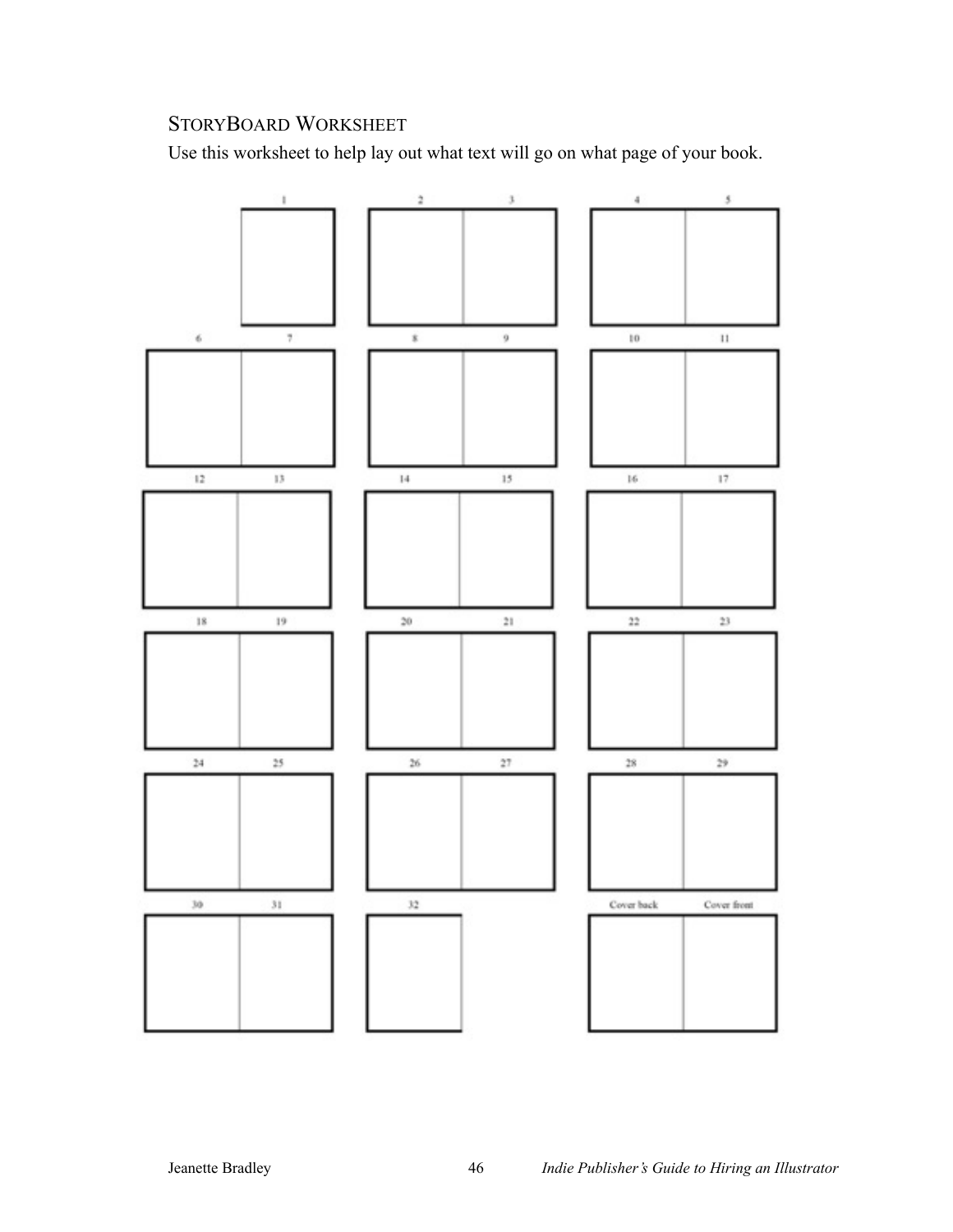# PROJECT DEFINITION WORKSHEET

Title: \_\_\_\_\_\_\_\_\_\_\_\_\_\_\_\_\_\_\_\_\_\_\_\_\_\_\_\_\_\_\_\_\_\_\_\_\_\_\_\_\_\_\_

Word count:

Where do I want my book to end up?

- ❑ A family heirloom, not intended for sale
- ❑ A resource for \_\_\_\_\_\_\_\_\_\_\_\_\_\_\_\_\_\_\_\_community
- ❑ Published and marketed. How?\_\_\_\_\_\_\_\_\_\_\_\_\_\_\_\_\_\_\_\_

#### My book is for ages:

- $\Box$  3-8 (intended to be read aloud by an adult)
- $\Box$  4-8 (to be read independently)
- $\Box$  7-10
- ❑ 8-12

I consider my book to be a:

- ❑ Picture book
- ❑ Leveled reader
- ❑ Chapter book
- ❑ Middle grade novel
- ❑ Young adult novel
- ❑ Graphic novel

My book is:

- ❑ Fiction
- ❑ Non-fiction
- ❑ Reference or how-to book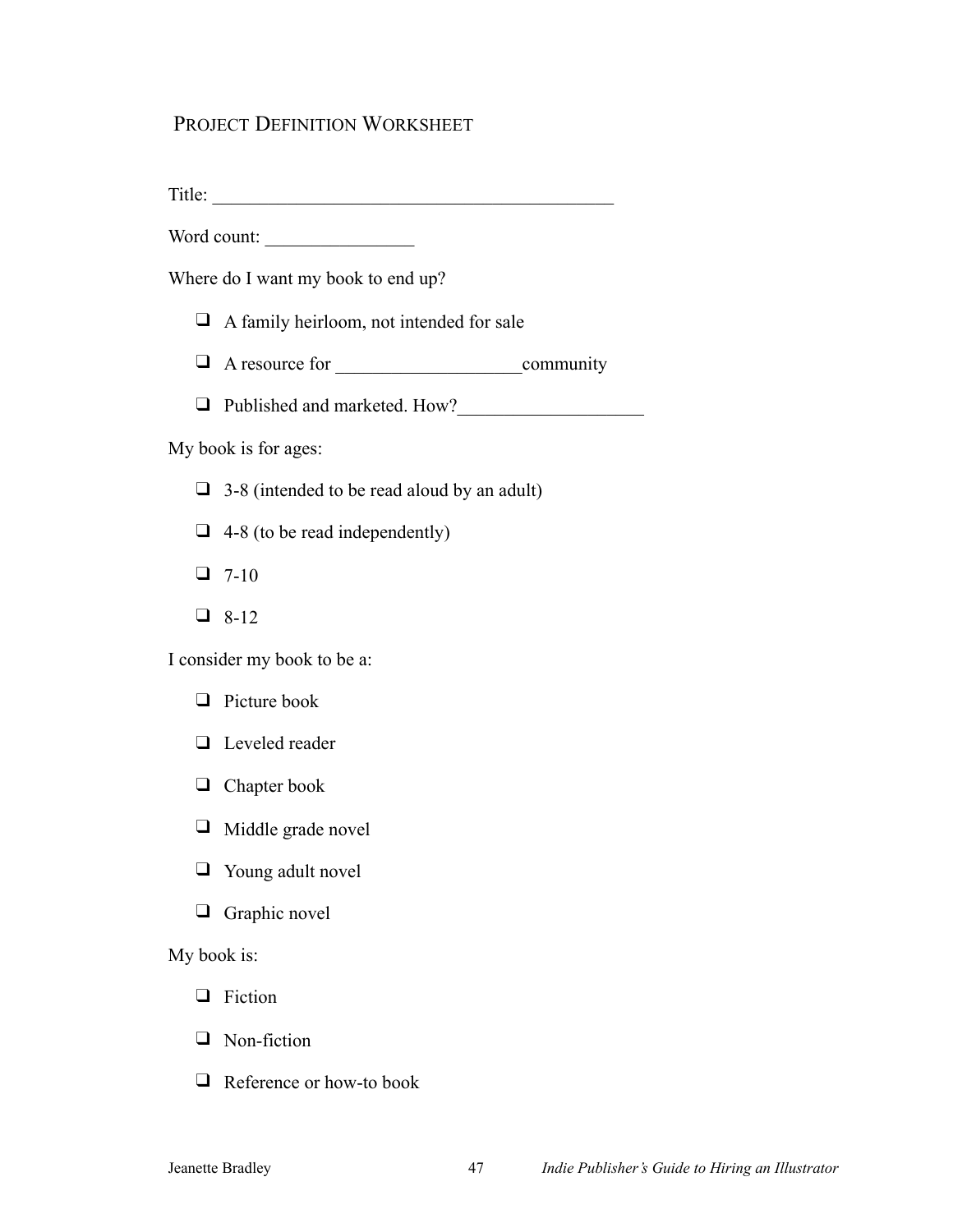It belongs to this subgenre:

- ❑ Concept book (ABCs, counting, etc)
- ❑ Poetry
- ❑ Contemporary realistic fiction
- ❑ Historical fiction
- ❑ Fantasy/ Science fiction/ Fractured fairy tale
- ❑ Humor
- ❑ Biography
- $\Box$  STEM (Specify:  $\Box$ )
- ❑ Traditional literature/ folk tale retelling
- ❑ Comics/ Graphic novels
- ❑ Issue book/ bibliotherapy
- ❑ Informational/ how-to
- ❑ Reference

Below is a list of adjectives than can be used to describe the style of illustrations. Circle the ones that you think might best fit your manuscript. There may be multiple styles of illustration that will fit your book.

- ❑ Bold
- ❑ Bright
- ❑ Cartoony
- ❑ Classic
- ❑ Clean
- ❑ Complex
- ❑ Contemporary
- ❑ Dark
- ❑ Delicate
- ❑ Detailed
- ❑ Diverse
- ❑ Earthy
- ❑ Flowing
- ❑ Formal
- ❑ Gentle
- ❑ Geometric
- ❑ Graphic
- ❑ Historical
- ❑ Humorous
- ❑ Informal
- ❑ Informative
- ❑ Loose
- ❑ Lyrical
- ❑ Modern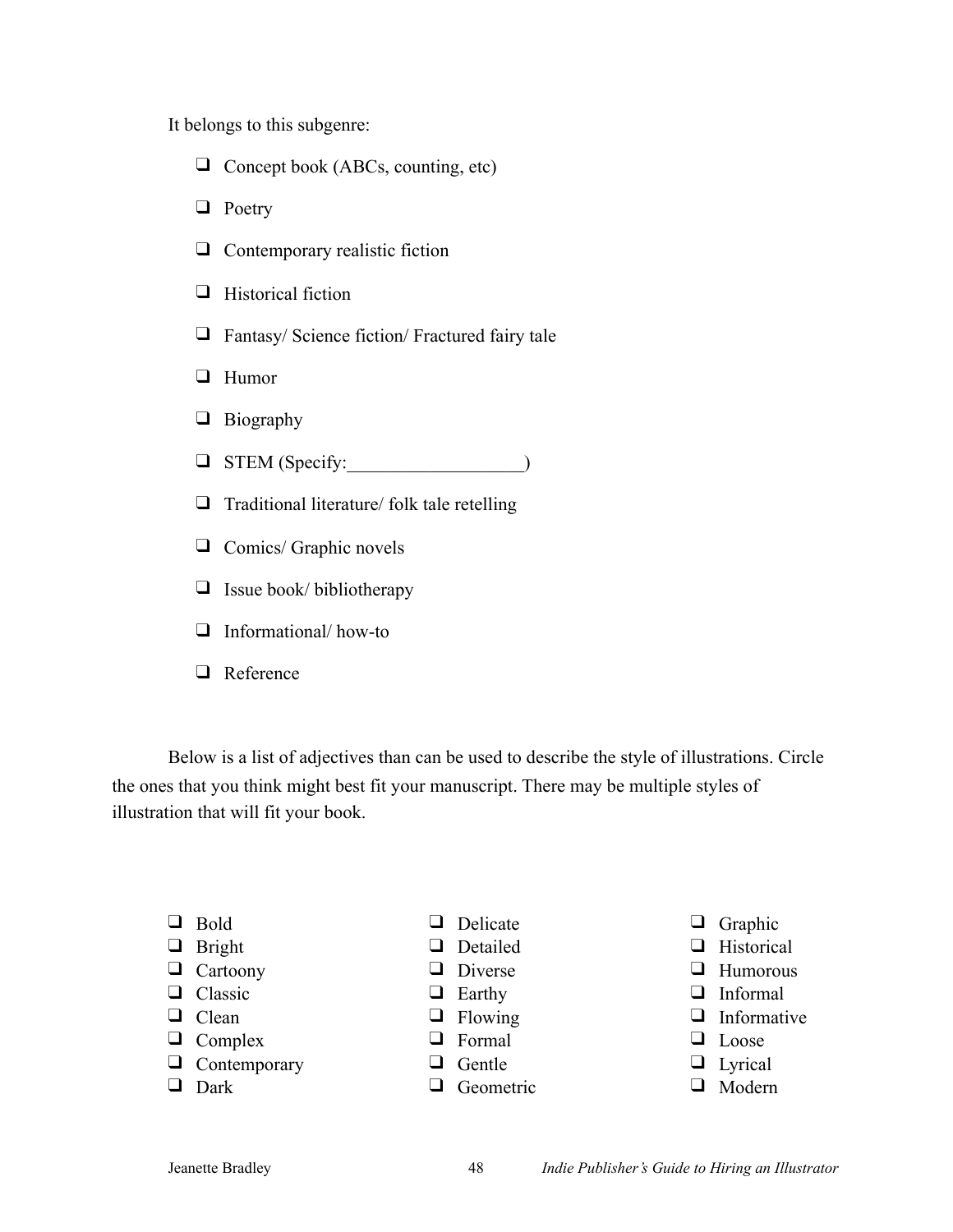- ❑ Mysterious
- ❑ Natural
- ❑ Pastel
- ❑ Patterned
- ❑ Playful
- ❑ Poetic

❑ Quirky ❑ Realistic

❑ Retro ❑ Scientific ❑ Simple ❑ Stylized

- ❑ Subtle
- ❑ Sweet
- ❑ Vibrant
- Take a few minutes to think about any unique needs that your book may have.

The illustrator of this book will need to:

- ❑ Understand and be able to portray \_\_\_\_\_ culture accurately and sensitively
- $\Box$  Have technical drawing skills (Be able to draw scientific diagrams, mechanical schematics, or architectural drawings)
- $\Box$  Have medical illustration skills
- $\Box$  Be able perform historical research and portray historically accurate costumes, tools, and locations
- $\Box$  Be able to illustrate specific characters as portraits of real people (from life or photographs)
- ❑ Be willing to be flown to Italy and spend two weeks drawing from classical art and architecture (an illustrator can dream….)
- $\Box$  Other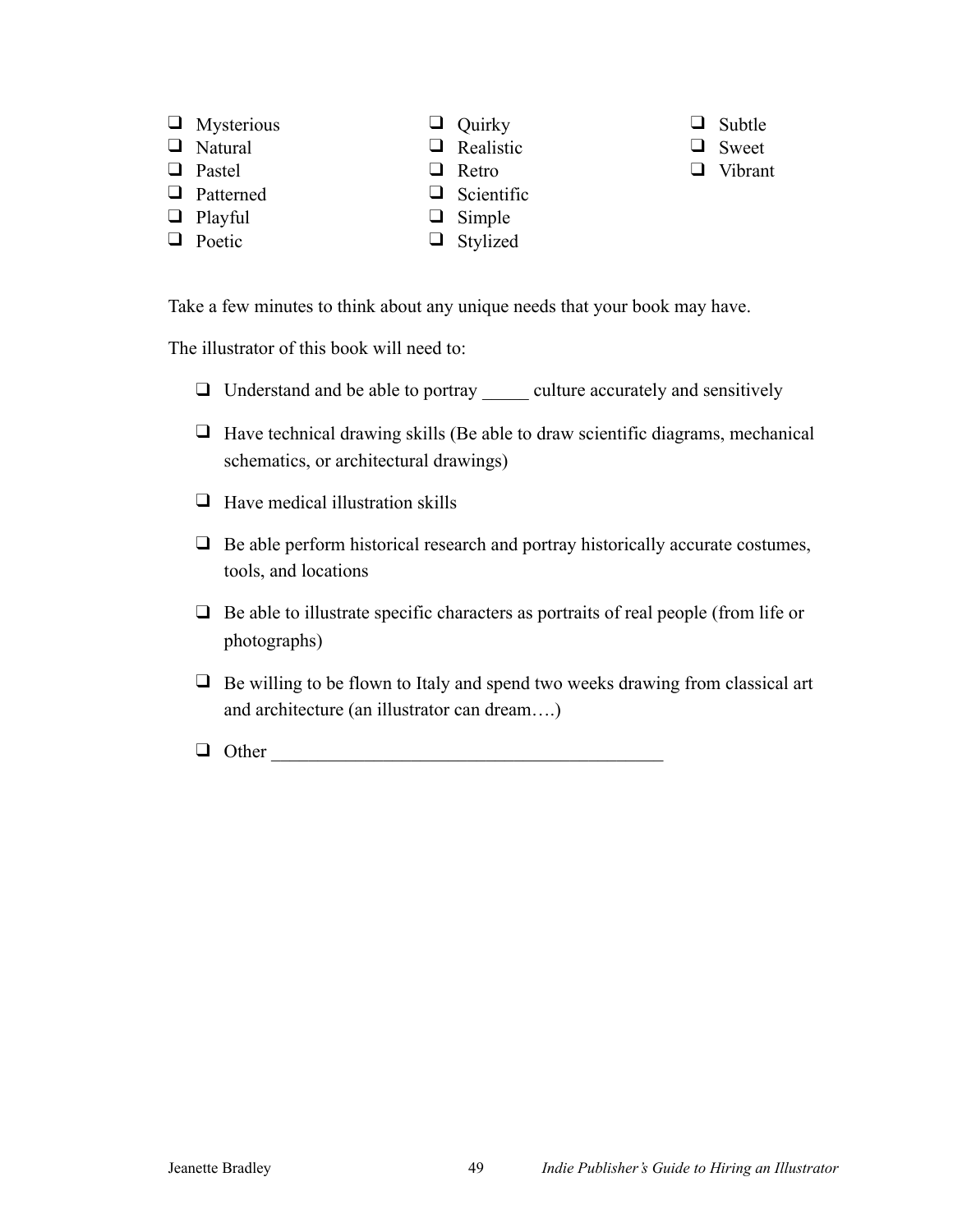#### ILLUSTRATION EMAIL GENERATOR

Insert your answers into this email template, and you will have a tool that will help you find the right illustrator for your project.

| Dear Illustrator,                                                                |                                                                                                                       |                         |
|----------------------------------------------------------------------------------|-----------------------------------------------------------------------------------------------------------------------|-------------------------|
| I saw your work                                                                  |                                                                                                                       | and I liked             |
| (where you saw it)                                                               |                                                                                                                       | (specific piece if any) |
| I am looking for an illustrator for my _________-word __________________________ |                                                                                                                       | book                    |
|                                                                                  | (word count)                                                                                                          | (genre)                 |
| This book is intended to be                                                      |                                                                                                                       |                         |
|                                                                                  | (a family heirloom/ marketed in X way)                                                                                |                         |
| I intend to publish this using                                                   | <u> 1989 - Johann Harry Harry Harry Harry Harry Harry Harry Harry Harry Harry Harry Harry Harry Harry Harry Harry</u> |                         |
|                                                                                  | (publishing company name)                                                                                             |                         |
| My projected timeline for this project is:                                       |                                                                                                                       |                         |
|                                                                                  |                                                                                                                       | (reasonable end date)   |
| My budget is:                                                                    |                                                                                                                       |                         |

(budget range to show you are serious and understand professional illustration)

*NOTE: If you intend to crowd-fund your book project, you will need to explicitly state how you intend to crowd-fund, what you intend to pay the illustrator upfront for sample art to be used in the campaign, and what your final budget will be.* 

If you are interested and available, please contact me so that we can discuss the project further.

[Your contact information]

Thank you,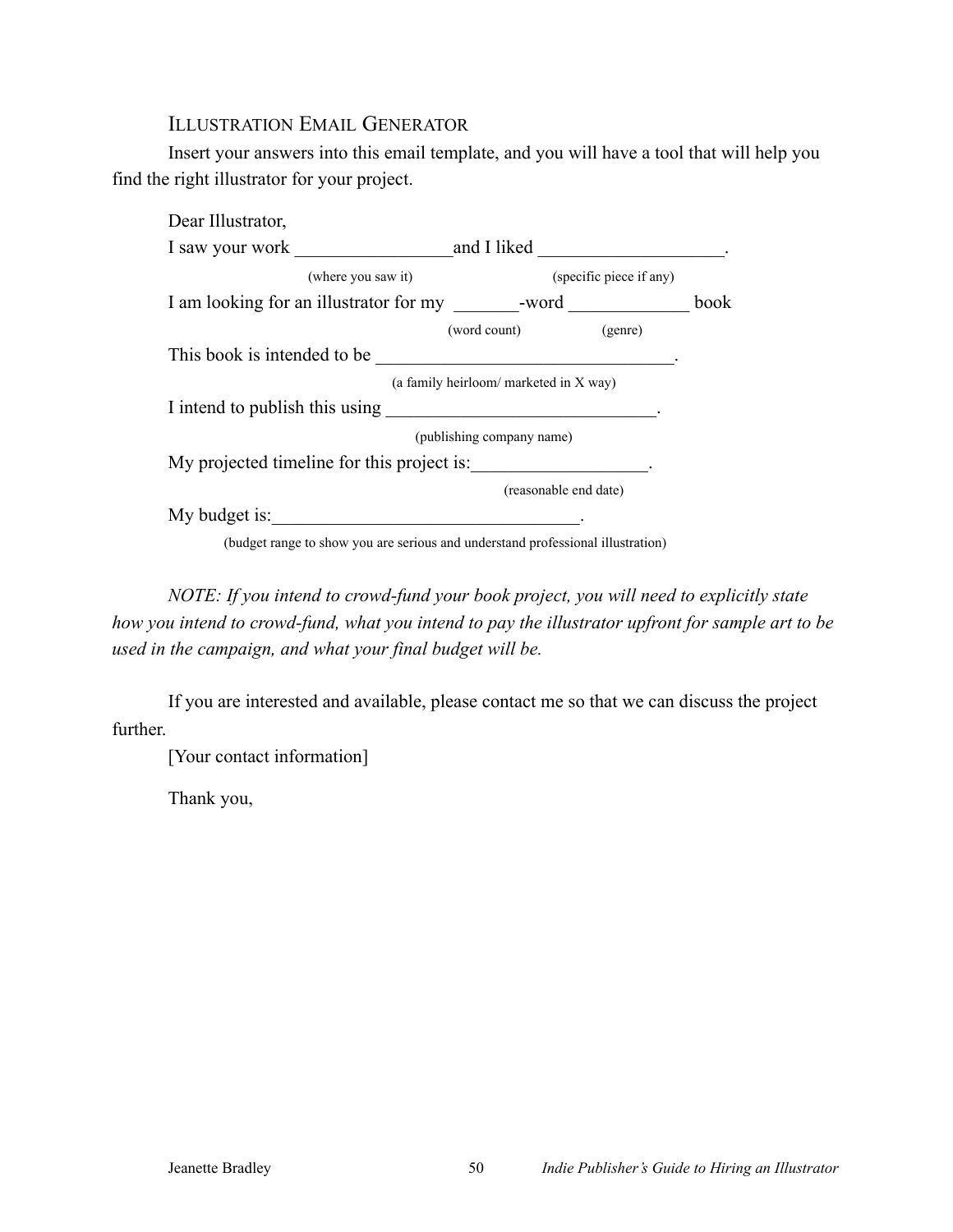# BE YOUR OWN ART DIRECTOR WORKSHEET

Follow this simple checklist when reviewing artwork with your illustrator. Remember: You hired a pro for a reason. They have years of schooling and experience and are experts at what they do!

That said, sometimes it is possible to be so closely involved in a piece of art that you lack the distance to notice inconsistencies or visual gaffes.

## STORYBOARD OR SKETCH DUMMY

- $\Box$  Do the page turns give the story an appropriate pace?
- $\Box$  Does the point of view vary?
- $\Box$  Is everything important out of the gutter?

#### CHARACTER DESIGN

- $\Box$  Are the characters appealing?
- $\Box$  Do they look like their descriptions in the text?
- ❑ Are they unique?

**Now is the time to make changes** if you don't like the way a character looks!

#### LINE ART

- ❑ Are the characters a consistent size and appearance from page to page? (Unless they are supposed to be shrinking and growing like Alice in Wonderland)
- $\Box$  Are there trees, lampposts, or other objects growing out of the heads of any characters? (You laugh, but it happens!)
- $\Box$  Are there any unintentionally inappropriate images? Check to make sure there isn't anything that will end up in one of those online lists of children's books with blushworthy illustrations.
- $\Box$  Is the composition visually readable? If you looked at this image without knowing the story, would you be able to tell what was happening in the image? (Not the whole story, or even just the text on that particular page. An illustration may be just showing one slice of the text. Can you tell that that slice is? For example, can you look at the page and say: "There is a child with a cat. The cat is wearing doll clothes and doesn't look happy.")
- $\Box$  Is there enough space for the text left on each page?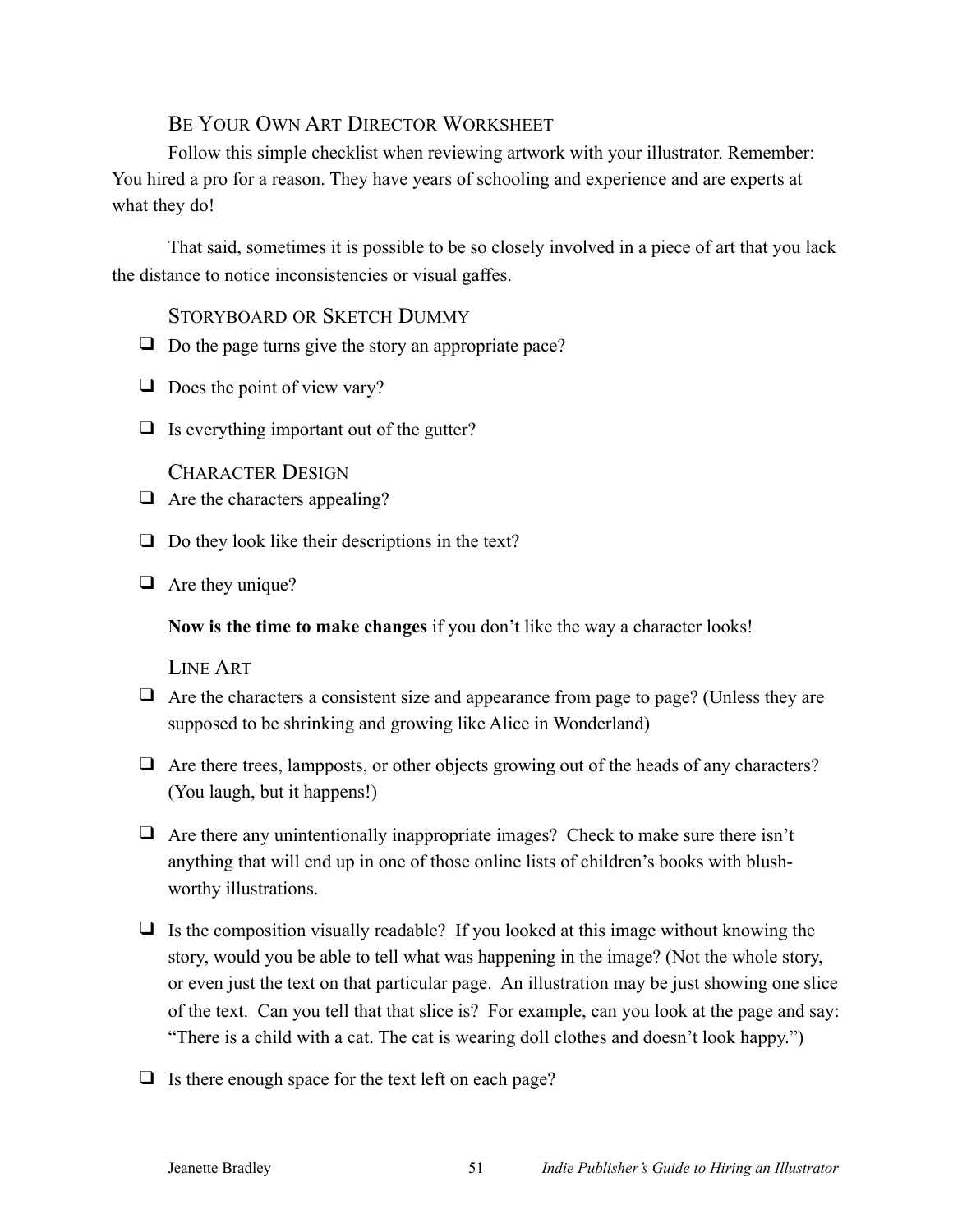COLOR ART:

- $\Box$  Is there a consistent feel to the colors throughout the whole book? (color palette)
- ❑ Does the color palette evoke the right mood for your book?
- ❑ Turn the art into a thumbnail sized image. Does it still look good? This is a good way of assessing the balance of light and dark and readability of the image.

FINAL ART:

- ❑ Were all edits that were needed completed?
- ❑ Is the art print-ready?

BOOK DESIGN:

- $\Box$  Is the text easy to read? If the text goes over an image, make sure the image isn't too dark or heavily patterned in that area.
- ❑ If black text is over a dark area, can text be change to white?
- ❑ Is everything there in the right order? Spelled correctly?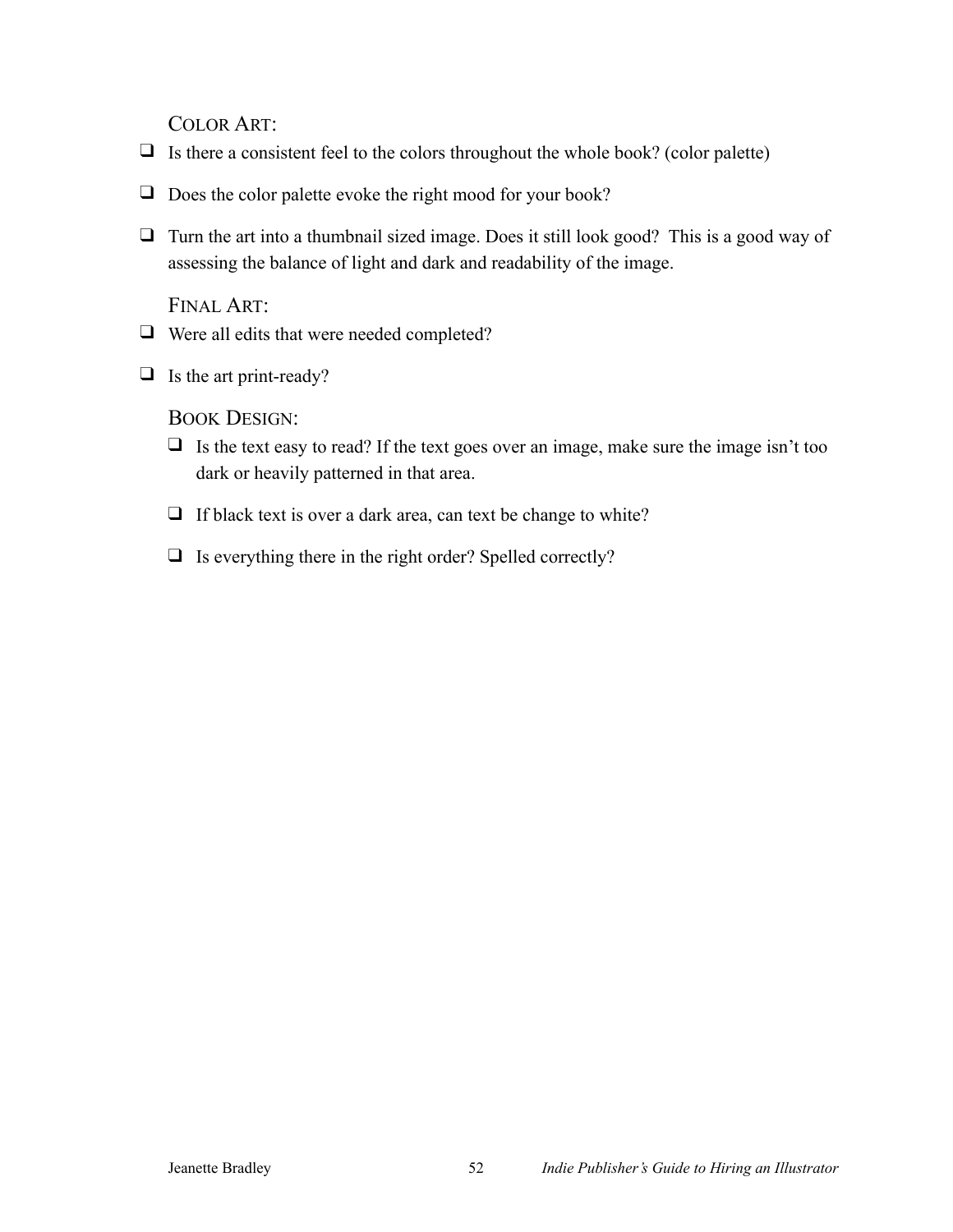# EDITORIAL TRACKING FOR\_\_\_\_\_\_\_\_\_\_\_\_\_\_\_\_\_\_\_\_\_\_\_\_\_\_\_\_\_\_\_\_\_\_

# PROJECT STAGE: \_\_\_\_\_\_\_\_\_\_\_\_\_\_\_\_\_\_\_\_\_\_\_\_\_\_\_\_\_\_\_\_\_\_\_

| Page Number Area of page | Editorial comment | Completed? |
|--------------------------|-------------------|------------|
|                          |                   |            |
|                          |                   |            |
|                          |                   |            |
|                          |                   |            |
|                          |                   |            |
|                          |                   |            |
|                          |                   |            |
|                          |                   |            |
|                          |                   |            |
|                          |                   |            |
|                          |                   |            |
|                          |                   |            |
|                          |                   |            |
|                          |                   |            |
|                          |                   |            |
|                          |                   |            |
|                          |                   |            |
|                          |                   |            |
|                          |                   |            |
|                          |                   |            |
|                          |                   |            |
|                          |                   |            |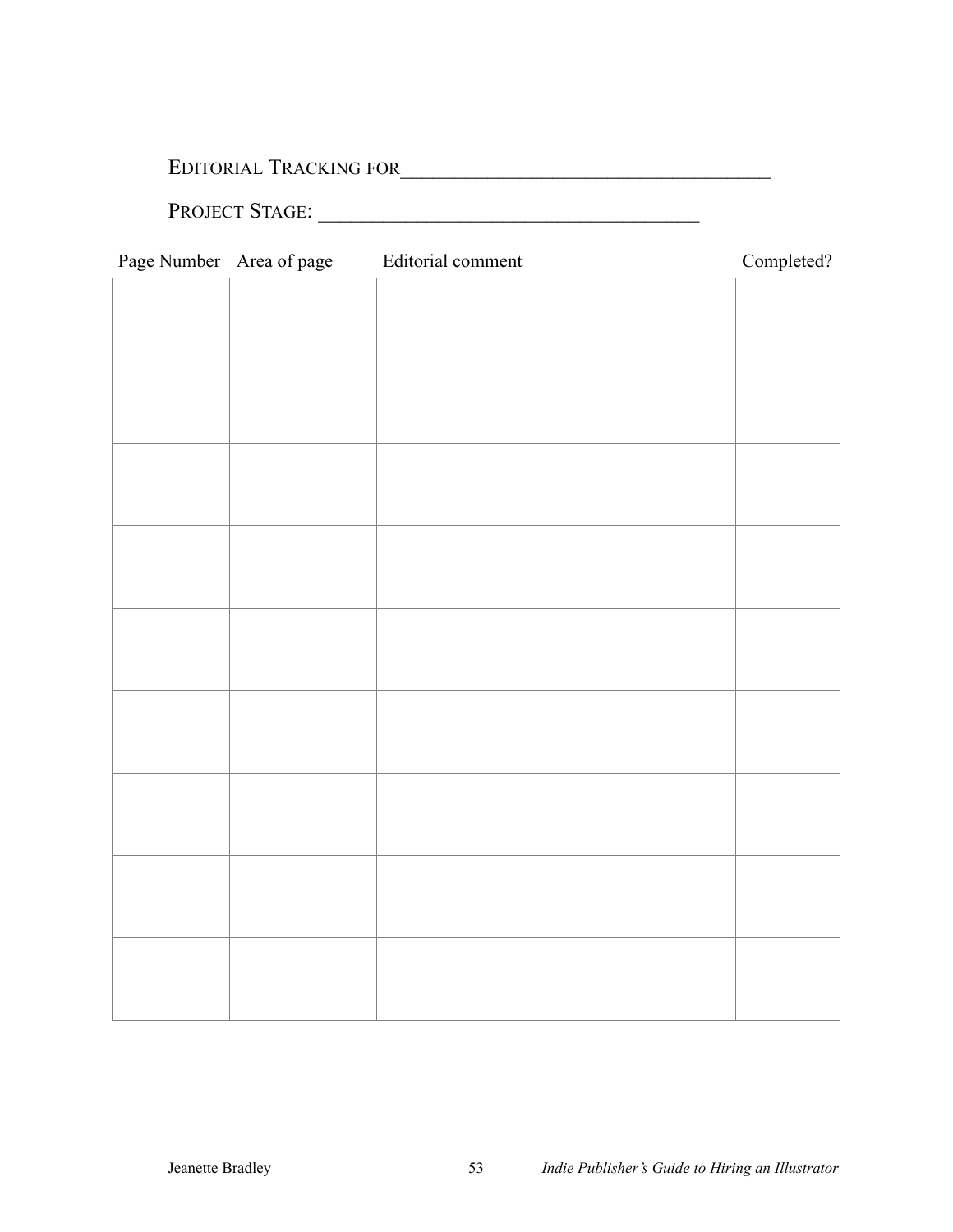|           | Date: Name of Client/Company:                                                                                       |
|-----------|---------------------------------------------------------------------------------------------------------------------|
|           |                                                                                                                     |
|           |                                                                                                                     |
|           |                                                                                                                     |
|           | Invoice/Job Number:                                                                                                 |
|           | PROJECT DESCRIPTION                                                                                                 |
|           | The illustration of the Author's manuscript, titled _______________________, for the total<br>payment of \$         |
|           | Illustrations will be completed to the following specifications:                                                    |
| ٠         | Cover: $\Box$ Full color $\Box$ Front Only $\Box$ Front to back wrap                                                |
| ٠         | Interior: $\Box$ Full color $\Box$ Black and white $\Box$ Grayscale                                                 |
| ٠         | Number of interior illustrations:                                                                                   |
| $\bullet$ | Publisher:                                                                                                          |
| ٠         | Final book size:                                                                                                    |
| $\bullet$ | Binding: $\Box$ Hardcover $\Box$ Paperback $\Box$ ePUB $\Box$ Kindle                                                |
|           | If paperback: $\Box$ Saddle stitch $\Box$ Perfect bound                                                             |
| ٠         | Number of pages: _____________ (note Ingram requires a blank final page)                                            |
|           | ADD-ON SERVICES PROVIDED BY ILLUSTRATOR<br>Scan and optimize artwork to book designer's or publisher's requirements |
|           | Sell original art to author                                                                                         |
|           | Attend book launch or other event:                                                                                  |
|           | PROJECT SCHEDULE                                                                                                    |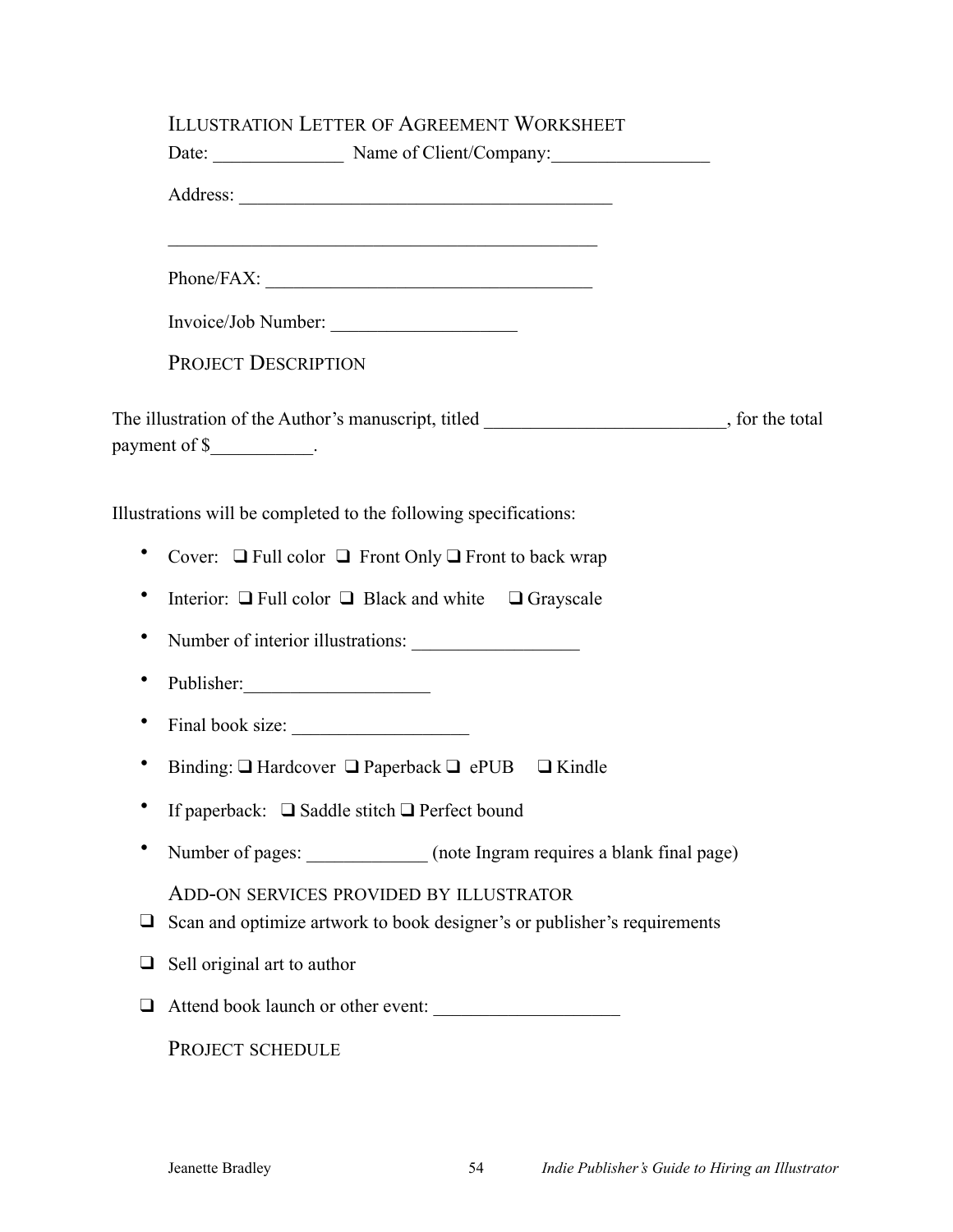Schedule is dependent on both parties meeting each deadline. (See attached schedule.) The Author will have days/weeks after receipt of art to review art and return editorial comments. Any time after that will alter the remaining project schedule.

#### **DELIVERABLES**

Final illustrations will be delivered in  $\Box$  hard copy  $\Box$  electronic format. If hard copy, original illustrations must be sent via FedEx and insured for their total value (project cost plus value of original artwork.)

If electronic, publisher color requirements are: \_\_\_\_\_\_\_\_\_\_\_\_\_\_\_\_\_\_\_\_\_\_\_\_\_\_\_\_\_\_\_

Deliverables will be sent back and forth from Illustrator to Author via:

- ❑ A shared Dropbox folder
- ❑ US Mail (Costs will be billed to Author , requires an extra week for each stage of the project)
- $\Box$  FedEx (Costs will be billed to Author)
- ❑ In person meetings (Illustrator's mileage or other transportation costs will be billed to Author)

#### **COMMUNICATION**

Author's preferred form of communication is:

|  |  | $\Box$ Phone (voice): |  |
|--|--|-----------------------|--|
|--|--|-----------------------|--|

❑ Text: \_\_\_\_\_\_\_\_\_\_\_\_\_\_\_\_\_\_

| .,<br>' '<br>معتقل الت |  |
|------------------------|--|
|------------------------|--|

#### COPYRIGHT USAGE

#### **1. Reservation of Rights**

All rights not expressly granted in this contract are retained by the Illustrator. Any additional use of the artwork requires payment of a separate fee.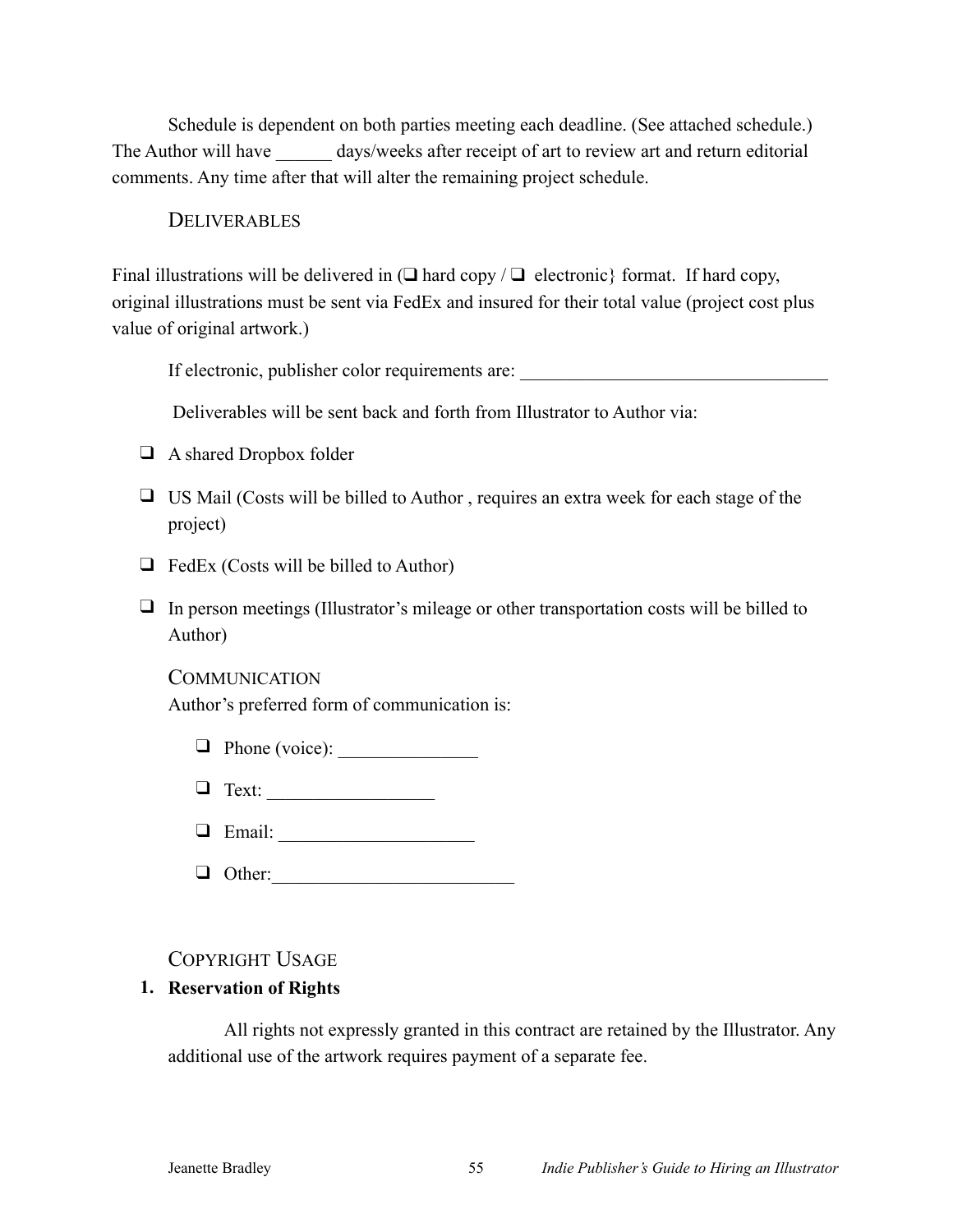2. **Rights transferred:** Author has permission to:

❑ Print the illustrations in book form.

❑ Publish the illustrations in ebook form.

❑ Use the illustrations to promote and market the final product, online and in print.

❑ Use illustrations to promote \_\_\_\_\_\_\_.

❑Create products such as stuffed animals, posters, calendars, or t-shirts based on the illustrations. ❑ with licensing payments of \_\_\_\_% of wholesale price.

#### **3. Payment**

Author agrees to pay Illustrator a total of \_\_\_\_\_\_, on this schedule:

| Amount due    | Due Date | <b>Stage</b>                                                                               |
|---------------|----------|--------------------------------------------------------------------------------------------|
| $\mathbb{S}$  |          | 30% deposit need before<br>work can begin                                                  |
| \$            |          | 30% upon acceptance of<br>line art                                                         |
| $\mathbb{S}$  |          | 30% upon acceptance of<br>color art                                                        |
| $\mathcal{S}$ |          | 10% - Final Payment*<br>needed before release of<br>high-resolution images for<br>printing |
| \$            |          | Project Total                                                                              |

*(\*Note that the Final Payment may be altered if further charges are incurred due to revisions or an increase in number of illustrations needed to finish the book.)*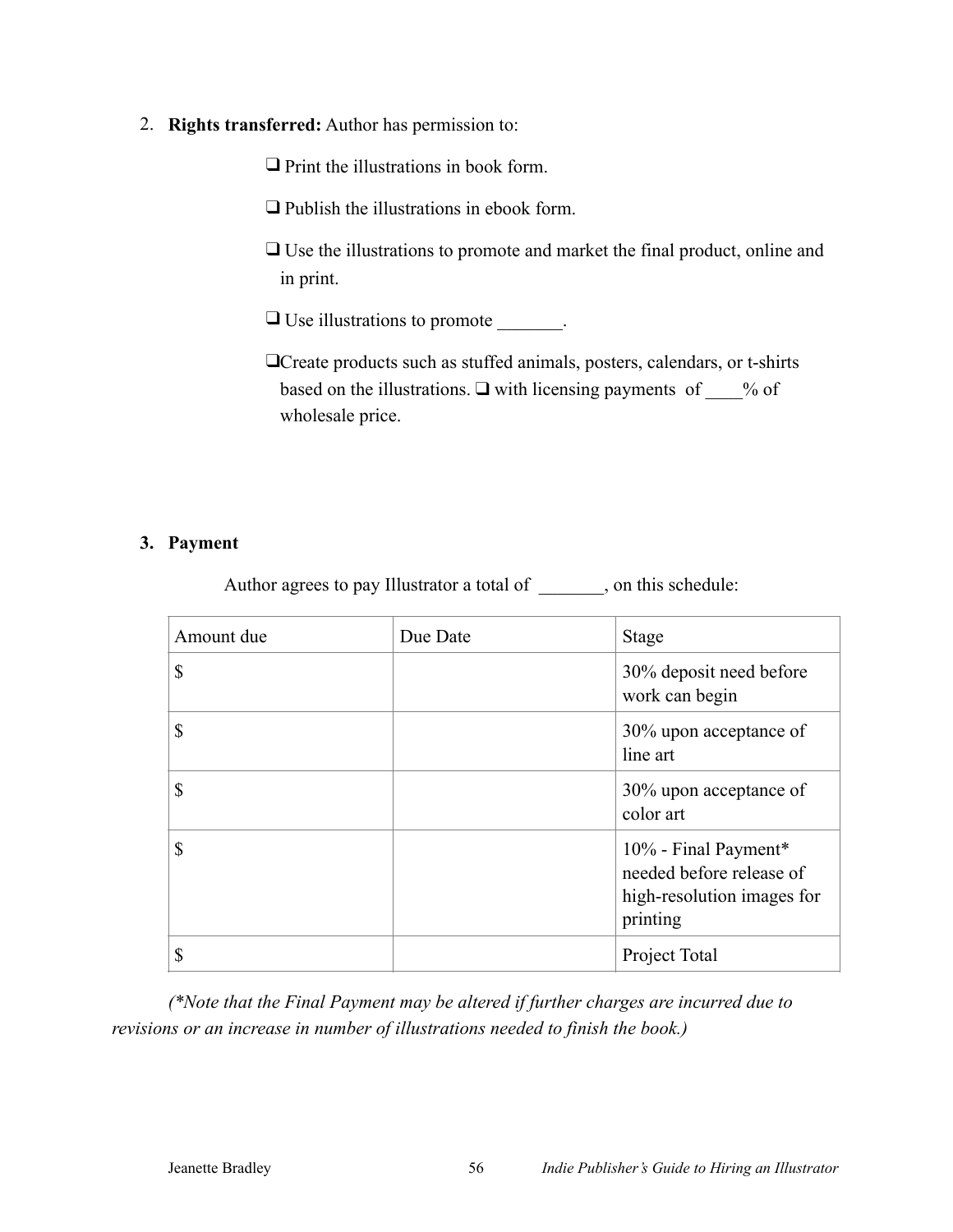#### **4. Revisions/ Change fees:**

- Preliminary Work/Sketches: Artist agrees to submit up to sketches for approval. After approval, additional fees of \$\_\_\_\_\_\_\_\_\_\_\_ per page will be charged to Author for any revisions.
- Finished Line or Color Art: After approval of final art, additional fees, of \$ per page will be charged to Author for any revisions.
- **5. Cancellation Fees**: Cancellation (or "kill") fees are due based on the amount of work completed.
	- **Before completion of line art:** If job is cancelled or postponed up to completion of line art, 50% of the Project Total is due within 30 days.
	- **After completion of line art:** If the job is canceled or postponed after completion of line art, 100% of the Project Total is due within 30 days. If project is cancelled at any time, all rights to the art revert to the Illustrator.
- **6. Late payment:** Payment is due within 30 days of delivery of artwork to Author at each stage of the project. A late fee of 3% per month will be charged for all payments past due.
- **7. Credits:** Illustrator will be credited for all images. Author will be credited for all text. Both names will appear on book cover and any promotional materials.
- 8. **Copies:** Author will provide illustration with copies of final printed book.

#### **9. Original Art**

- ❑ Original art remains the property of the Illustrator.
- □ Purchase of the original art at \$ is included in the Project Total.

#### **10. Permissions and Releases**

The Client agrees to indemnify and hold the Artist harmless against any and all claims, costs, and expenses, including attorney's fees, due to materials included in the Work at the request of the Client for which no copyright permission or privacy release was requested, or for which uses exceed the uses allowed pursuant to a permission or release.

#### **11. Licensing**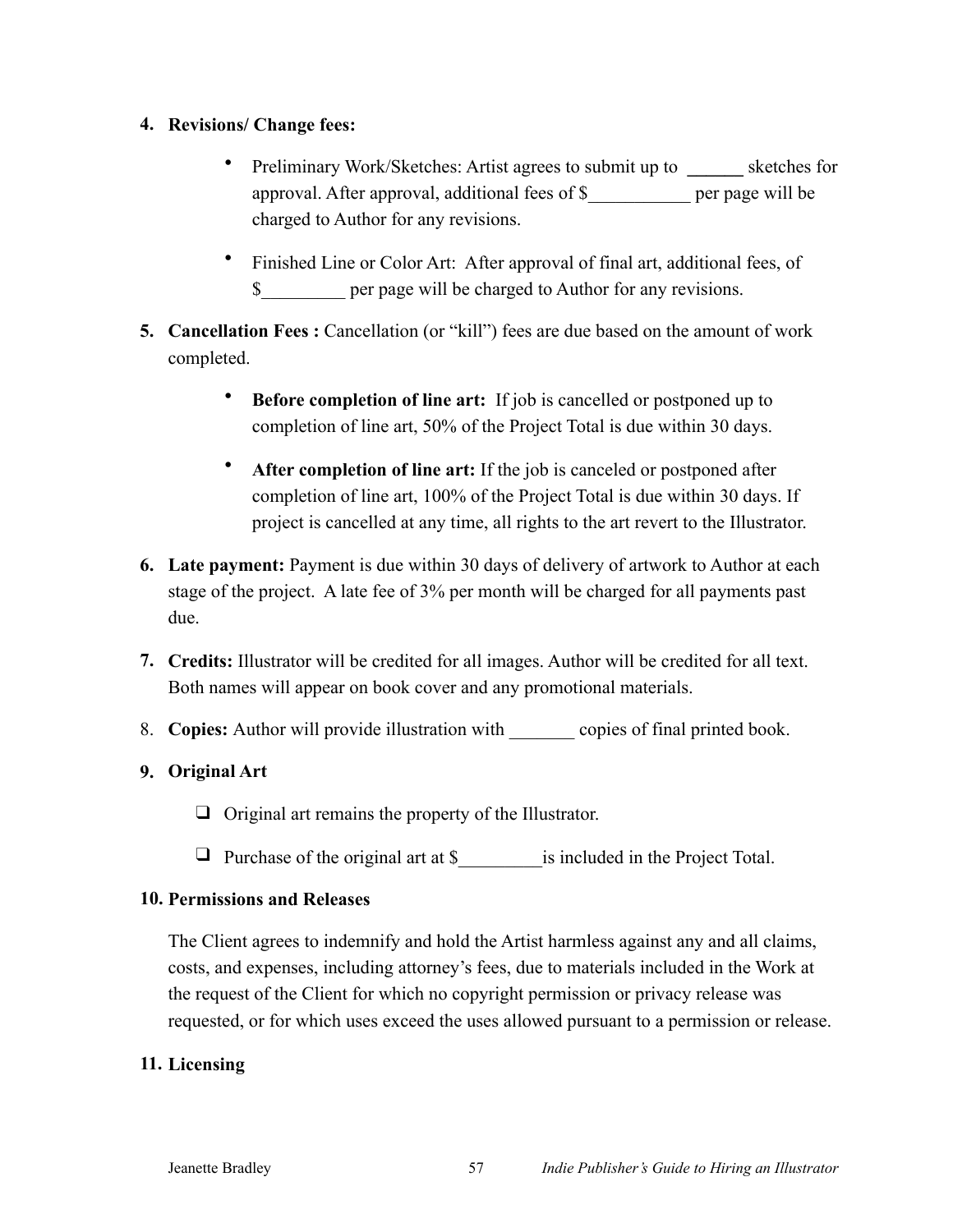*If illustrations will be used to create other objects for sale – such as t-shirts, stuffed animals, or games, then you will need to create a licensing agreement and pricing structure.* 

| <b>Agreed to by:</b> |       |
|----------------------|-------|
| Author,              | Date: |
| Illustrator,         | Date: |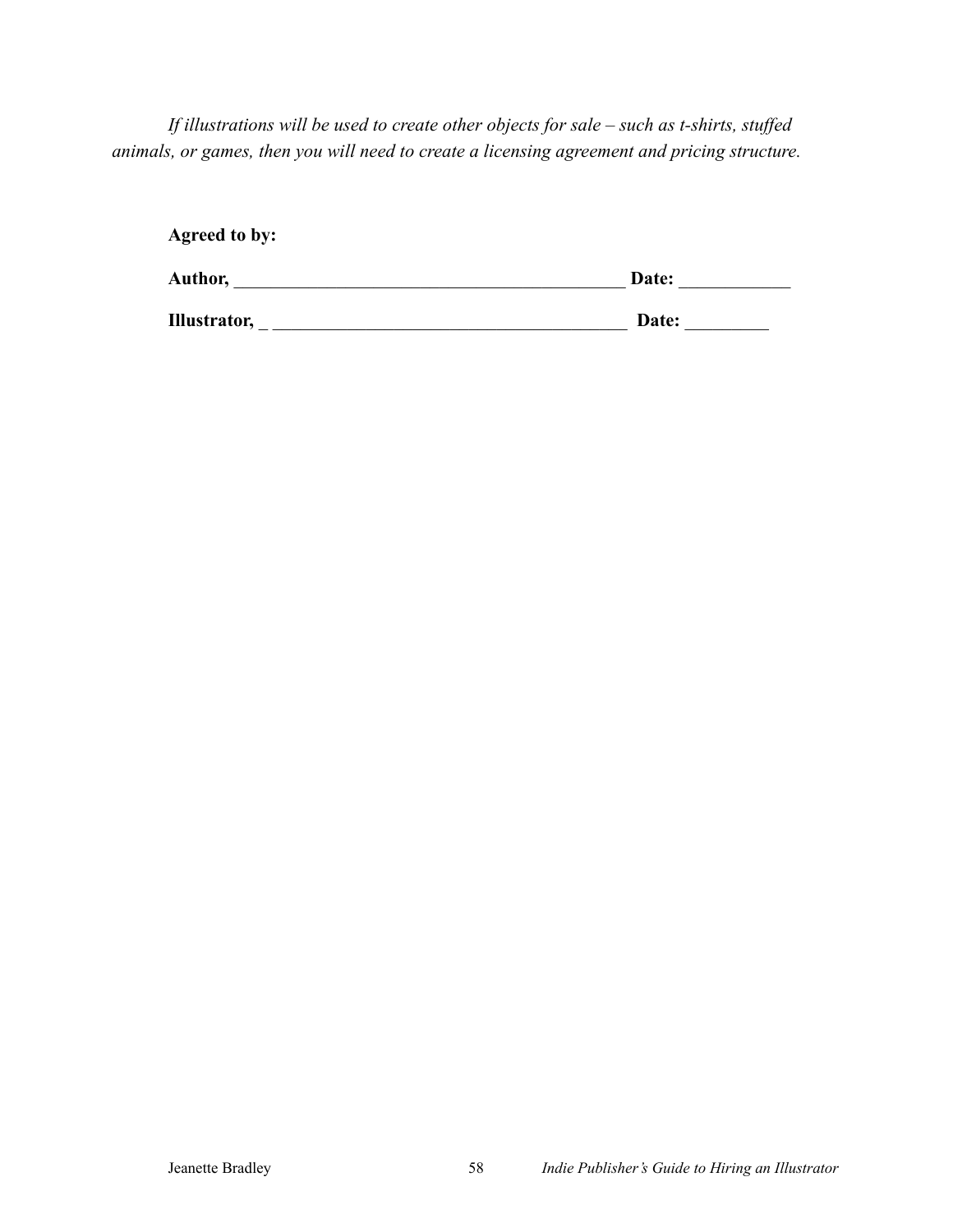# BOOK DESIGN LETTER OF AGREEMENT WORKSHEET

|           | BOOK DESIGN LETTER OF AGREEMENT WORKSHEET<br>Date: Name of Client/Company:                                                                                                                                         |  |
|-----------|--------------------------------------------------------------------------------------------------------------------------------------------------------------------------------------------------------------------|--|
|           |                                                                                                                                                                                                                    |  |
|           | <u> 1989 - Johann John Harry Harry Harry Harry Harry Harry Harry Harry Harry Harry Harry Harry Harry Harry Harry</u><br>Phone/FAX:                                                                                 |  |
|           | Invoice/Job Number:                                                                                                                                                                                                |  |
|           | <b>PROJECT DESCRIPTION</b>                                                                                                                                                                                         |  |
|           | The book design of Author's manuscript, titled ________________________, for the total<br>payment of \$____________. Book designer will provide a print-ready file that can be sent to self-<br>publishing company |  |
|           | Cover: $\Box$ Full color $\Box$ Front Only $\Box$ Front to back wrap                                                                                                                                               |  |
|           | Interior: $\Box$ Full color $\Box$ Black and white $\Box$ Grayscale                                                                                                                                                |  |
|           | Number of interior illustrations:                                                                                                                                                                                  |  |
|           | Publisher:                                                                                                                                                                                                         |  |
|           |                                                                                                                                                                                                                    |  |
| $\bullet$ | Binding: $\Box$ Hardcover $\Box$ Paperback $\Box$ ePUB $\Box$ Kindle                                                                                                                                               |  |
| ٠         | If paperback: $\Box$ Saddle stitch $\Box$ Perfect bound                                                                                                                                                            |  |
|           | Number of pages:<br>(note Ingram requires a blank final page)                                                                                                                                                      |  |
|           | Book designer will also:                                                                                                                                                                                           |  |
| ⊔         | Scan and optimize artwork to publisher's requirements                                                                                                                                                              |  |
|           | Design promotional poster of book cover                                                                                                                                                                            |  |
| u         | Design bookmarks or other promotional items:                                                                                                                                                                       |  |
|           | PROJECT SCHEDULE                                                                                                                                                                                                   |  |
|           |                                                                                                                                                                                                                    |  |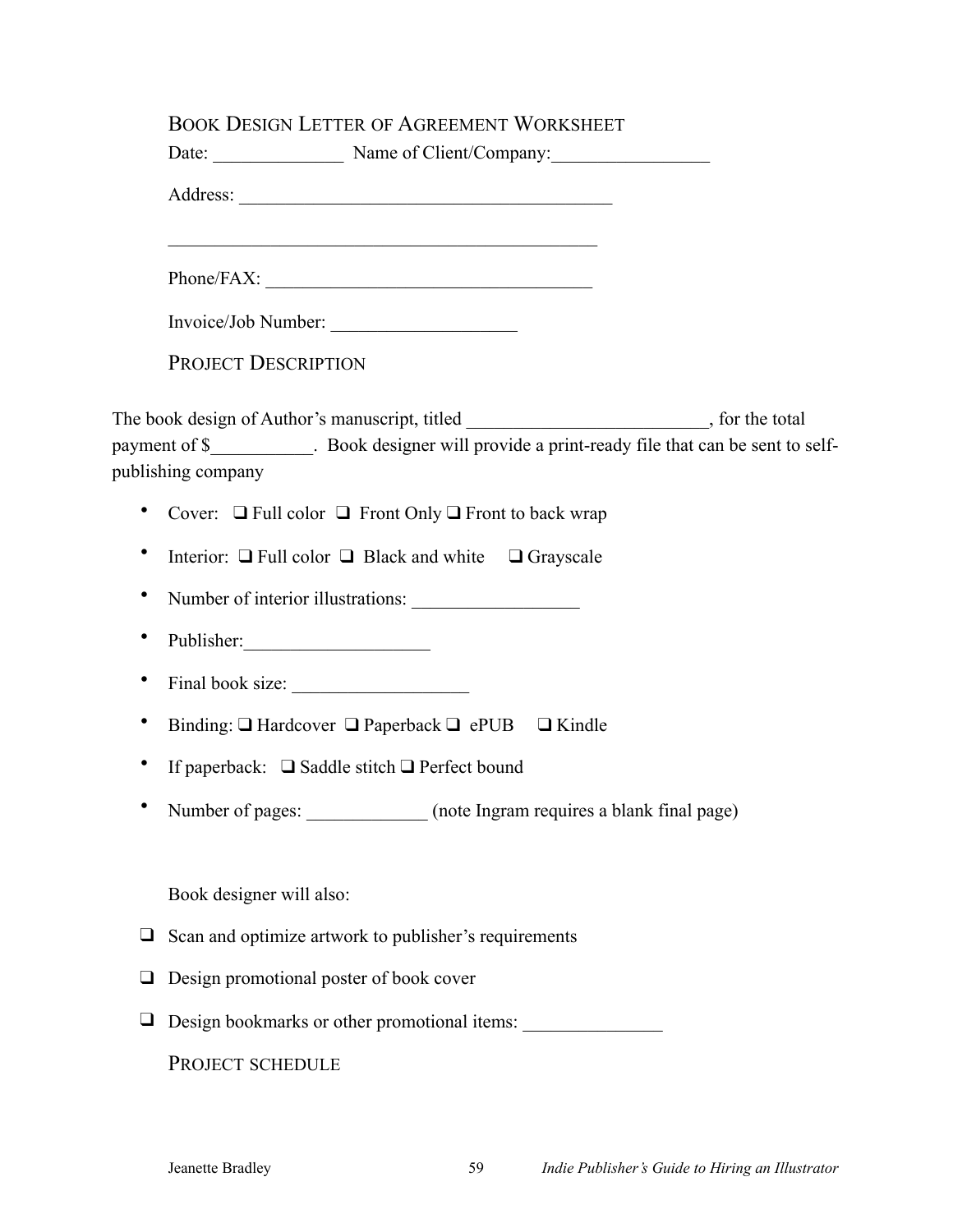Schedule is dependent on both parties meeting each deadline. (See attached schedule.) The Author will have \_\_\_\_\_\_\_ days/weeks after receipt of proofs to review and return with editorial comments. Any time after that will alter the remaining project schedule.

#### **DELIVERABLES**

Final pint-ready file will be delivered in electronic format.

Publisher color requirements are:

 If designer is scanning original art, original art must be sent via FedEx and insured for their total value.

Deliverables will be sent back and forth from designer to Author via:

❑ A shared Dropbox folder

❑ Mailed CD or thumb drive

#### COMMUNICATION

Author's preferred form of communication is:

- $\Box$  Phone (voice):
- ❑ Text: \_\_\_\_\_\_\_\_\_\_\_\_\_\_\_\_\_\_
- $\Box$  Email:
- $\Box$  Other:

#### **PAYMENT**

Author agrees to pay designer a total of \_\_\_\_\_\_\_, on this schedule:

| Amount due | Due Date | <b>Stage</b>                              |
|------------|----------|-------------------------------------------|
|            |          | 50% deposit need before<br>work can begin |
|            |          | 50% upon acceptance of<br>final proofs    |
|            |          | Project Total                             |